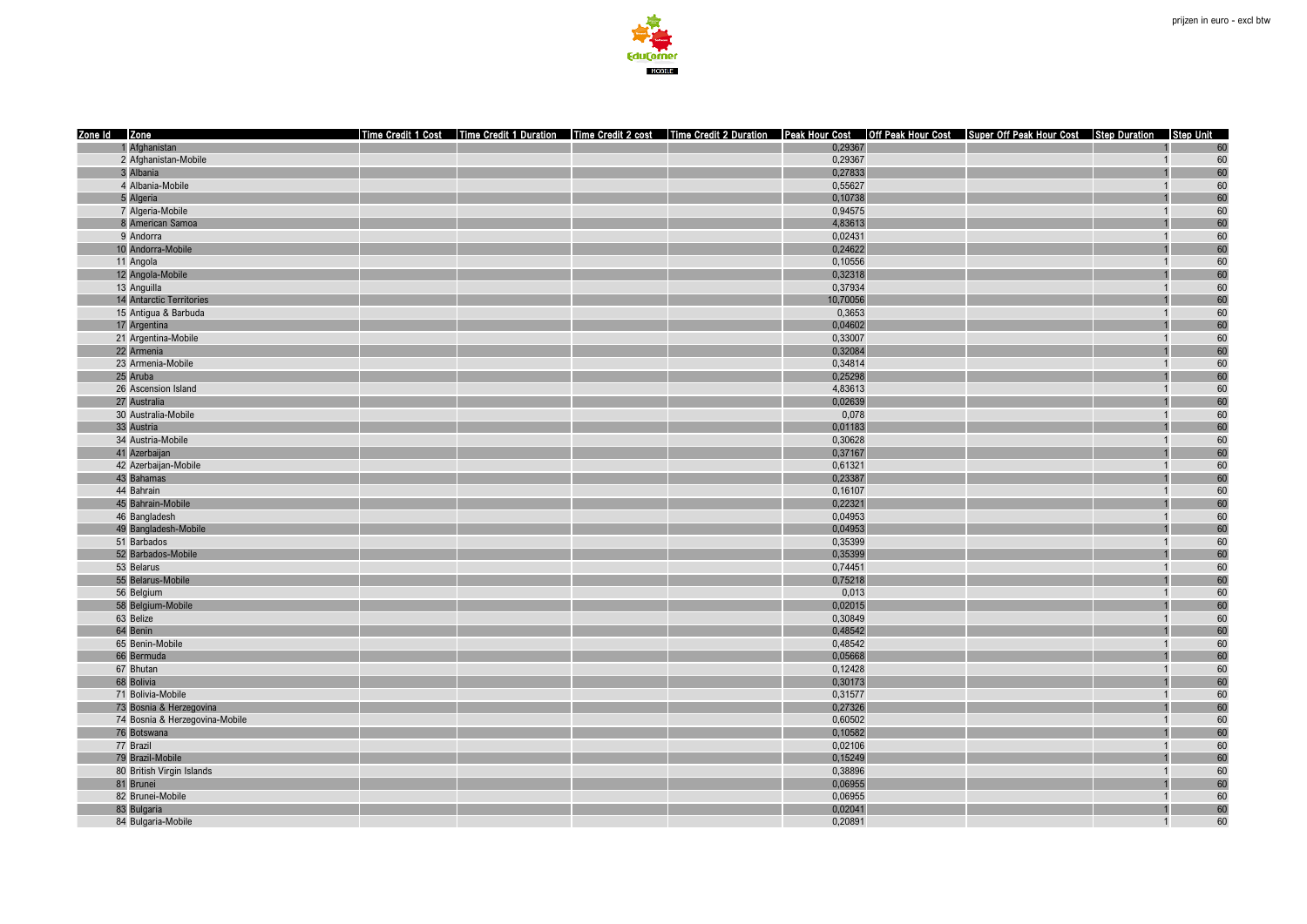

| Zone Id Zone                        |                               |  |  |                   | Time Credit 1 Cost   Time Credit 1 Duration   Time Credit 2 cost   Time Credit 2 Duration   Peak Hour Cost   Off Peak Hour Cost   Super Off Peak Hour Cost   Step Duration   Step Unit |                |          |
|-------------------------------------|-------------------------------|--|--|-------------------|----------------------------------------------------------------------------------------------------------------------------------------------------------------------------------------|----------------|----------|
| 87 Burkina Faso                     |                               |  |  | 0,47255           |                                                                                                                                                                                        |                | 60       |
| 88 Burundi                          |                               |  |  | 1,02115           |                                                                                                                                                                                        | $\overline{1}$ | 60       |
| 89 Burundi-Mobile                   |                               |  |  | 1,03103           |                                                                                                                                                                                        |                | 60       |
| 90 Cambodia                         |                               |  |  | 0,09295           |                                                                                                                                                                                        |                | 60       |
| 91 Cambodia-Mobile                  |                               |  |  | 0,09776           |                                                                                                                                                                                        |                | 60       |
| 92 Cameroon                         |                               |  |  | 0,22724           |                                                                                                                                                                                        | $\overline{1}$ | 60       |
|                                     | 94 Cameroon-Mobile            |  |  | 0,5707            |                                                                                                                                                                                        |                | 60       |
| 95 Canada                           |                               |  |  | 0,00598           |                                                                                                                                                                                        |                | 60       |
|                                     | 96 Cape Verde Island          |  |  | 0,28548           |                                                                                                                                                                                        |                | 60       |
|                                     | 97 Cape Verde Island-Mobile   |  |  | 0,43758           |                                                                                                                                                                                        |                | 60       |
| 98 Cayman Islands                   |                               |  |  | 0,25064           |                                                                                                                                                                                        |                | 60       |
|                                     | 99 Central African Republic   |  |  | 1,33198           |                                                                                                                                                                                        |                | 60       |
| 100 Chad                            |                               |  |  | 1,00867           |                                                                                                                                                                                        |                | 60       |
| 103 Chile                           |                               |  |  | 0,02743           |                                                                                                                                                                                        | $\overline{1}$ | 60       |
| 105 Chile-Mobile                    |                               |  |  | 0,1222            |                                                                                                                                                                                        |                | 60       |
| 108 China                           |                               |  |  | 0,325             |                                                                                                                                                                                        |                | 60       |
| 112 China-Mobile                    |                               |  |  | 0,325             |                                                                                                                                                                                        |                | 60       |
| 114 Christmas Island                |                               |  |  | 6,66016           |                                                                                                                                                                                        |                | 60       |
| 115 Cocos Island                    |                               |  |  | 1,49344<br>0.0637 |                                                                                                                                                                                        | $\overline{1}$ | 60<br>60 |
| 116 Colombia<br>120 Colombia-Mobile |                               |  |  | 0,0884            |                                                                                                                                                                                        |                | 60       |
|                                     |                               |  |  | 0,45617           |                                                                                                                                                                                        | $\overline{1}$ | 60       |
| 121 Comoros<br>122 Congo            |                               |  |  | 0,75192           |                                                                                                                                                                                        |                | 60       |
| 123 Congo-Mobile                    |                               |  |  | 0,75192           |                                                                                                                                                                                        |                | 60       |
| 124 Cook Islands                    |                               |  |  | 4,83613           |                                                                                                                                                                                        |                | 60       |
|                                     | 125 Cook Islands-Premium      |  |  | 4,83613           |                                                                                                                                                                                        |                | 60       |
| 126 Costa Rica                      |                               |  |  | 0,04186           |                                                                                                                                                                                        |                | 60       |
| 127 Costa Rica-Mobile               |                               |  |  | 0,09633           |                                                                                                                                                                                        | $\overline{1}$ | 60       |
| 128 Croatia                         |                               |  |  | 0,19864           |                                                                                                                                                                                        |                | 60       |
| 129 Croatia-Mobile                  |                               |  |  | 0,56316           |                                                                                                                                                                                        |                | 60       |
| 131 Cuba                            |                               |  |  | 1,38112           |                                                                                                                                                                                        |                | 60       |
| 134 Cyprus South                    |                               |  |  | 0,01222           |                                                                                                                                                                                        |                | 60       |
|                                     | 135 Cyprus South-Mobile       |  |  | 0,03757           |                                                                                                                                                                                        |                | 60       |
| 136 Czech Republic                  |                               |  |  | 0,03133           |                                                                                                                                                                                        | $\overline{1}$ | 60       |
|                                     | 137 Czech Republic-Mobile     |  |  | 0,12363           |                                                                                                                                                                                        |                | 60       |
| 140 Denmark                         |                               |  |  | 0,01248           |                                                                                                                                                                                        |                | 60       |
| 142 Denmark-Mobile                  |                               |  |  | 0,03263           |                                                                                                                                                                                        |                | 60       |
| 144 Diego Garcia                    |                               |  |  | 4,83613           |                                                                                                                                                                                        |                | 60       |
| 146 Djibouti                        |                               |  |  | 0,57018           |                                                                                                                                                                                        |                | 60       |
| 147 Djibouti-Mobile                 |                               |  |  | 0,57018           |                                                                                                                                                                                        | $\overline{1}$ | 60       |
| 148 Dominica                        |                               |  |  | 0,33098           |                                                                                                                                                                                        |                | 60       |
|                                     | 149 Dominican Republic        |  |  | 0,04225           |                                                                                                                                                                                        |                | 60       |
|                                     | 150 Dominican Republic-Mobile |  |  | 0,13403           |                                                                                                                                                                                        |                | 60       |
| 152 East Timor                      |                               |  |  | 0,85306           |                                                                                                                                                                                        |                | 60       |
| 153 Ecuador                         |                               |  |  | 0,19175           |                                                                                                                                                                                        |                | 60       |
| 155 Ecuador-Mobile                  |                               |  |  | 0,36556           |                                                                                                                                                                                        |                | 60       |
| 156 Egypt                           |                               |  |  | 0,15171           |                                                                                                                                                                                        |                | 60       |
| 158 Egypt-Mobile                    |                               |  |  | 0,18265           |                                                                                                                                                                                        | $\overline{1}$ | 60       |
| 159 El Salvador                     |                               |  |  | 0,32084           |                                                                                                                                                                                        |                | 60       |
| 160 El Salvador-Mobile              |                               |  |  | 0,32396           |                                                                                                                                                                                        | $\overline{1}$ | 60       |
| 162 Equatorial Guinea               |                               |  |  | 0,82394           |                                                                                                                                                                                        |                | 60       |
| 163 Eritrea                         |                               |  |  | 0,47762           |                                                                                                                                                                                        |                | 60       |
| 164 Estonia                         |                               |  |  | 0,02899           |                                                                                                                                                                                        |                | 60       |
| 165 Estonia-Mobile                  |                               |  |  | 0,54678           |                                                                                                                                                                                        | $\overline{1}$ | 60       |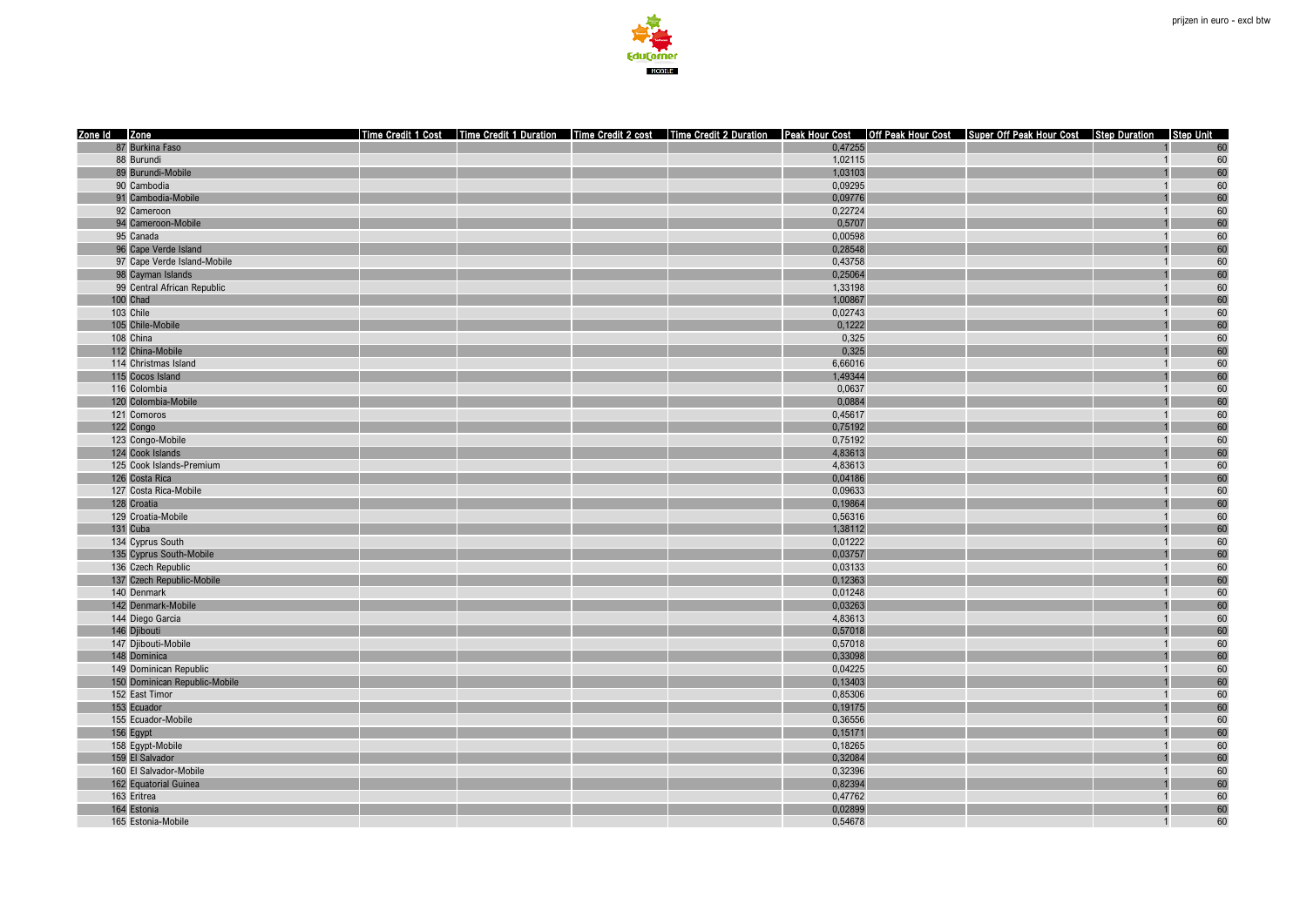

| Zone Id Zone<br>Time Credit 1 Cost   Time Credit 1 Duration   Time Credit 2 cost   Time Credit 2 Duration   Peak Hour Cost   Off Peak Hour Cost   Super Off Peak Hour Cost   Step Duration   Step Unit<br>166 Ethiopia<br>0,42081<br>60<br>168 Ethiopia-Mobile<br>0,42081<br>60<br>$\overline{1}$<br>0,08801<br>60<br>169 Faeroe Islands<br>60<br>170 Falkland Islands<br>2,91486<br>$\overline{1}$<br>171 Fiji<br>60<br>0,47931<br>173 Fiji-Mobile<br>0,47931<br>60<br>60<br>174 Finland<br>0,06877<br>60<br>176 Finland-Mobile<br>0,06877<br>$\overline{1}$<br>178 France-Mobile<br>0,0325<br>60<br>60<br>184 France<br>0,013<br>$\overline{1}$<br>0,12337<br>60<br>185 French Guiana<br>60<br>186 French Guiana-Mobile<br>0,15522<br>60<br>187 French Polynesia<br>0,31369<br>0,68458<br>60<br>188 Gabon<br>60<br>189 Gabon-Mobile<br>0,77246<br>190 Gambia<br>4,38854<br>60<br>$\overline{1}$<br>60<br>191 Gambia-Mobile<br>4,38854<br>60<br>192 Georgia<br>0,33657<br>$\overline{1}$ |
|-------------------------------------------------------------------------------------------------------------------------------------------------------------------------------------------------------------------------------------------------------------------------------------------------------------------------------------------------------------------------------------------------------------------------------------------------------------------------------------------------------------------------------------------------------------------------------------------------------------------------------------------------------------------------------------------------------------------------------------------------------------------------------------------------------------------------------------------------------------------------------------------------------------------------------------------------------------------------------------------|
|                                                                                                                                                                                                                                                                                                                                                                                                                                                                                                                                                                                                                                                                                                                                                                                                                                                                                                                                                                                           |
|                                                                                                                                                                                                                                                                                                                                                                                                                                                                                                                                                                                                                                                                                                                                                                                                                                                                                                                                                                                           |
|                                                                                                                                                                                                                                                                                                                                                                                                                                                                                                                                                                                                                                                                                                                                                                                                                                                                                                                                                                                           |
|                                                                                                                                                                                                                                                                                                                                                                                                                                                                                                                                                                                                                                                                                                                                                                                                                                                                                                                                                                                           |
|                                                                                                                                                                                                                                                                                                                                                                                                                                                                                                                                                                                                                                                                                                                                                                                                                                                                                                                                                                                           |
|                                                                                                                                                                                                                                                                                                                                                                                                                                                                                                                                                                                                                                                                                                                                                                                                                                                                                                                                                                                           |
|                                                                                                                                                                                                                                                                                                                                                                                                                                                                                                                                                                                                                                                                                                                                                                                                                                                                                                                                                                                           |
|                                                                                                                                                                                                                                                                                                                                                                                                                                                                                                                                                                                                                                                                                                                                                                                                                                                                                                                                                                                           |
|                                                                                                                                                                                                                                                                                                                                                                                                                                                                                                                                                                                                                                                                                                                                                                                                                                                                                                                                                                                           |
|                                                                                                                                                                                                                                                                                                                                                                                                                                                                                                                                                                                                                                                                                                                                                                                                                                                                                                                                                                                           |
|                                                                                                                                                                                                                                                                                                                                                                                                                                                                                                                                                                                                                                                                                                                                                                                                                                                                                                                                                                                           |
|                                                                                                                                                                                                                                                                                                                                                                                                                                                                                                                                                                                                                                                                                                                                                                                                                                                                                                                                                                                           |
|                                                                                                                                                                                                                                                                                                                                                                                                                                                                                                                                                                                                                                                                                                                                                                                                                                                                                                                                                                                           |
|                                                                                                                                                                                                                                                                                                                                                                                                                                                                                                                                                                                                                                                                                                                                                                                                                                                                                                                                                                                           |
|                                                                                                                                                                                                                                                                                                                                                                                                                                                                                                                                                                                                                                                                                                                                                                                                                                                                                                                                                                                           |
|                                                                                                                                                                                                                                                                                                                                                                                                                                                                                                                                                                                                                                                                                                                                                                                                                                                                                                                                                                                           |
|                                                                                                                                                                                                                                                                                                                                                                                                                                                                                                                                                                                                                                                                                                                                                                                                                                                                                                                                                                                           |
|                                                                                                                                                                                                                                                                                                                                                                                                                                                                                                                                                                                                                                                                                                                                                                                                                                                                                                                                                                                           |
| 193 Georgia-Mobile<br>0,63375<br>60                                                                                                                                                                                                                                                                                                                                                                                                                                                                                                                                                                                                                                                                                                                                                                                                                                                                                                                                                       |
| 194 Germany<br>60<br>0,0104                                                                                                                                                                                                                                                                                                                                                                                                                                                                                                                                                                                                                                                                                                                                                                                                                                                                                                                                                               |
| 0,05499<br>60<br>201 Germany-Mobile                                                                                                                                                                                                                                                                                                                                                                                                                                                                                                                                                                                                                                                                                                                                                                                                                                                                                                                                                       |
| 60<br>208 Ghana<br>0,46124<br>$\overline{1}$                                                                                                                                                                                                                                                                                                                                                                                                                                                                                                                                                                                                                                                                                                                                                                                                                                                                                                                                              |
| 60<br>210 Ghana-Mobile                                                                                                                                                                                                                                                                                                                                                                                                                                                                                                                                                                                                                                                                                                                                                                                                                                                                                                                                                                    |
| 0,56537<br>211 Gibraltar<br>60<br>$\overline{1}$                                                                                                                                                                                                                                                                                                                                                                                                                                                                                                                                                                                                                                                                                                                                                                                                                                                                                                                                          |
| 0,05993                                                                                                                                                                                                                                                                                                                                                                                                                                                                                                                                                                                                                                                                                                                                                                                                                                                                                                                                                                                   |
| 60<br>212 Gibraltar-Mobile<br>0,25636                                                                                                                                                                                                                                                                                                                                                                                                                                                                                                                                                                                                                                                                                                                                                                                                                                                                                                                                                     |
| 213 Greece<br>0,026<br>60                                                                                                                                                                                                                                                                                                                                                                                                                                                                                                                                                                                                                                                                                                                                                                                                                                                                                                                                                                 |
| 0,09139<br>60<br>215 Greece-Mobile<br>60                                                                                                                                                                                                                                                                                                                                                                                                                                                                                                                                                                                                                                                                                                                                                                                                                                                                                                                                                  |
| 217 Greenland<br>0,77155<br>$\overline{1}$                                                                                                                                                                                                                                                                                                                                                                                                                                                                                                                                                                                                                                                                                                                                                                                                                                                                                                                                                |
| 218 Greenland-Mobile<br>0,77155<br>60                                                                                                                                                                                                                                                                                                                                                                                                                                                                                                                                                                                                                                                                                                                                                                                                                                                                                                                                                     |
| 60<br>0,36959<br>219 Grenada                                                                                                                                                                                                                                                                                                                                                                                                                                                                                                                                                                                                                                                                                                                                                                                                                                                                                                                                                              |
| 60<br>220 Grenada-Mobile<br>0,36959                                                                                                                                                                                                                                                                                                                                                                                                                                                                                                                                                                                                                                                                                                                                                                                                                                                                                                                                                       |
| 60<br>221 Guadeloupe<br>0,06292                                                                                                                                                                                                                                                                                                                                                                                                                                                                                                                                                                                                                                                                                                                                                                                                                                                                                                                                                           |
| 60<br>222 Guadeloupe-Mobile<br>0,06292                                                                                                                                                                                                                                                                                                                                                                                                                                                                                                                                                                                                                                                                                                                                                                                                                                                                                                                                                    |
| 223 Guam<br>0,01092<br>60<br>$\overline{1}$                                                                                                                                                                                                                                                                                                                                                                                                                                                                                                                                                                                                                                                                                                                                                                                                                                                                                                                                               |
| 60<br>224 Guatemala<br>0,23933                                                                                                                                                                                                                                                                                                                                                                                                                                                                                                                                                                                                                                                                                                                                                                                                                                                                                                                                                            |
| 60<br>225 Guatemala-Mobile<br>0,23933<br>$\overline{1}$                                                                                                                                                                                                                                                                                                                                                                                                                                                                                                                                                                                                                                                                                                                                                                                                                                                                                                                                   |
| 226 Guinea<br>0,83122<br>60                                                                                                                                                                                                                                                                                                                                                                                                                                                                                                                                                                                                                                                                                                                                                                                                                                                                                                                                                               |
| 60<br>227 Guinea Bissau<br>0,83122                                                                                                                                                                                                                                                                                                                                                                                                                                                                                                                                                                                                                                                                                                                                                                                                                                                                                                                                                        |
| 229 Guinea-Mobile<br>60<br>0,77181                                                                                                                                                                                                                                                                                                                                                                                                                                                                                                                                                                                                                                                                                                                                                                                                                                                                                                                                                        |
| 60<br>230 Guyana<br>0,42445<br>$\overline{1}$                                                                                                                                                                                                                                                                                                                                                                                                                                                                                                                                                                                                                                                                                                                                                                                                                                                                                                                                             |
| 60<br>231 Guyana-Mobile<br>0,50232                                                                                                                                                                                                                                                                                                                                                                                                                                                                                                                                                                                                                                                                                                                                                                                                                                                                                                                                                        |
| 232 Haiti<br>60<br>0,29406<br>$\overline{1}$                                                                                                                                                                                                                                                                                                                                                                                                                                                                                                                                                                                                                                                                                                                                                                                                                                                                                                                                              |
| 233 Haiti-Mobile<br>60<br>0,47086                                                                                                                                                                                                                                                                                                                                                                                                                                                                                                                                                                                                                                                                                                                                                                                                                                                                                                                                                         |
| 60<br>235 Honduras<br>0,22373<br>$\overline{1}$                                                                                                                                                                                                                                                                                                                                                                                                                                                                                                                                                                                                                                                                                                                                                                                                                                                                                                                                           |
| 60<br>236 Honduras-Mobile<br>0,22373                                                                                                                                                                                                                                                                                                                                                                                                                                                                                                                                                                                                                                                                                                                                                                                                                                                                                                                                                      |
| 237 Hong Kong<br>0,026<br>60                                                                                                                                                                                                                                                                                                                                                                                                                                                                                                                                                                                                                                                                                                                                                                                                                                                                                                                                                              |
| 238 Hong Kong-Mobile<br>0,08853<br>60                                                                                                                                                                                                                                                                                                                                                                                                                                                                                                                                                                                                                                                                                                                                                                                                                                                                                                                                                     |
| 60<br>0,0104<br>240 Hungary<br>$\overline{1}$                                                                                                                                                                                                                                                                                                                                                                                                                                                                                                                                                                                                                                                                                                                                                                                                                                                                                                                                             |
| 60<br>242 Hungary-Mobile<br>0,12363                                                                                                                                                                                                                                                                                                                                                                                                                                                                                                                                                                                                                                                                                                                                                                                                                                                                                                                                                       |
| 244 Iceland<br>0,01742<br>60<br>$\overline{1}$                                                                                                                                                                                                                                                                                                                                                                                                                                                                                                                                                                                                                                                                                                                                                                                                                                                                                                                                            |
| 60<br>245 Iceland-Mobile<br>0,05278                                                                                                                                                                                                                                                                                                                                                                                                                                                                                                                                                                                                                                                                                                                                                                                                                                                                                                                                                       |
| 60<br>247 Global Mobile Satellite System<br>16,66015                                                                                                                                                                                                                                                                                                                                                                                                                                                                                                                                                                                                                                                                                                                                                                                                                                                                                                                                      |
| 0,02223<br>60<br>248 India                                                                                                                                                                                                                                                                                                                                                                                                                                                                                                                                                                                                                                                                                                                                                                                                                                                                                                                                                                |
| 0.02223<br>60<br>255 India-Mobile<br>$\overline{1}$                                                                                                                                                                                                                                                                                                                                                                                                                                                                                                                                                                                                                                                                                                                                                                                                                                                                                                                                       |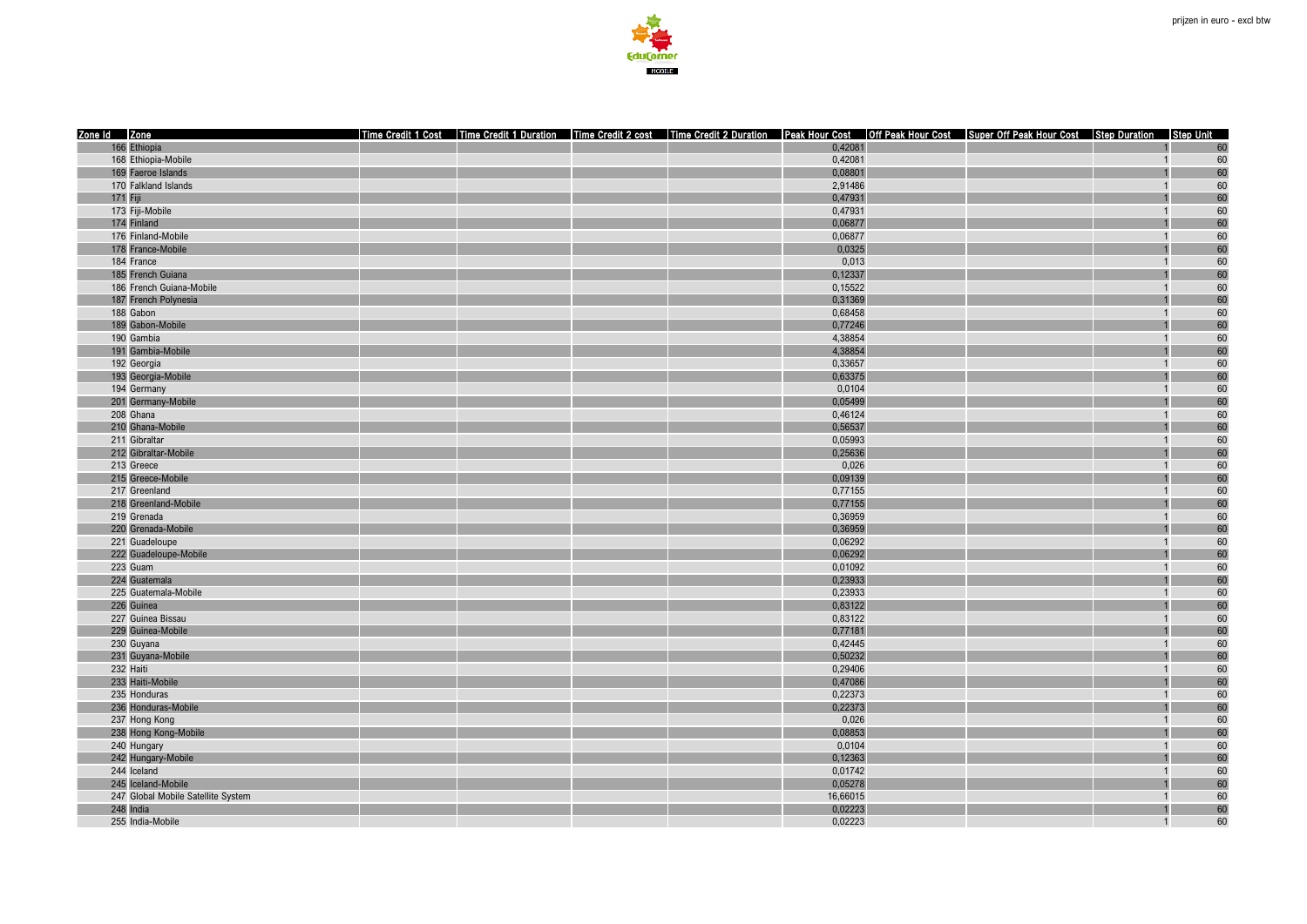

| 257 Indonesia<br>0,08489<br>60<br>259 Indonesia-Mobile<br>0,08489<br>60<br>$\overline{1}$<br>0,22919<br>60<br>261 Iran<br>262 Iran-Mobile<br>0,25441<br>60<br>$\overline{1}$<br>60<br>264 Iraq<br>0,37011<br>265 Ireland<br>0,01079<br>60<br>60<br>267 Ireland-Mobile<br>0,12233<br>60<br>270 Israel<br>0,01105<br>$\overline{1}$<br>271 Israel-Mobile<br>0,03861<br>60<br>60<br>273 Italy<br>0,01859<br>$\overline{1}$<br>0,0468<br>60<br>275 Italy-Mobile<br>60<br>281 Italy-Vatican City<br>0,01859<br>60<br>282 Ivory Coast<br>0,54145<br>0,59748<br>60<br>284 Ivory Coast-Mobile<br>$\overline{1}$<br>60<br>285 Jamaica<br>0,31525<br>286 Jamaica-Mobile<br>0,3367<br>60<br>$\overline{1}$<br>60<br>287 Japan<br>0,04602<br>60<br>288 Japan-Mobile<br>0,09945<br>$\overline{1}$<br>60<br>291 Jordan<br>0,27365<br>292 Jordan-Mobile<br>0,2834<br>60<br>0,02925<br>60<br>293 Kazakhstan<br>60<br>294 Kazakhstan-Mobile<br>0,20501<br>$\overline{1}$<br>60<br>295 Kenya<br>0,31044<br>60<br>296 Kenya-Mobile<br>0,45812<br>$\overline{1}$<br>60<br>298 Kiribati<br>4,83613<br>299 Kiribati-Premium<br>4,83613<br>60<br>0,85618<br>60<br>300 Korea North<br>60<br>0,01365<br>301 Korea South<br>$\overline{1}$<br>302 Korea South-Mobile<br>0,04095<br>60<br>60<br>305 Kuwait<br>0,14586<br>60<br>0,14963<br>306 Kuwait-Mobile<br>60<br>307 Kyrgyzstan<br>0,24544<br>60<br>308 Kyrgyzstan-Mobile<br>0,27586<br>0,07137<br>60<br>309 Laos<br>$\overline{1}$<br>$60\,$<br>310 Latvia<br>0,36101<br>60<br>311 Latvia-Mobile<br>0,55237<br>$\overline{1}$<br>0,15184<br>60<br>313 Lebanon<br>60<br>314 Lebanon-Mobile<br>0,26754<br>0,44486<br>60<br>315 Lesotho<br>316 Liberia<br>60<br>0,73164<br>$\overline{1}$<br>60<br>317 Libya<br>0,4199<br>60<br>318 Liechtenstein<br>0,14482<br>$\overline{1}$<br>60<br>319 Liechtenstein-Mobile<br>0,30524<br>60<br>320 Lithuania<br>0,25649<br>$\overline{1}$<br>60<br>321 Lithuania-Mobile<br>0,61906<br>60<br>322 Luxembourg<br>0,01703<br>323 Luxembourg-Mobile<br>0,07111<br>60<br>60<br>325 Macao<br>0,13832<br>$\overline{1}$<br>326 Macao-Mobile<br>0,13832<br>60<br>0,27352<br>60<br>327 Macedonia<br>$\overline{1}$<br>0,6422<br>60<br>328 Macedonia-Mobile<br>60<br>329 Madagascar<br>0,96941<br>330 Madagascar-Mobile<br>60<br>1,19665<br>60<br>332 Malawi<br>0,57265<br>$\overline{1}$ | Zone Id Zone |  |  |  | Time Credit 1 Cost Time Credit 1 Duration Time Credit 2 cost Time Credit 2 Duration Peak Hour Cost Off Peak Hour Cost Super Off Peak Hour Cost Step Duration Step Unit |  |
|---------------------------------------------------------------------------------------------------------------------------------------------------------------------------------------------------------------------------------------------------------------------------------------------------------------------------------------------------------------------------------------------------------------------------------------------------------------------------------------------------------------------------------------------------------------------------------------------------------------------------------------------------------------------------------------------------------------------------------------------------------------------------------------------------------------------------------------------------------------------------------------------------------------------------------------------------------------------------------------------------------------------------------------------------------------------------------------------------------------------------------------------------------------------------------------------------------------------------------------------------------------------------------------------------------------------------------------------------------------------------------------------------------------------------------------------------------------------------------------------------------------------------------------------------------------------------------------------------------------------------------------------------------------------------------------------------------------------------------------------------------------------------------------------------------------------------------------------------------------------------------------------------------------------------------------------------------------------------------------------------------------------------------------------------------------------------------------------------------------------------------------------------------------------------------------------------------------------------------------------------------------------------------------------------------------------------------------------|--------------|--|--|--|------------------------------------------------------------------------------------------------------------------------------------------------------------------------|--|
|                                                                                                                                                                                                                                                                                                                                                                                                                                                                                                                                                                                                                                                                                                                                                                                                                                                                                                                                                                                                                                                                                                                                                                                                                                                                                                                                                                                                                                                                                                                                                                                                                                                                                                                                                                                                                                                                                                                                                                                                                                                                                                                                                                                                                                                                                                                                             |              |  |  |  |                                                                                                                                                                        |  |
|                                                                                                                                                                                                                                                                                                                                                                                                                                                                                                                                                                                                                                                                                                                                                                                                                                                                                                                                                                                                                                                                                                                                                                                                                                                                                                                                                                                                                                                                                                                                                                                                                                                                                                                                                                                                                                                                                                                                                                                                                                                                                                                                                                                                                                                                                                                                             |              |  |  |  |                                                                                                                                                                        |  |
|                                                                                                                                                                                                                                                                                                                                                                                                                                                                                                                                                                                                                                                                                                                                                                                                                                                                                                                                                                                                                                                                                                                                                                                                                                                                                                                                                                                                                                                                                                                                                                                                                                                                                                                                                                                                                                                                                                                                                                                                                                                                                                                                                                                                                                                                                                                                             |              |  |  |  |                                                                                                                                                                        |  |
|                                                                                                                                                                                                                                                                                                                                                                                                                                                                                                                                                                                                                                                                                                                                                                                                                                                                                                                                                                                                                                                                                                                                                                                                                                                                                                                                                                                                                                                                                                                                                                                                                                                                                                                                                                                                                                                                                                                                                                                                                                                                                                                                                                                                                                                                                                                                             |              |  |  |  |                                                                                                                                                                        |  |
|                                                                                                                                                                                                                                                                                                                                                                                                                                                                                                                                                                                                                                                                                                                                                                                                                                                                                                                                                                                                                                                                                                                                                                                                                                                                                                                                                                                                                                                                                                                                                                                                                                                                                                                                                                                                                                                                                                                                                                                                                                                                                                                                                                                                                                                                                                                                             |              |  |  |  |                                                                                                                                                                        |  |
|                                                                                                                                                                                                                                                                                                                                                                                                                                                                                                                                                                                                                                                                                                                                                                                                                                                                                                                                                                                                                                                                                                                                                                                                                                                                                                                                                                                                                                                                                                                                                                                                                                                                                                                                                                                                                                                                                                                                                                                                                                                                                                                                                                                                                                                                                                                                             |              |  |  |  |                                                                                                                                                                        |  |
|                                                                                                                                                                                                                                                                                                                                                                                                                                                                                                                                                                                                                                                                                                                                                                                                                                                                                                                                                                                                                                                                                                                                                                                                                                                                                                                                                                                                                                                                                                                                                                                                                                                                                                                                                                                                                                                                                                                                                                                                                                                                                                                                                                                                                                                                                                                                             |              |  |  |  |                                                                                                                                                                        |  |
|                                                                                                                                                                                                                                                                                                                                                                                                                                                                                                                                                                                                                                                                                                                                                                                                                                                                                                                                                                                                                                                                                                                                                                                                                                                                                                                                                                                                                                                                                                                                                                                                                                                                                                                                                                                                                                                                                                                                                                                                                                                                                                                                                                                                                                                                                                                                             |              |  |  |  |                                                                                                                                                                        |  |
|                                                                                                                                                                                                                                                                                                                                                                                                                                                                                                                                                                                                                                                                                                                                                                                                                                                                                                                                                                                                                                                                                                                                                                                                                                                                                                                                                                                                                                                                                                                                                                                                                                                                                                                                                                                                                                                                                                                                                                                                                                                                                                                                                                                                                                                                                                                                             |              |  |  |  |                                                                                                                                                                        |  |
|                                                                                                                                                                                                                                                                                                                                                                                                                                                                                                                                                                                                                                                                                                                                                                                                                                                                                                                                                                                                                                                                                                                                                                                                                                                                                                                                                                                                                                                                                                                                                                                                                                                                                                                                                                                                                                                                                                                                                                                                                                                                                                                                                                                                                                                                                                                                             |              |  |  |  |                                                                                                                                                                        |  |
|                                                                                                                                                                                                                                                                                                                                                                                                                                                                                                                                                                                                                                                                                                                                                                                                                                                                                                                                                                                                                                                                                                                                                                                                                                                                                                                                                                                                                                                                                                                                                                                                                                                                                                                                                                                                                                                                                                                                                                                                                                                                                                                                                                                                                                                                                                                                             |              |  |  |  |                                                                                                                                                                        |  |
|                                                                                                                                                                                                                                                                                                                                                                                                                                                                                                                                                                                                                                                                                                                                                                                                                                                                                                                                                                                                                                                                                                                                                                                                                                                                                                                                                                                                                                                                                                                                                                                                                                                                                                                                                                                                                                                                                                                                                                                                                                                                                                                                                                                                                                                                                                                                             |              |  |  |  |                                                                                                                                                                        |  |
|                                                                                                                                                                                                                                                                                                                                                                                                                                                                                                                                                                                                                                                                                                                                                                                                                                                                                                                                                                                                                                                                                                                                                                                                                                                                                                                                                                                                                                                                                                                                                                                                                                                                                                                                                                                                                                                                                                                                                                                                                                                                                                                                                                                                                                                                                                                                             |              |  |  |  |                                                                                                                                                                        |  |
|                                                                                                                                                                                                                                                                                                                                                                                                                                                                                                                                                                                                                                                                                                                                                                                                                                                                                                                                                                                                                                                                                                                                                                                                                                                                                                                                                                                                                                                                                                                                                                                                                                                                                                                                                                                                                                                                                                                                                                                                                                                                                                                                                                                                                                                                                                                                             |              |  |  |  |                                                                                                                                                                        |  |
|                                                                                                                                                                                                                                                                                                                                                                                                                                                                                                                                                                                                                                                                                                                                                                                                                                                                                                                                                                                                                                                                                                                                                                                                                                                                                                                                                                                                                                                                                                                                                                                                                                                                                                                                                                                                                                                                                                                                                                                                                                                                                                                                                                                                                                                                                                                                             |              |  |  |  |                                                                                                                                                                        |  |
|                                                                                                                                                                                                                                                                                                                                                                                                                                                                                                                                                                                                                                                                                                                                                                                                                                                                                                                                                                                                                                                                                                                                                                                                                                                                                                                                                                                                                                                                                                                                                                                                                                                                                                                                                                                                                                                                                                                                                                                                                                                                                                                                                                                                                                                                                                                                             |              |  |  |  |                                                                                                                                                                        |  |
|                                                                                                                                                                                                                                                                                                                                                                                                                                                                                                                                                                                                                                                                                                                                                                                                                                                                                                                                                                                                                                                                                                                                                                                                                                                                                                                                                                                                                                                                                                                                                                                                                                                                                                                                                                                                                                                                                                                                                                                                                                                                                                                                                                                                                                                                                                                                             |              |  |  |  |                                                                                                                                                                        |  |
|                                                                                                                                                                                                                                                                                                                                                                                                                                                                                                                                                                                                                                                                                                                                                                                                                                                                                                                                                                                                                                                                                                                                                                                                                                                                                                                                                                                                                                                                                                                                                                                                                                                                                                                                                                                                                                                                                                                                                                                                                                                                                                                                                                                                                                                                                                                                             |              |  |  |  |                                                                                                                                                                        |  |
|                                                                                                                                                                                                                                                                                                                                                                                                                                                                                                                                                                                                                                                                                                                                                                                                                                                                                                                                                                                                                                                                                                                                                                                                                                                                                                                                                                                                                                                                                                                                                                                                                                                                                                                                                                                                                                                                                                                                                                                                                                                                                                                                                                                                                                                                                                                                             |              |  |  |  |                                                                                                                                                                        |  |
|                                                                                                                                                                                                                                                                                                                                                                                                                                                                                                                                                                                                                                                                                                                                                                                                                                                                                                                                                                                                                                                                                                                                                                                                                                                                                                                                                                                                                                                                                                                                                                                                                                                                                                                                                                                                                                                                                                                                                                                                                                                                                                                                                                                                                                                                                                                                             |              |  |  |  |                                                                                                                                                                        |  |
|                                                                                                                                                                                                                                                                                                                                                                                                                                                                                                                                                                                                                                                                                                                                                                                                                                                                                                                                                                                                                                                                                                                                                                                                                                                                                                                                                                                                                                                                                                                                                                                                                                                                                                                                                                                                                                                                                                                                                                                                                                                                                                                                                                                                                                                                                                                                             |              |  |  |  |                                                                                                                                                                        |  |
|                                                                                                                                                                                                                                                                                                                                                                                                                                                                                                                                                                                                                                                                                                                                                                                                                                                                                                                                                                                                                                                                                                                                                                                                                                                                                                                                                                                                                                                                                                                                                                                                                                                                                                                                                                                                                                                                                                                                                                                                                                                                                                                                                                                                                                                                                                                                             |              |  |  |  |                                                                                                                                                                        |  |
|                                                                                                                                                                                                                                                                                                                                                                                                                                                                                                                                                                                                                                                                                                                                                                                                                                                                                                                                                                                                                                                                                                                                                                                                                                                                                                                                                                                                                                                                                                                                                                                                                                                                                                                                                                                                                                                                                                                                                                                                                                                                                                                                                                                                                                                                                                                                             |              |  |  |  |                                                                                                                                                                        |  |
|                                                                                                                                                                                                                                                                                                                                                                                                                                                                                                                                                                                                                                                                                                                                                                                                                                                                                                                                                                                                                                                                                                                                                                                                                                                                                                                                                                                                                                                                                                                                                                                                                                                                                                                                                                                                                                                                                                                                                                                                                                                                                                                                                                                                                                                                                                                                             |              |  |  |  |                                                                                                                                                                        |  |
|                                                                                                                                                                                                                                                                                                                                                                                                                                                                                                                                                                                                                                                                                                                                                                                                                                                                                                                                                                                                                                                                                                                                                                                                                                                                                                                                                                                                                                                                                                                                                                                                                                                                                                                                                                                                                                                                                                                                                                                                                                                                                                                                                                                                                                                                                                                                             |              |  |  |  |                                                                                                                                                                        |  |
|                                                                                                                                                                                                                                                                                                                                                                                                                                                                                                                                                                                                                                                                                                                                                                                                                                                                                                                                                                                                                                                                                                                                                                                                                                                                                                                                                                                                                                                                                                                                                                                                                                                                                                                                                                                                                                                                                                                                                                                                                                                                                                                                                                                                                                                                                                                                             |              |  |  |  |                                                                                                                                                                        |  |
|                                                                                                                                                                                                                                                                                                                                                                                                                                                                                                                                                                                                                                                                                                                                                                                                                                                                                                                                                                                                                                                                                                                                                                                                                                                                                                                                                                                                                                                                                                                                                                                                                                                                                                                                                                                                                                                                                                                                                                                                                                                                                                                                                                                                                                                                                                                                             |              |  |  |  |                                                                                                                                                                        |  |
|                                                                                                                                                                                                                                                                                                                                                                                                                                                                                                                                                                                                                                                                                                                                                                                                                                                                                                                                                                                                                                                                                                                                                                                                                                                                                                                                                                                                                                                                                                                                                                                                                                                                                                                                                                                                                                                                                                                                                                                                                                                                                                                                                                                                                                                                                                                                             |              |  |  |  |                                                                                                                                                                        |  |
|                                                                                                                                                                                                                                                                                                                                                                                                                                                                                                                                                                                                                                                                                                                                                                                                                                                                                                                                                                                                                                                                                                                                                                                                                                                                                                                                                                                                                                                                                                                                                                                                                                                                                                                                                                                                                                                                                                                                                                                                                                                                                                                                                                                                                                                                                                                                             |              |  |  |  |                                                                                                                                                                        |  |
|                                                                                                                                                                                                                                                                                                                                                                                                                                                                                                                                                                                                                                                                                                                                                                                                                                                                                                                                                                                                                                                                                                                                                                                                                                                                                                                                                                                                                                                                                                                                                                                                                                                                                                                                                                                                                                                                                                                                                                                                                                                                                                                                                                                                                                                                                                                                             |              |  |  |  |                                                                                                                                                                        |  |
|                                                                                                                                                                                                                                                                                                                                                                                                                                                                                                                                                                                                                                                                                                                                                                                                                                                                                                                                                                                                                                                                                                                                                                                                                                                                                                                                                                                                                                                                                                                                                                                                                                                                                                                                                                                                                                                                                                                                                                                                                                                                                                                                                                                                                                                                                                                                             |              |  |  |  |                                                                                                                                                                        |  |
|                                                                                                                                                                                                                                                                                                                                                                                                                                                                                                                                                                                                                                                                                                                                                                                                                                                                                                                                                                                                                                                                                                                                                                                                                                                                                                                                                                                                                                                                                                                                                                                                                                                                                                                                                                                                                                                                                                                                                                                                                                                                                                                                                                                                                                                                                                                                             |              |  |  |  |                                                                                                                                                                        |  |
|                                                                                                                                                                                                                                                                                                                                                                                                                                                                                                                                                                                                                                                                                                                                                                                                                                                                                                                                                                                                                                                                                                                                                                                                                                                                                                                                                                                                                                                                                                                                                                                                                                                                                                                                                                                                                                                                                                                                                                                                                                                                                                                                                                                                                                                                                                                                             |              |  |  |  |                                                                                                                                                                        |  |
|                                                                                                                                                                                                                                                                                                                                                                                                                                                                                                                                                                                                                                                                                                                                                                                                                                                                                                                                                                                                                                                                                                                                                                                                                                                                                                                                                                                                                                                                                                                                                                                                                                                                                                                                                                                                                                                                                                                                                                                                                                                                                                                                                                                                                                                                                                                                             |              |  |  |  |                                                                                                                                                                        |  |
|                                                                                                                                                                                                                                                                                                                                                                                                                                                                                                                                                                                                                                                                                                                                                                                                                                                                                                                                                                                                                                                                                                                                                                                                                                                                                                                                                                                                                                                                                                                                                                                                                                                                                                                                                                                                                                                                                                                                                                                                                                                                                                                                                                                                                                                                                                                                             |              |  |  |  |                                                                                                                                                                        |  |
|                                                                                                                                                                                                                                                                                                                                                                                                                                                                                                                                                                                                                                                                                                                                                                                                                                                                                                                                                                                                                                                                                                                                                                                                                                                                                                                                                                                                                                                                                                                                                                                                                                                                                                                                                                                                                                                                                                                                                                                                                                                                                                                                                                                                                                                                                                                                             |              |  |  |  |                                                                                                                                                                        |  |
|                                                                                                                                                                                                                                                                                                                                                                                                                                                                                                                                                                                                                                                                                                                                                                                                                                                                                                                                                                                                                                                                                                                                                                                                                                                                                                                                                                                                                                                                                                                                                                                                                                                                                                                                                                                                                                                                                                                                                                                                                                                                                                                                                                                                                                                                                                                                             |              |  |  |  |                                                                                                                                                                        |  |
|                                                                                                                                                                                                                                                                                                                                                                                                                                                                                                                                                                                                                                                                                                                                                                                                                                                                                                                                                                                                                                                                                                                                                                                                                                                                                                                                                                                                                                                                                                                                                                                                                                                                                                                                                                                                                                                                                                                                                                                                                                                                                                                                                                                                                                                                                                                                             |              |  |  |  |                                                                                                                                                                        |  |
|                                                                                                                                                                                                                                                                                                                                                                                                                                                                                                                                                                                                                                                                                                                                                                                                                                                                                                                                                                                                                                                                                                                                                                                                                                                                                                                                                                                                                                                                                                                                                                                                                                                                                                                                                                                                                                                                                                                                                                                                                                                                                                                                                                                                                                                                                                                                             |              |  |  |  |                                                                                                                                                                        |  |
|                                                                                                                                                                                                                                                                                                                                                                                                                                                                                                                                                                                                                                                                                                                                                                                                                                                                                                                                                                                                                                                                                                                                                                                                                                                                                                                                                                                                                                                                                                                                                                                                                                                                                                                                                                                                                                                                                                                                                                                                                                                                                                                                                                                                                                                                                                                                             |              |  |  |  |                                                                                                                                                                        |  |
|                                                                                                                                                                                                                                                                                                                                                                                                                                                                                                                                                                                                                                                                                                                                                                                                                                                                                                                                                                                                                                                                                                                                                                                                                                                                                                                                                                                                                                                                                                                                                                                                                                                                                                                                                                                                                                                                                                                                                                                                                                                                                                                                                                                                                                                                                                                                             |              |  |  |  |                                                                                                                                                                        |  |
|                                                                                                                                                                                                                                                                                                                                                                                                                                                                                                                                                                                                                                                                                                                                                                                                                                                                                                                                                                                                                                                                                                                                                                                                                                                                                                                                                                                                                                                                                                                                                                                                                                                                                                                                                                                                                                                                                                                                                                                                                                                                                                                                                                                                                                                                                                                                             |              |  |  |  |                                                                                                                                                                        |  |
|                                                                                                                                                                                                                                                                                                                                                                                                                                                                                                                                                                                                                                                                                                                                                                                                                                                                                                                                                                                                                                                                                                                                                                                                                                                                                                                                                                                                                                                                                                                                                                                                                                                                                                                                                                                                                                                                                                                                                                                                                                                                                                                                                                                                                                                                                                                                             |              |  |  |  |                                                                                                                                                                        |  |
|                                                                                                                                                                                                                                                                                                                                                                                                                                                                                                                                                                                                                                                                                                                                                                                                                                                                                                                                                                                                                                                                                                                                                                                                                                                                                                                                                                                                                                                                                                                                                                                                                                                                                                                                                                                                                                                                                                                                                                                                                                                                                                                                                                                                                                                                                                                                             |              |  |  |  |                                                                                                                                                                        |  |
|                                                                                                                                                                                                                                                                                                                                                                                                                                                                                                                                                                                                                                                                                                                                                                                                                                                                                                                                                                                                                                                                                                                                                                                                                                                                                                                                                                                                                                                                                                                                                                                                                                                                                                                                                                                                                                                                                                                                                                                                                                                                                                                                                                                                                                                                                                                                             |              |  |  |  |                                                                                                                                                                        |  |
|                                                                                                                                                                                                                                                                                                                                                                                                                                                                                                                                                                                                                                                                                                                                                                                                                                                                                                                                                                                                                                                                                                                                                                                                                                                                                                                                                                                                                                                                                                                                                                                                                                                                                                                                                                                                                                                                                                                                                                                                                                                                                                                                                                                                                                                                                                                                             |              |  |  |  |                                                                                                                                                                        |  |
|                                                                                                                                                                                                                                                                                                                                                                                                                                                                                                                                                                                                                                                                                                                                                                                                                                                                                                                                                                                                                                                                                                                                                                                                                                                                                                                                                                                                                                                                                                                                                                                                                                                                                                                                                                                                                                                                                                                                                                                                                                                                                                                                                                                                                                                                                                                                             |              |  |  |  |                                                                                                                                                                        |  |
|                                                                                                                                                                                                                                                                                                                                                                                                                                                                                                                                                                                                                                                                                                                                                                                                                                                                                                                                                                                                                                                                                                                                                                                                                                                                                                                                                                                                                                                                                                                                                                                                                                                                                                                                                                                                                                                                                                                                                                                                                                                                                                                                                                                                                                                                                                                                             |              |  |  |  |                                                                                                                                                                        |  |
|                                                                                                                                                                                                                                                                                                                                                                                                                                                                                                                                                                                                                                                                                                                                                                                                                                                                                                                                                                                                                                                                                                                                                                                                                                                                                                                                                                                                                                                                                                                                                                                                                                                                                                                                                                                                                                                                                                                                                                                                                                                                                                                                                                                                                                                                                                                                             |              |  |  |  |                                                                                                                                                                        |  |
|                                                                                                                                                                                                                                                                                                                                                                                                                                                                                                                                                                                                                                                                                                                                                                                                                                                                                                                                                                                                                                                                                                                                                                                                                                                                                                                                                                                                                                                                                                                                                                                                                                                                                                                                                                                                                                                                                                                                                                                                                                                                                                                                                                                                                                                                                                                                             |              |  |  |  |                                                                                                                                                                        |  |
|                                                                                                                                                                                                                                                                                                                                                                                                                                                                                                                                                                                                                                                                                                                                                                                                                                                                                                                                                                                                                                                                                                                                                                                                                                                                                                                                                                                                                                                                                                                                                                                                                                                                                                                                                                                                                                                                                                                                                                                                                                                                                                                                                                                                                                                                                                                                             |              |  |  |  |                                                                                                                                                                        |  |
|                                                                                                                                                                                                                                                                                                                                                                                                                                                                                                                                                                                                                                                                                                                                                                                                                                                                                                                                                                                                                                                                                                                                                                                                                                                                                                                                                                                                                                                                                                                                                                                                                                                                                                                                                                                                                                                                                                                                                                                                                                                                                                                                                                                                                                                                                                                                             |              |  |  |  |                                                                                                                                                                        |  |
|                                                                                                                                                                                                                                                                                                                                                                                                                                                                                                                                                                                                                                                                                                                                                                                                                                                                                                                                                                                                                                                                                                                                                                                                                                                                                                                                                                                                                                                                                                                                                                                                                                                                                                                                                                                                                                                                                                                                                                                                                                                                                                                                                                                                                                                                                                                                             |              |  |  |  |                                                                                                                                                                        |  |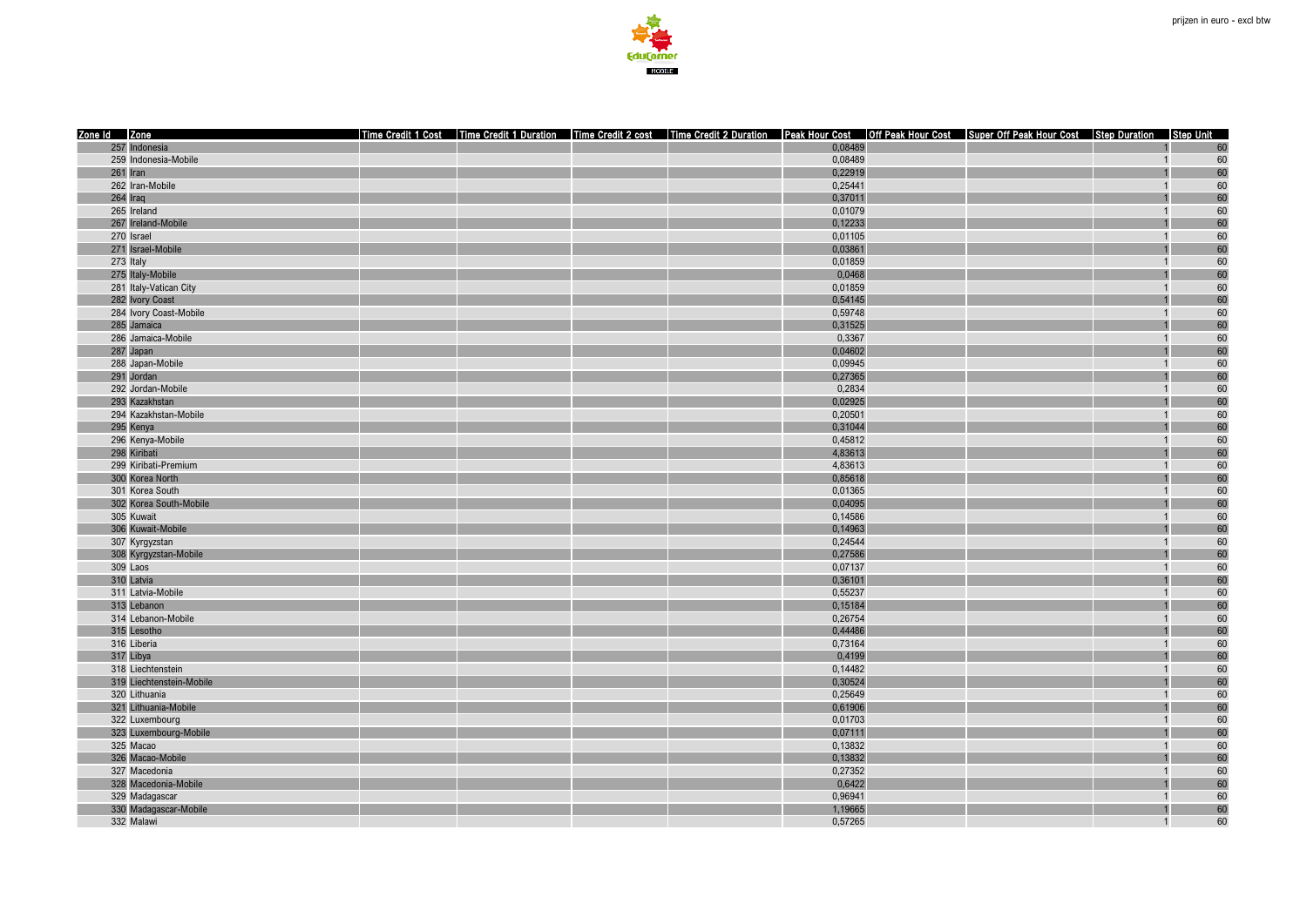

| Time Credit 1 Cost Time Credit 1 Duration Time Credit 2 cost Time Credit 2 Duration Peak Hour Cost Off Peak Hour Cost Super Off Peak Hour Cost Step Duration Step Unit<br>333 Malawi-Mobile<br>0,69667<br>60<br>334 Malaysia<br>0,08853<br>60<br>$\overline{1}$<br>335 Malaysia-Mobile<br>0,08853<br>60<br>60<br>336 Maldives<br>1,58405<br>$\overline{1}$<br>60<br>337 Maldives-Mobile<br>1,58405<br>339 Mali<br>0,33241<br>60<br>60<br>341 Mali-Mobile<br>0,66209<br>60<br>342 Malta<br>0,01287<br>$\overline{1}$<br>343 Malta-Mobile<br>0,04524<br>60<br>60<br>0,48906<br>344 Marshall Islands<br>$\overline{1}$<br>60<br>345 Martinique<br>0,03471<br>60<br>346 Martinique-Mobile<br>0,0429<br>60<br>347 Mauritania<br>0,83655<br>60<br>348 Mauritius<br>0,17433<br>$\overline{1}$<br>0,0923<br>60<br>349 Mayotte<br>350 Mayotte-Mobile<br>0,0923<br>60<br>$\overline{1}$<br>60<br>351 Mexico<br>0,00754<br>60<br>355 Micronesia<br>2,13096<br>$\overline{1}$<br>60<br>356 Midway Islands<br>6,66016<br>357 Moldova<br>0,52845<br>60<br>60<br>358 Moldova-Mobile<br>0,52845<br>60<br>360 Monaco<br>0,10959<br>$\overline{1}$<br>60<br>361 Monaco-Mobile<br>0,50596<br>60<br>362 Kosovo-Mobile<br>0,63115<br>60<br>363 Mongolia<br>0,04732<br>364 Montserrat<br>0,43563<br>60 |
|----------------------------------------------------------------------------------------------------------------------------------------------------------------------------------------------------------------------------------------------------------------------------------------------------------------------------------------------------------------------------------------------------------------------------------------------------------------------------------------------------------------------------------------------------------------------------------------------------------------------------------------------------------------------------------------------------------------------------------------------------------------------------------------------------------------------------------------------------------------------------------------------------------------------------------------------------------------------------------------------------------------------------------------------------------------------------------------------------------------------------------------------------------------------------------------------------------------------------------------------------------------------------------|
|                                                                                                                                                                                                                                                                                                                                                                                                                                                                                                                                                                                                                                                                                                                                                                                                                                                                                                                                                                                                                                                                                                                                                                                                                                                                                  |
|                                                                                                                                                                                                                                                                                                                                                                                                                                                                                                                                                                                                                                                                                                                                                                                                                                                                                                                                                                                                                                                                                                                                                                                                                                                                                  |
|                                                                                                                                                                                                                                                                                                                                                                                                                                                                                                                                                                                                                                                                                                                                                                                                                                                                                                                                                                                                                                                                                                                                                                                                                                                                                  |
|                                                                                                                                                                                                                                                                                                                                                                                                                                                                                                                                                                                                                                                                                                                                                                                                                                                                                                                                                                                                                                                                                                                                                                                                                                                                                  |
|                                                                                                                                                                                                                                                                                                                                                                                                                                                                                                                                                                                                                                                                                                                                                                                                                                                                                                                                                                                                                                                                                                                                                                                                                                                                                  |
|                                                                                                                                                                                                                                                                                                                                                                                                                                                                                                                                                                                                                                                                                                                                                                                                                                                                                                                                                                                                                                                                                                                                                                                                                                                                                  |
|                                                                                                                                                                                                                                                                                                                                                                                                                                                                                                                                                                                                                                                                                                                                                                                                                                                                                                                                                                                                                                                                                                                                                                                                                                                                                  |
|                                                                                                                                                                                                                                                                                                                                                                                                                                                                                                                                                                                                                                                                                                                                                                                                                                                                                                                                                                                                                                                                                                                                                                                                                                                                                  |
|                                                                                                                                                                                                                                                                                                                                                                                                                                                                                                                                                                                                                                                                                                                                                                                                                                                                                                                                                                                                                                                                                                                                                                                                                                                                                  |
|                                                                                                                                                                                                                                                                                                                                                                                                                                                                                                                                                                                                                                                                                                                                                                                                                                                                                                                                                                                                                                                                                                                                                                                                                                                                                  |
|                                                                                                                                                                                                                                                                                                                                                                                                                                                                                                                                                                                                                                                                                                                                                                                                                                                                                                                                                                                                                                                                                                                                                                                                                                                                                  |
|                                                                                                                                                                                                                                                                                                                                                                                                                                                                                                                                                                                                                                                                                                                                                                                                                                                                                                                                                                                                                                                                                                                                                                                                                                                                                  |
|                                                                                                                                                                                                                                                                                                                                                                                                                                                                                                                                                                                                                                                                                                                                                                                                                                                                                                                                                                                                                                                                                                                                                                                                                                                                                  |
|                                                                                                                                                                                                                                                                                                                                                                                                                                                                                                                                                                                                                                                                                                                                                                                                                                                                                                                                                                                                                                                                                                                                                                                                                                                                                  |
|                                                                                                                                                                                                                                                                                                                                                                                                                                                                                                                                                                                                                                                                                                                                                                                                                                                                                                                                                                                                                                                                                                                                                                                                                                                                                  |
|                                                                                                                                                                                                                                                                                                                                                                                                                                                                                                                                                                                                                                                                                                                                                                                                                                                                                                                                                                                                                                                                                                                                                                                                                                                                                  |
|                                                                                                                                                                                                                                                                                                                                                                                                                                                                                                                                                                                                                                                                                                                                                                                                                                                                                                                                                                                                                                                                                                                                                                                                                                                                                  |
|                                                                                                                                                                                                                                                                                                                                                                                                                                                                                                                                                                                                                                                                                                                                                                                                                                                                                                                                                                                                                                                                                                                                                                                                                                                                                  |
|                                                                                                                                                                                                                                                                                                                                                                                                                                                                                                                                                                                                                                                                                                                                                                                                                                                                                                                                                                                                                                                                                                                                                                                                                                                                                  |
|                                                                                                                                                                                                                                                                                                                                                                                                                                                                                                                                                                                                                                                                                                                                                                                                                                                                                                                                                                                                                                                                                                                                                                                                                                                                                  |
|                                                                                                                                                                                                                                                                                                                                                                                                                                                                                                                                                                                                                                                                                                                                                                                                                                                                                                                                                                                                                                                                                                                                                                                                                                                                                  |
|                                                                                                                                                                                                                                                                                                                                                                                                                                                                                                                                                                                                                                                                                                                                                                                                                                                                                                                                                                                                                                                                                                                                                                                                                                                                                  |
|                                                                                                                                                                                                                                                                                                                                                                                                                                                                                                                                                                                                                                                                                                                                                                                                                                                                                                                                                                                                                                                                                                                                                                                                                                                                                  |
|                                                                                                                                                                                                                                                                                                                                                                                                                                                                                                                                                                                                                                                                                                                                                                                                                                                                                                                                                                                                                                                                                                                                                                                                                                                                                  |
|                                                                                                                                                                                                                                                                                                                                                                                                                                                                                                                                                                                                                                                                                                                                                                                                                                                                                                                                                                                                                                                                                                                                                                                                                                                                                  |
|                                                                                                                                                                                                                                                                                                                                                                                                                                                                                                                                                                                                                                                                                                                                                                                                                                                                                                                                                                                                                                                                                                                                                                                                                                                                                  |
| 60<br>365 Morocco<br>0,03419                                                                                                                                                                                                                                                                                                                                                                                                                                                                                                                                                                                                                                                                                                                                                                                                                                                                                                                                                                                                                                                                                                                                                                                                                                                     |
| 60<br>367 Morocco-Mobile<br>0,61542<br>$\overline{1}$                                                                                                                                                                                                                                                                                                                                                                                                                                                                                                                                                                                                                                                                                                                                                                                                                                                                                                                                                                                                                                                                                                                                                                                                                            |
| 369 Mozambique<br>0,09581<br>60                                                                                                                                                                                                                                                                                                                                                                                                                                                                                                                                                                                                                                                                                                                                                                                                                                                                                                                                                                                                                                                                                                                                                                                                                                                  |
| 60<br>370 Myanmar<br>0,46462                                                                                                                                                                                                                                                                                                                                                                                                                                                                                                                                                                                                                                                                                                                                                                                                                                                                                                                                                                                                                                                                                                                                                                                                                                                     |
| 60<br>371 Namibia<br>0,07475                                                                                                                                                                                                                                                                                                                                                                                                                                                                                                                                                                                                                                                                                                                                                                                                                                                                                                                                                                                                                                                                                                                                                                                                                                                     |
| 60<br>372 Namibia-Mobile<br>0,11141                                                                                                                                                                                                                                                                                                                                                                                                                                                                                                                                                                                                                                                                                                                                                                                                                                                                                                                                                                                                                                                                                                                                                                                                                                              |
| 60<br>373 Nauru<br>4,83613                                                                                                                                                                                                                                                                                                                                                                                                                                                                                                                                                                                                                                                                                                                                                                                                                                                                                                                                                                                                                                                                                                                                                                                                                                                       |
| 60<br>375 Nepal<br>0,18278<br>$\overline{1}$                                                                                                                                                                                                                                                                                                                                                                                                                                                                                                                                                                                                                                                                                                                                                                                                                                                                                                                                                                                                                                                                                                                                                                                                                                     |
| 60<br>377 Nepal-Mobile<br>0,18278                                                                                                                                                                                                                                                                                                                                                                                                                                                                                                                                                                                                                                                                                                                                                                                                                                                                                                                                                                                                                                                                                                                                                                                                                                                |
| 60<br>378 Netherlands<br>0,01092<br>$\overline{1}$                                                                                                                                                                                                                                                                                                                                                                                                                                                                                                                                                                                                                                                                                                                                                                                                                                                                                                                                                                                                                                                                                                                                                                                                                               |
| 0,21502<br>60<br>379 Netherlands Antilles                                                                                                                                                                                                                                                                                                                                                                                                                                                                                                                                                                                                                                                                                                                                                                                                                                                                                                                                                                                                                                                                                                                                                                                                                                        |
| 60<br>380 Netherlands Antilles-Mobile<br>0,21502                                                                                                                                                                                                                                                                                                                                                                                                                                                                                                                                                                                                                                                                                                                                                                                                                                                                                                                                                                                                                                                                                                                                                                                                                                 |
| 60<br>382 Netherlands-Mobile<br>0,05083                                                                                                                                                                                                                                                                                                                                                                                                                                                                                                                                                                                                                                                                                                                                                                                                                                                                                                                                                                                                                                                                                                                                                                                                                                          |
| 0,22009<br>60<br>385 New Caledonia<br>$\overline{1}$                                                                                                                                                                                                                                                                                                                                                                                                                                                                                                                                                                                                                                                                                                                                                                                                                                                                                                                                                                                                                                                                                                                                                                                                                             |
| 60<br>0,22009<br>386 New Caledonia-Mobile                                                                                                                                                                                                                                                                                                                                                                                                                                                                                                                                                                                                                                                                                                                                                                                                                                                                                                                                                                                                                                                                                                                                                                                                                                        |
| 60<br>387 New Zealand<br>0,02457<br>$\overline{1}$                                                                                                                                                                                                                                                                                                                                                                                                                                                                                                                                                                                                                                                                                                                                                                                                                                                                                                                                                                                                                                                                                                                                                                                                                               |
| 60<br>389 New Zealand-Mobile<br>0,07098                                                                                                                                                                                                                                                                                                                                                                                                                                                                                                                                                                                                                                                                                                                                                                                                                                                                                                                                                                                                                                                                                                                                                                                                                                          |
| 60<br>390 Nicaraqua<br>0,21788<br>$\overline{1}$                                                                                                                                                                                                                                                                                                                                                                                                                                                                                                                                                                                                                                                                                                                                                                                                                                                                                                                                                                                                                                                                                                                                                                                                                                 |
| 60<br>391 Nicaragua-Mobile<br>0,33059                                                                                                                                                                                                                                                                                                                                                                                                                                                                                                                                                                                                                                                                                                                                                                                                                                                                                                                                                                                                                                                                                                                                                                                                                                            |
| 392 Niger<br>60<br>0,58669                                                                                                                                                                                                                                                                                                                                                                                                                                                                                                                                                                                                                                                                                                                                                                                                                                                                                                                                                                                                                                                                                                                                                                                                                                                       |
| 393 Niger-Mobile<br>0,60086<br>60                                                                                                                                                                                                                                                                                                                                                                                                                                                                                                                                                                                                                                                                                                                                                                                                                                                                                                                                                                                                                                                                                                                                                                                                                                                |
| 60<br>394 Nigeria<br>0,18018<br>$\overline{1}$                                                                                                                                                                                                                                                                                                                                                                                                                                                                                                                                                                                                                                                                                                                                                                                                                                                                                                                                                                                                                                                                                                                                                                                                                                   |
| 60<br>396 Nigeria-Mobile<br>0,18018                                                                                                                                                                                                                                                                                                                                                                                                                                                                                                                                                                                                                                                                                                                                                                                                                                                                                                                                                                                                                                                                                                                                                                                                                                              |
| 397 Niue<br>60<br>10,80274<br>$\overline{1}$                                                                                                                                                                                                                                                                                                                                                                                                                                                                                                                                                                                                                                                                                                                                                                                                                                                                                                                                                                                                                                                                                                                                                                                                                                     |
| 60<br>400 Norfolk Islands<br>3,56694                                                                                                                                                                                                                                                                                                                                                                                                                                                                                                                                                                                                                                                                                                                                                                                                                                                                                                                                                                                                                                                                                                                                                                                                                                             |
| 60<br>401 Northern Marianas<br>0,06799                                                                                                                                                                                                                                                                                                                                                                                                                                                                                                                                                                                                                                                                                                                                                                                                                                                                                                                                                                                                                                                                                                                                                                                                                                           |
| 60<br>0,01586<br>402 Norway                                                                                                                                                                                                                                                                                                                                                                                                                                                                                                                                                                                                                                                                                                                                                                                                                                                                                                                                                                                                                                                                                                                                                                                                                                                      |
| 60<br>403 Norway-Mobile<br>0,04784<br>$\overline{1}$                                                                                                                                                                                                                                                                                                                                                                                                                                                                                                                                                                                                                                                                                                                                                                                                                                                                                                                                                                                                                                                                                                                                                                                                                             |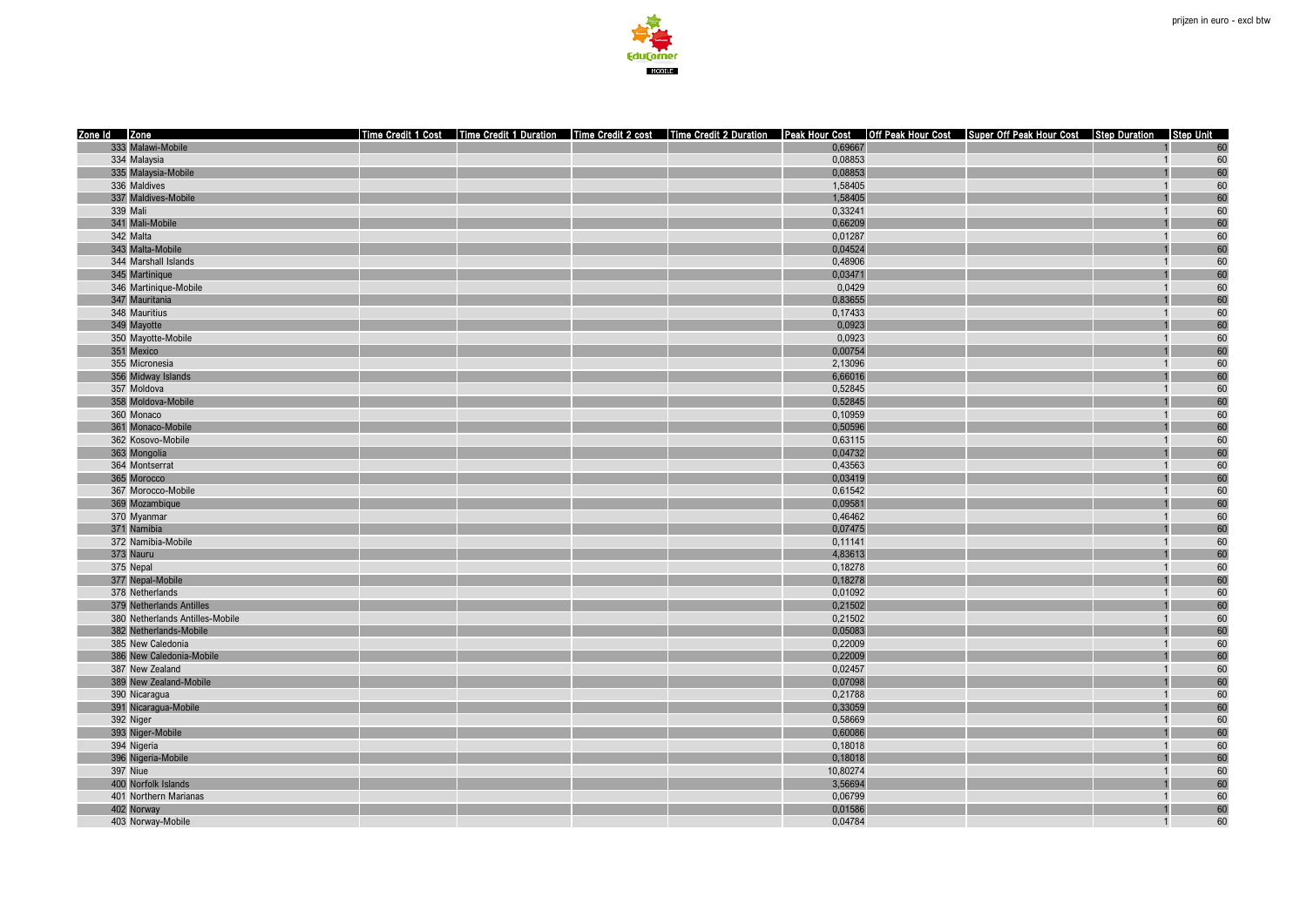

| Zone Id Zone            |  |  |         | Time Credit 1 Cost   Time Credit 1 Duration   Time Credit 2 cost   Time Credit 2 Duration   Peak Hour Cost   Off Peak Hour Cost   Super Off Peak Hour Cost   Step Duration   Step Unit |                |    |
|-------------------------|--|--|---------|----------------------------------------------------------------------------------------------------------------------------------------------------------------------------------------|----------------|----|
| 406 Oman                |  |  | 0,4199  |                                                                                                                                                                                        |                | 60 |
| 407 Oman-Mobile         |  |  | 0,4199  |                                                                                                                                                                                        | $\overline{1}$ | 60 |
| 408 Pakistan            |  |  | 0,10452 |                                                                                                                                                                                        |                | 60 |
| 411 Pakistan-Mobile     |  |  | 0,10452 |                                                                                                                                                                                        | $\overline{1}$ | 60 |
| 412 Palau               |  |  | 4,83613 |                                                                                                                                                                                        |                | 60 |
| 413 Palestine           |  |  | 0,24778 |                                                                                                                                                                                        |                | 60 |
| 414 Panama              |  |  | 0,04615 |                                                                                                                                                                                        |                | 60 |
| 415 Panama-Mobile       |  |  | 0,21255 |                                                                                                                                                                                        | $\overline{1}$ | 60 |
| 416 Papua New Guinea    |  |  | 2,10145 |                                                                                                                                                                                        |                | 60 |
| 418 Paraguay            |  |  | 0,05434 |                                                                                                                                                                                        | $\overline{1}$ | 60 |
| 420 Paraguay-Mobile     |  |  | 0,13065 |                                                                                                                                                                                        |                | 60 |
| 421 Peru                |  |  | 0,01573 |                                                                                                                                                                                        |                | 60 |
| 423 Peru-Mobile         |  |  | 0,06448 |                                                                                                                                                                                        |                | 60 |
| 425 Philippines         |  |  | 0,19656 |                                                                                                                                                                                        | $\overline{1}$ | 60 |
| 427 Philippines-Mobile  |  |  | 0,21203 |                                                                                                                                                                                        |                | 60 |
| 428 Poland              |  |  | 0,01833 |                                                                                                                                                                                        | $\overline{1}$ | 60 |
| 429 Poland-Mobile       |  |  | 0,12714 |                                                                                                                                                                                        |                | 60 |
| 431 Portugal            |  |  | 0,00962 |                                                                                                                                                                                        | $\overline{1}$ | 60 |
| 433 Portugal-Madeira    |  |  | 0,02262 |                                                                                                                                                                                        |                | 60 |
| 434 Portugal-Mobile     |  |  | 0,02262 |                                                                                                                                                                                        |                | 60 |
| 436 Puerto Rico         |  |  | 0,01105 |                                                                                                                                                                                        |                | 60 |
| 437 Qatar               |  |  | 0,27807 |                                                                                                                                                                                        | $\overline{1}$ | 60 |
| 438 Qatar-Mobile        |  |  | 0,30121 |                                                                                                                                                                                        |                | 60 |
| 439 Reunion             |  |  | 0,078   |                                                                                                                                                                                        | $\overline{1}$ | 60 |
| 440 Reunion-Mobile      |  |  | 0,078   |                                                                                                                                                                                        |                | 60 |
| 442 Romania             |  |  | 0,01092 |                                                                                                                                                                                        |                | 60 |
| 444 Romania-Mobile      |  |  | 0,03822 |                                                                                                                                                                                        |                | 60 |
| 445 Russia              |  |  | 0,10699 |                                                                                                                                                                                        | $\overline{1}$ | 60 |
| 446 Russia-Mobile       |  |  | 0,30888 |                                                                                                                                                                                        |                | 60 |
| 449 Rwanda              |  |  | 0,47983 |                                                                                                                                                                                        |                | 60 |
| 450 Rwanda-Mobile       |  |  | 0,48568 |                                                                                                                                                                                        |                | 60 |
| 451 San Marino          |  |  | 0,54626 |                                                                                                                                                                                        |                | 60 |
| 453 Sao Tome & Principe |  |  | 2,17906 |                                                                                                                                                                                        |                | 60 |
| 454 Saudi Arabia        |  |  | 0,14612 |                                                                                                                                                                                        | $\overline{1}$ | 60 |
| 457 Saudi Arabia-Mobile |  |  | 0,21697 |                                                                                                                                                                                        |                | 60 |
| 459 Senegal             |  |  | 0,37284 |                                                                                                                                                                                        | $\overline{1}$ | 60 |
| 461 Senegal-Mobile      |  |  | 0,61464 |                                                                                                                                                                                        |                | 60 |
| 462 Serbia              |  |  | 0,25285 |                                                                                                                                                                                        |                | 60 |
| 465 Serbia-Montenegro   |  |  | 0,25285 |                                                                                                                                                                                        |                | 60 |
| 466 Seychelles          |  |  | 1,26815 |                                                                                                                                                                                        | $\overline{1}$ | 60 |
| 467 Seychelles-Mobile   |  |  | 1,26815 |                                                                                                                                                                                        |                | 60 |
| 468 Sierra Leone        |  |  | 0,95953 |                                                                                                                                                                                        | $\overline{1}$ | 60 |
| 469 Sierra Leone-Mobile |  |  | 0,96915 |                                                                                                                                                                                        |                | 60 |
| 471 Singapore           |  |  | 0,06929 |                                                                                                                                                                                        | $\overline{1}$ | 60 |
| 472 Singapore-Mobile    |  |  | 0,08515 |                                                                                                                                                                                        |                | 60 |
| 473 Slovakia            |  |  | 0,01391 |                                                                                                                                                                                        | $\overline{1}$ | 60 |
| 475 Slovakia-Mobile     |  |  | 0,09971 |                                                                                                                                                                                        |                | 60 |
| 476 Slovenia            |  |  | 0,25259 |                                                                                                                                                                                        | $\overline{1}$ | 60 |
| 477 Slovenia-Mobile     |  |  | 0,53677 |                                                                                                                                                                                        |                | 60 |
| 478 Solomon Islands     |  |  | 3,42784 |                                                                                                                                                                                        | $\overline{1}$ | 60 |
| 480 Somalia             |  |  | 0,88023 |                                                                                                                                                                                        |                | 60 |
| 481 South Africa        |  |  | 0,03419 |                                                                                                                                                                                        | $\overline{1}$ | 60 |
| 484 South Africa-Mobile |  |  | 0,06721 |                                                                                                                                                                                        |                | 60 |
| 485 Spain               |  |  | 0,0104  |                                                                                                                                                                                        | $\overline{1}$ | 60 |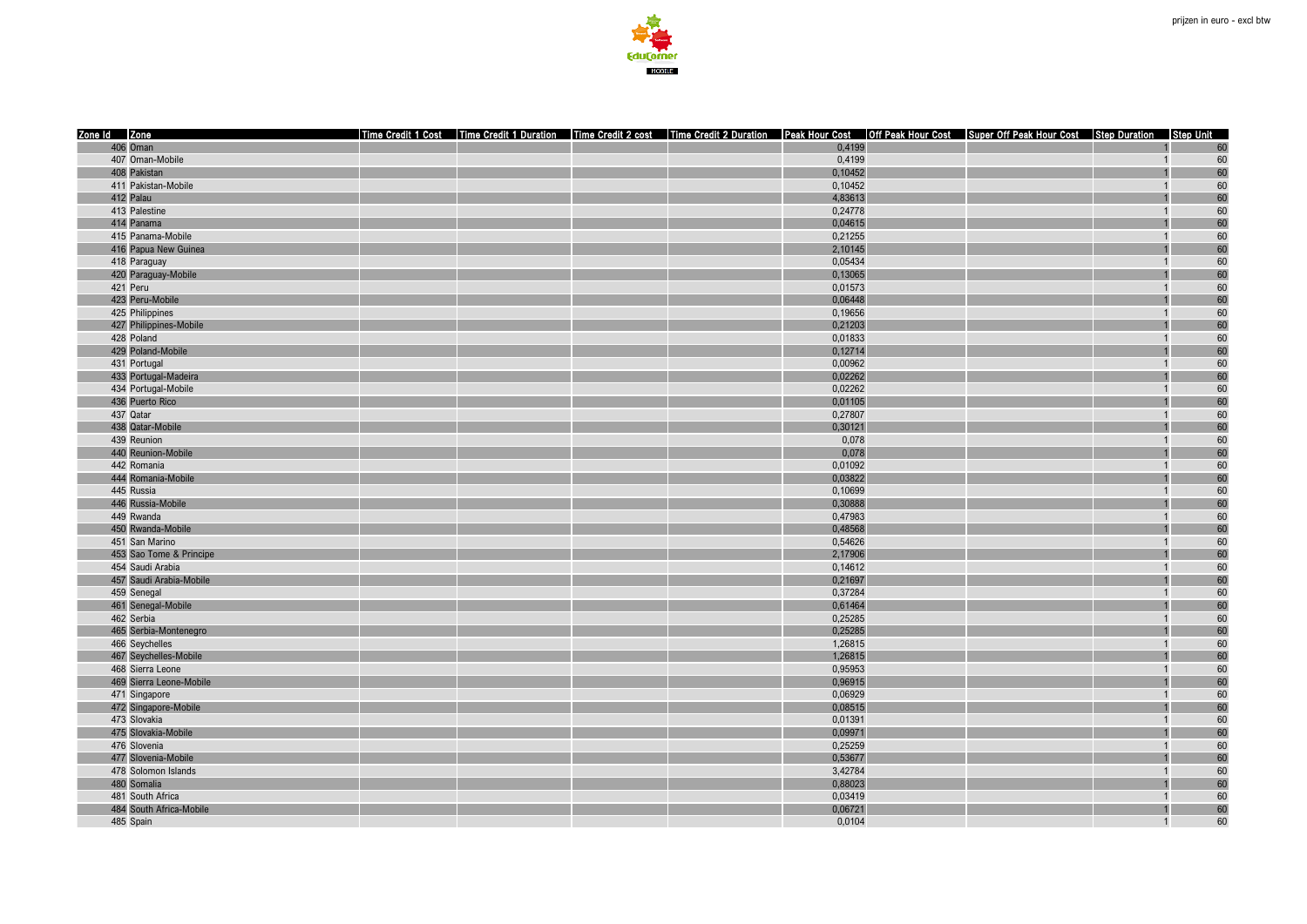

| Zone Id Zone<br>Time Credit 1 Cost   Time Credit 1 Duration   Time Credit 2 cost   Time Credit 2 Duration   Peak Hour Cost   Off Peak Hour Cost   Super Off Peak Hour Cost   Step Duration   Step Unit |                |    |
|--------------------------------------------------------------------------------------------------------------------------------------------------------------------------------------------------------|----------------|----|
| 488 Spain-Mobile<br>0,0325                                                                                                                                                                             |                | 60 |
| 490 Sri Lanka<br>0,28197                                                                                                                                                                               | $\overline{1}$ | 60 |
| 491 Sri Lanka-Mobile<br>0,28197                                                                                                                                                                        |                | 60 |
| 4.83613<br>492 St, Helena                                                                                                                                                                              | $\overline{1}$ | 60 |
| 0,44668<br>493 St, Kitts & Nevis                                                                                                                                                                       |                | 60 |
| 494 St, Lucia<br>0,37804                                                                                                                                                                               |                | 60 |
| 495 St, Pierre<br>0,32643                                                                                                                                                                              |                | 60 |
| 496 St, Vincents<br>0,41457                                                                                                                                                                            | $\overline{1}$ | 60 |
| 497 Sudan<br>0,27729                                                                                                                                                                                   |                | 60 |
| 498 Sudan-Mobile<br>0,27729                                                                                                                                                                            | $\overline{1}$ | 60 |
| 0,29146<br>499 Suriname                                                                                                                                                                                |                | 60 |
| 500 Suriname-Mobile<br>0,38194                                                                                                                                                                         |                | 60 |
| 501 Swaziland<br>0,21723                                                                                                                                                                               |                | 60 |
| 502 Swaziland-Mobile<br>0,21723                                                                                                                                                                        | $\overline{1}$ | 60 |
| 503 Sweden<br>0,00715                                                                                                                                                                                  |                | 60 |
| 504 Sweden-Mobile<br>0,02496                                                                                                                                                                           | $\overline{1}$ | 60 |
| 507 Switzerland<br>0,02171                                                                                                                                                                             |                | 60 |
| 509 Switzerland-Mobile<br>0,26156                                                                                                                                                                      | $\overline{1}$ | 60 |
| 514 Syria<br>0,13195                                                                                                                                                                                   |                | 60 |
| 515 Syria-Mobile<br>0,19448                                                                                                                                                                            |                | 60 |
| 0,02405<br>516 Taiwan                                                                                                                                                                                  |                | 60 |
| 517 Taiwan-Mobile<br>0,16328                                                                                                                                                                           | $\overline{1}$ | 60 |
| 519 Tajikstan<br>0,23387                                                                                                                                                                               |                | 60 |
| 0,23387<br>520 Taiikstan-Mobile                                                                                                                                                                        | $\overline{1}$ | 60 |
| 521 Tanzania<br>0,55276                                                                                                                                                                                |                | 60 |
| 523 Tanzania-Mobile<br>0,55328                                                                                                                                                                         |                | 60 |
| 525 Thailand<br>0,10361                                                                                                                                                                                |                | 60 |
| 527 Thailand-Mobile<br>0,11245                                                                                                                                                                         | $\overline{1}$ | 60 |
| 528 Togo<br>0,50518                                                                                                                                                                                    |                | 60 |
| 529 Tokelau<br>4,83613                                                                                                                                                                                 |                | 60 |
| 0,15301<br>531 Tonga                                                                                                                                                                                   |                | 60 |
| 533 Trinidad & Tobago<br>0,3159                                                                                                                                                                        |                | 60 |
| 534 Trinidad & Tobago-Mobile<br>0,40092                                                                                                                                                                |                | 60 |
| 1.66023<br>535 Tristan da Cunha                                                                                                                                                                        | $\overline{1}$ | 60 |
| 536 Tunisia<br>1,05547                                                                                                                                                                                 |                | 60 |
| 537 Tunisie - Tunisie Telecom (mobile)<br>1,05547                                                                                                                                                      | $\overline{1}$ | 60 |
| 0,04238<br>539 Turkey                                                                                                                                                                                  |                | 60 |
| 542 Turkey-Mobile<br>0,23452                                                                                                                                                                           |                | 60 |
| 543 Turkmenistan<br>0,23595                                                                                                                                                                            |                | 60 |
| 544 Turks & Caicos Island<br>4,83613                                                                                                                                                                   | $\overline{1}$ | 60 |
| 545 Turks & Caicos Island-Mobile<br>4,83613                                                                                                                                                            |                | 60 |
| 546 Tuvalu<br>2,38082                                                                                                                                                                                  | $\overline{1}$ | 60 |
| 0,56511<br>548 Uganda                                                                                                                                                                                  |                | 60 |
| 549 Uganda-Mobile<br>0,56511                                                                                                                                                                           | $\overline{1}$ | 60 |
| 550 UK<br>0,01482                                                                                                                                                                                      |                | 60 |
| 552 UK-Mobile<br>0,02418                                                                                                                                                                               |                | 60 |
| 558 Ukraine<br>0,19994                                                                                                                                                                                 |                | 60 |
| 0,45955<br>560 Ukraine-Mobile                                                                                                                                                                          | $\overline{1}$ | 60 |
| 561 United Arab Emirates<br>0,26741                                                                                                                                                                    |                | 60 |
| 0,26741<br>562 United Arab Emirates-Mobile                                                                                                                                                             | $\overline{1}$ | 60 |
| 0,0975<br>563 Uruguay                                                                                                                                                                                  |                | 60 |
| 564 Uruguay-Mobile<br>0,2821                                                                                                                                                                           |                | 60 |
| <b>566 USA</b><br>0,01118                                                                                                                                                                              |                | 60 |
| 567 USA-Anchorage<br>0,01118                                                                                                                                                                           | $\overline{1}$ | 60 |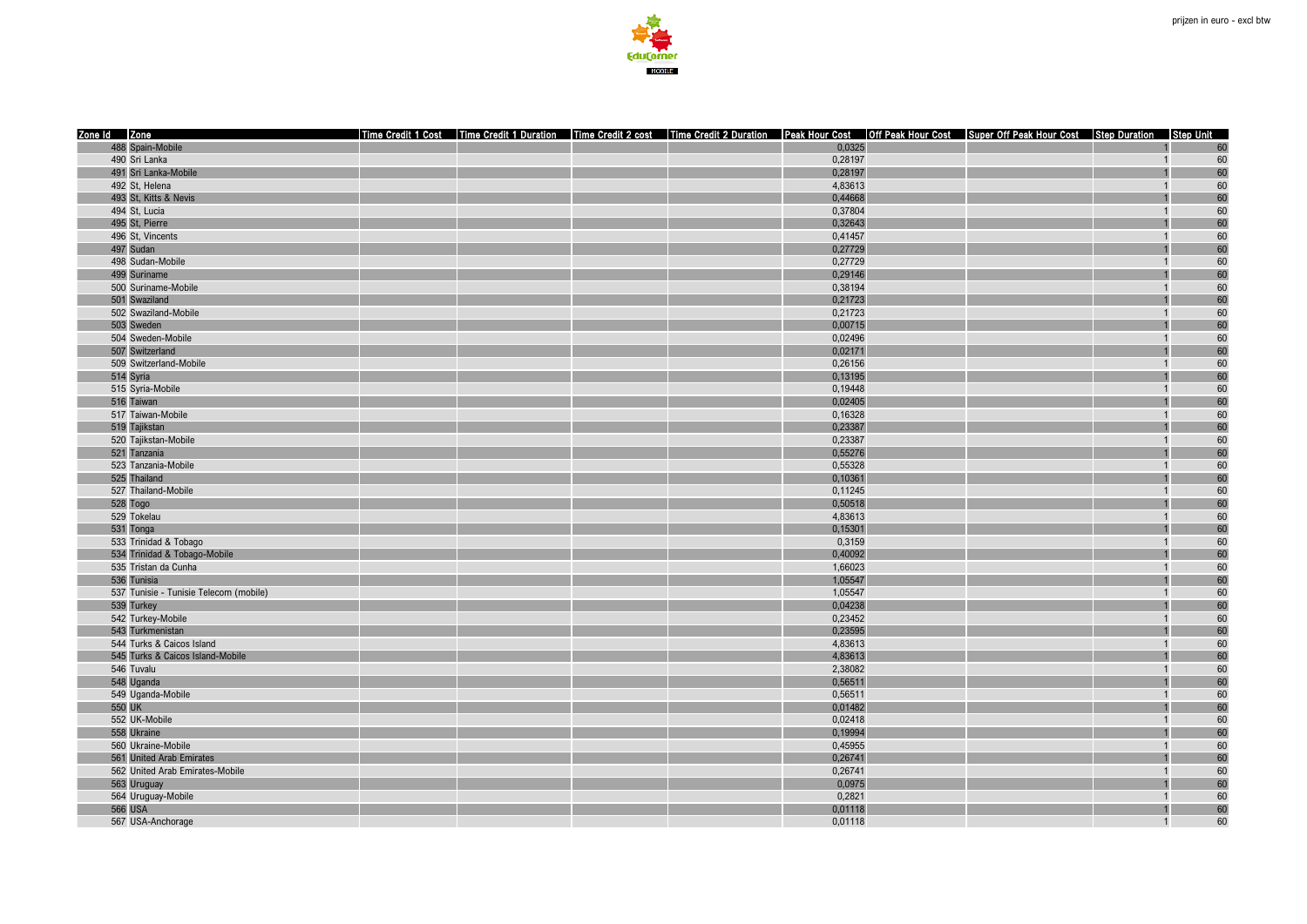

| 568 USA-Hawaii<br>0,01118<br>60<br>0.05785<br>60<br>572 Uzbekistan<br>$\overline{1}$<br>60<br>573 Vanuatu<br>1,73264<br>60<br>574 Venezuela<br>0,02457<br>60<br>0,10985<br>576 Venezuela-Mobile<br>0,09464<br>60<br>578 Vietnam<br>0,09464<br>60<br>580 Vietnam-Mobile<br>60<br>581 Virgin Islands USA<br>0,00741<br>$\overline{1}$<br>60<br>582 Wake Island<br>6,66016<br>60<br>583 Wallis & Futuna<br>0,47801<br>60<br>584 Western Samoa<br>1,47238<br>0,23673<br>60<br>585 Yemen<br>60<br>586 Yemen-Mobile<br>0,23673<br>587 Democratic Republic of the Congo<br>0,44304<br>60<br>$\overline{1}$<br>60<br>589 Democratic Republic of the Congo-Mobile<br>0,65572<br>60<br>590 Zambia<br>0,65845<br>$\overline{1}$<br>591 Zambia-Mobile<br>0,79599<br>60<br>592 Zimbabwe<br>0,29302<br>60<br>60<br>0,83213<br>594 Zimbabwe-Mobile<br>60<br>623 Uzbekistan-Mobile<br>0,1079<br>625 Togo-Mobile<br>60<br>0,50518<br>60<br>627 Azores<br>0,0143<br>$\overline{1}$<br>60<br>628 Azores-Vila do Porto<br>0,02262<br>60<br>630 Botswana-Mobile<br>0,33917<br>$\overline{1}$<br>60<br>634 Comoros-Mobile<br>0.59241<br>60<br>635 Cuba-Guantanamo<br>1,38112<br>636 Chad-Mobile<br>1,00867<br>60<br>60<br>639 Russia-Special<br>1,99355<br>$\overline{1}$<br>60<br>0,83655<br>644 Mauritania-Mobile<br>60<br>646 Libya-Mobile<br>0,56875<br>60<br>647 Liberia-Mobile<br>0,73164<br>0,27365<br>60<br>648 Jordan-Amman<br>60<br>649 Inmarsat Atlant East A<br>10,70056<br>60<br>650 Inmarsat Indian A<br>10,70056<br>$\overline{1}$<br>10,70056<br>60<br>651 Inmarsat Pacific A<br>60<br>652 Inmarsat Atlant West A<br>10,70056<br>60<br>654 Inmarsat Atlant East B<br>10,70056<br>60<br>655 Inmarsat Atlant East M<br>10,70056<br>60<br>656 Inmarsat Atlant East mini M<br>10,70056<br>60<br>657 Inmarsat Atlant West B<br>10,70056<br>$\overline{1}$<br>60<br>658 Inmarsat Atlant West M<br>10,70056<br>10,70056<br>60<br>659 Inmarsat Atlant West mini M<br>$\overline{1}$<br>60<br>662 Inmarsat Indian M<br>10,70056<br>60<br>663 Inmarsat Indian mini M<br>10,70056<br>$\overline{1}$<br>10,70056<br>60<br>670 Inmarsat Pacific B<br>60<br>671 Inmarsat Pacific M<br>10,70056<br>60<br>672 Inmarsat Pacific mini M<br>10,70056<br>60<br>686 Autres appels<br>16,66015<br>$\overline{1}$<br>60<br>697 Aruba-Mobile<br>0,28301<br>60<br>698 Bahamas-Mobile<br>0.23387<br>$\overline{1}$<br>60<br>699 Belize-Mobile<br>0,30849<br>0,05668<br>60<br>700 Bermuda-Mobile<br>701 Bhutan-Mobile<br>0,12428<br>60<br>60<br>702 Burkina Faso-Mobile<br>0,47255<br>$\overline{1}$ | Zone Id Zone |  |  |  | Time Credit 1 Cost   Time Credit 1 Duration   Time Credit 2 cost   Time Credit 2 Duration   Peak Hour Cost   Off Peak Hour Cost   Super Off Peak Hour Cost   Step Duration   Step Unit |  |
|---------------------------------------------------------------------------------------------------------------------------------------------------------------------------------------------------------------------------------------------------------------------------------------------------------------------------------------------------------------------------------------------------------------------------------------------------------------------------------------------------------------------------------------------------------------------------------------------------------------------------------------------------------------------------------------------------------------------------------------------------------------------------------------------------------------------------------------------------------------------------------------------------------------------------------------------------------------------------------------------------------------------------------------------------------------------------------------------------------------------------------------------------------------------------------------------------------------------------------------------------------------------------------------------------------------------------------------------------------------------------------------------------------------------------------------------------------------------------------------------------------------------------------------------------------------------------------------------------------------------------------------------------------------------------------------------------------------------------------------------------------------------------------------------------------------------------------------------------------------------------------------------------------------------------------------------------------------------------------------------------------------------------------------------------------------------------------------------------------------------------------------------------------------------------------------------------------------------------------------------------------------------------------------------------------------------------------------------------------------------------------------------------------------------------------------------------------------------------------------------------------------------------------------------------------------------|--------------|--|--|--|----------------------------------------------------------------------------------------------------------------------------------------------------------------------------------------|--|
|                                                                                                                                                                                                                                                                                                                                                                                                                                                                                                                                                                                                                                                                                                                                                                                                                                                                                                                                                                                                                                                                                                                                                                                                                                                                                                                                                                                                                                                                                                                                                                                                                                                                                                                                                                                                                                                                                                                                                                                                                                                                                                                                                                                                                                                                                                                                                                                                                                                                                                                                                                     |              |  |  |  |                                                                                                                                                                                        |  |
|                                                                                                                                                                                                                                                                                                                                                                                                                                                                                                                                                                                                                                                                                                                                                                                                                                                                                                                                                                                                                                                                                                                                                                                                                                                                                                                                                                                                                                                                                                                                                                                                                                                                                                                                                                                                                                                                                                                                                                                                                                                                                                                                                                                                                                                                                                                                                                                                                                                                                                                                                                     |              |  |  |  |                                                                                                                                                                                        |  |
|                                                                                                                                                                                                                                                                                                                                                                                                                                                                                                                                                                                                                                                                                                                                                                                                                                                                                                                                                                                                                                                                                                                                                                                                                                                                                                                                                                                                                                                                                                                                                                                                                                                                                                                                                                                                                                                                                                                                                                                                                                                                                                                                                                                                                                                                                                                                                                                                                                                                                                                                                                     |              |  |  |  |                                                                                                                                                                                        |  |
|                                                                                                                                                                                                                                                                                                                                                                                                                                                                                                                                                                                                                                                                                                                                                                                                                                                                                                                                                                                                                                                                                                                                                                                                                                                                                                                                                                                                                                                                                                                                                                                                                                                                                                                                                                                                                                                                                                                                                                                                                                                                                                                                                                                                                                                                                                                                                                                                                                                                                                                                                                     |              |  |  |  |                                                                                                                                                                                        |  |
|                                                                                                                                                                                                                                                                                                                                                                                                                                                                                                                                                                                                                                                                                                                                                                                                                                                                                                                                                                                                                                                                                                                                                                                                                                                                                                                                                                                                                                                                                                                                                                                                                                                                                                                                                                                                                                                                                                                                                                                                                                                                                                                                                                                                                                                                                                                                                                                                                                                                                                                                                                     |              |  |  |  |                                                                                                                                                                                        |  |
|                                                                                                                                                                                                                                                                                                                                                                                                                                                                                                                                                                                                                                                                                                                                                                                                                                                                                                                                                                                                                                                                                                                                                                                                                                                                                                                                                                                                                                                                                                                                                                                                                                                                                                                                                                                                                                                                                                                                                                                                                                                                                                                                                                                                                                                                                                                                                                                                                                                                                                                                                                     |              |  |  |  |                                                                                                                                                                                        |  |
|                                                                                                                                                                                                                                                                                                                                                                                                                                                                                                                                                                                                                                                                                                                                                                                                                                                                                                                                                                                                                                                                                                                                                                                                                                                                                                                                                                                                                                                                                                                                                                                                                                                                                                                                                                                                                                                                                                                                                                                                                                                                                                                                                                                                                                                                                                                                                                                                                                                                                                                                                                     |              |  |  |  |                                                                                                                                                                                        |  |
|                                                                                                                                                                                                                                                                                                                                                                                                                                                                                                                                                                                                                                                                                                                                                                                                                                                                                                                                                                                                                                                                                                                                                                                                                                                                                                                                                                                                                                                                                                                                                                                                                                                                                                                                                                                                                                                                                                                                                                                                                                                                                                                                                                                                                                                                                                                                                                                                                                                                                                                                                                     |              |  |  |  |                                                                                                                                                                                        |  |
|                                                                                                                                                                                                                                                                                                                                                                                                                                                                                                                                                                                                                                                                                                                                                                                                                                                                                                                                                                                                                                                                                                                                                                                                                                                                                                                                                                                                                                                                                                                                                                                                                                                                                                                                                                                                                                                                                                                                                                                                                                                                                                                                                                                                                                                                                                                                                                                                                                                                                                                                                                     |              |  |  |  |                                                                                                                                                                                        |  |
|                                                                                                                                                                                                                                                                                                                                                                                                                                                                                                                                                                                                                                                                                                                                                                                                                                                                                                                                                                                                                                                                                                                                                                                                                                                                                                                                                                                                                                                                                                                                                                                                                                                                                                                                                                                                                                                                                                                                                                                                                                                                                                                                                                                                                                                                                                                                                                                                                                                                                                                                                                     |              |  |  |  |                                                                                                                                                                                        |  |
|                                                                                                                                                                                                                                                                                                                                                                                                                                                                                                                                                                                                                                                                                                                                                                                                                                                                                                                                                                                                                                                                                                                                                                                                                                                                                                                                                                                                                                                                                                                                                                                                                                                                                                                                                                                                                                                                                                                                                                                                                                                                                                                                                                                                                                                                                                                                                                                                                                                                                                                                                                     |              |  |  |  |                                                                                                                                                                                        |  |
|                                                                                                                                                                                                                                                                                                                                                                                                                                                                                                                                                                                                                                                                                                                                                                                                                                                                                                                                                                                                                                                                                                                                                                                                                                                                                                                                                                                                                                                                                                                                                                                                                                                                                                                                                                                                                                                                                                                                                                                                                                                                                                                                                                                                                                                                                                                                                                                                                                                                                                                                                                     |              |  |  |  |                                                                                                                                                                                        |  |
|                                                                                                                                                                                                                                                                                                                                                                                                                                                                                                                                                                                                                                                                                                                                                                                                                                                                                                                                                                                                                                                                                                                                                                                                                                                                                                                                                                                                                                                                                                                                                                                                                                                                                                                                                                                                                                                                                                                                                                                                                                                                                                                                                                                                                                                                                                                                                                                                                                                                                                                                                                     |              |  |  |  |                                                                                                                                                                                        |  |
|                                                                                                                                                                                                                                                                                                                                                                                                                                                                                                                                                                                                                                                                                                                                                                                                                                                                                                                                                                                                                                                                                                                                                                                                                                                                                                                                                                                                                                                                                                                                                                                                                                                                                                                                                                                                                                                                                                                                                                                                                                                                                                                                                                                                                                                                                                                                                                                                                                                                                                                                                                     |              |  |  |  |                                                                                                                                                                                        |  |
|                                                                                                                                                                                                                                                                                                                                                                                                                                                                                                                                                                                                                                                                                                                                                                                                                                                                                                                                                                                                                                                                                                                                                                                                                                                                                                                                                                                                                                                                                                                                                                                                                                                                                                                                                                                                                                                                                                                                                                                                                                                                                                                                                                                                                                                                                                                                                                                                                                                                                                                                                                     |              |  |  |  |                                                                                                                                                                                        |  |
|                                                                                                                                                                                                                                                                                                                                                                                                                                                                                                                                                                                                                                                                                                                                                                                                                                                                                                                                                                                                                                                                                                                                                                                                                                                                                                                                                                                                                                                                                                                                                                                                                                                                                                                                                                                                                                                                                                                                                                                                                                                                                                                                                                                                                                                                                                                                                                                                                                                                                                                                                                     |              |  |  |  |                                                                                                                                                                                        |  |
|                                                                                                                                                                                                                                                                                                                                                                                                                                                                                                                                                                                                                                                                                                                                                                                                                                                                                                                                                                                                                                                                                                                                                                                                                                                                                                                                                                                                                                                                                                                                                                                                                                                                                                                                                                                                                                                                                                                                                                                                                                                                                                                                                                                                                                                                                                                                                                                                                                                                                                                                                                     |              |  |  |  |                                                                                                                                                                                        |  |
|                                                                                                                                                                                                                                                                                                                                                                                                                                                                                                                                                                                                                                                                                                                                                                                                                                                                                                                                                                                                                                                                                                                                                                                                                                                                                                                                                                                                                                                                                                                                                                                                                                                                                                                                                                                                                                                                                                                                                                                                                                                                                                                                                                                                                                                                                                                                                                                                                                                                                                                                                                     |              |  |  |  |                                                                                                                                                                                        |  |
|                                                                                                                                                                                                                                                                                                                                                                                                                                                                                                                                                                                                                                                                                                                                                                                                                                                                                                                                                                                                                                                                                                                                                                                                                                                                                                                                                                                                                                                                                                                                                                                                                                                                                                                                                                                                                                                                                                                                                                                                                                                                                                                                                                                                                                                                                                                                                                                                                                                                                                                                                                     |              |  |  |  |                                                                                                                                                                                        |  |
|                                                                                                                                                                                                                                                                                                                                                                                                                                                                                                                                                                                                                                                                                                                                                                                                                                                                                                                                                                                                                                                                                                                                                                                                                                                                                                                                                                                                                                                                                                                                                                                                                                                                                                                                                                                                                                                                                                                                                                                                                                                                                                                                                                                                                                                                                                                                                                                                                                                                                                                                                                     |              |  |  |  |                                                                                                                                                                                        |  |
|                                                                                                                                                                                                                                                                                                                                                                                                                                                                                                                                                                                                                                                                                                                                                                                                                                                                                                                                                                                                                                                                                                                                                                                                                                                                                                                                                                                                                                                                                                                                                                                                                                                                                                                                                                                                                                                                                                                                                                                                                                                                                                                                                                                                                                                                                                                                                                                                                                                                                                                                                                     |              |  |  |  |                                                                                                                                                                                        |  |
|                                                                                                                                                                                                                                                                                                                                                                                                                                                                                                                                                                                                                                                                                                                                                                                                                                                                                                                                                                                                                                                                                                                                                                                                                                                                                                                                                                                                                                                                                                                                                                                                                                                                                                                                                                                                                                                                                                                                                                                                                                                                                                                                                                                                                                                                                                                                                                                                                                                                                                                                                                     |              |  |  |  |                                                                                                                                                                                        |  |
|                                                                                                                                                                                                                                                                                                                                                                                                                                                                                                                                                                                                                                                                                                                                                                                                                                                                                                                                                                                                                                                                                                                                                                                                                                                                                                                                                                                                                                                                                                                                                                                                                                                                                                                                                                                                                                                                                                                                                                                                                                                                                                                                                                                                                                                                                                                                                                                                                                                                                                                                                                     |              |  |  |  |                                                                                                                                                                                        |  |
|                                                                                                                                                                                                                                                                                                                                                                                                                                                                                                                                                                                                                                                                                                                                                                                                                                                                                                                                                                                                                                                                                                                                                                                                                                                                                                                                                                                                                                                                                                                                                                                                                                                                                                                                                                                                                                                                                                                                                                                                                                                                                                                                                                                                                                                                                                                                                                                                                                                                                                                                                                     |              |  |  |  |                                                                                                                                                                                        |  |
|                                                                                                                                                                                                                                                                                                                                                                                                                                                                                                                                                                                                                                                                                                                                                                                                                                                                                                                                                                                                                                                                                                                                                                                                                                                                                                                                                                                                                                                                                                                                                                                                                                                                                                                                                                                                                                                                                                                                                                                                                                                                                                                                                                                                                                                                                                                                                                                                                                                                                                                                                                     |              |  |  |  |                                                                                                                                                                                        |  |
|                                                                                                                                                                                                                                                                                                                                                                                                                                                                                                                                                                                                                                                                                                                                                                                                                                                                                                                                                                                                                                                                                                                                                                                                                                                                                                                                                                                                                                                                                                                                                                                                                                                                                                                                                                                                                                                                                                                                                                                                                                                                                                                                                                                                                                                                                                                                                                                                                                                                                                                                                                     |              |  |  |  |                                                                                                                                                                                        |  |
|                                                                                                                                                                                                                                                                                                                                                                                                                                                                                                                                                                                                                                                                                                                                                                                                                                                                                                                                                                                                                                                                                                                                                                                                                                                                                                                                                                                                                                                                                                                                                                                                                                                                                                                                                                                                                                                                                                                                                                                                                                                                                                                                                                                                                                                                                                                                                                                                                                                                                                                                                                     |              |  |  |  |                                                                                                                                                                                        |  |
|                                                                                                                                                                                                                                                                                                                                                                                                                                                                                                                                                                                                                                                                                                                                                                                                                                                                                                                                                                                                                                                                                                                                                                                                                                                                                                                                                                                                                                                                                                                                                                                                                                                                                                                                                                                                                                                                                                                                                                                                                                                                                                                                                                                                                                                                                                                                                                                                                                                                                                                                                                     |              |  |  |  |                                                                                                                                                                                        |  |
|                                                                                                                                                                                                                                                                                                                                                                                                                                                                                                                                                                                                                                                                                                                                                                                                                                                                                                                                                                                                                                                                                                                                                                                                                                                                                                                                                                                                                                                                                                                                                                                                                                                                                                                                                                                                                                                                                                                                                                                                                                                                                                                                                                                                                                                                                                                                                                                                                                                                                                                                                                     |              |  |  |  |                                                                                                                                                                                        |  |
|                                                                                                                                                                                                                                                                                                                                                                                                                                                                                                                                                                                                                                                                                                                                                                                                                                                                                                                                                                                                                                                                                                                                                                                                                                                                                                                                                                                                                                                                                                                                                                                                                                                                                                                                                                                                                                                                                                                                                                                                                                                                                                                                                                                                                                                                                                                                                                                                                                                                                                                                                                     |              |  |  |  |                                                                                                                                                                                        |  |
|                                                                                                                                                                                                                                                                                                                                                                                                                                                                                                                                                                                                                                                                                                                                                                                                                                                                                                                                                                                                                                                                                                                                                                                                                                                                                                                                                                                                                                                                                                                                                                                                                                                                                                                                                                                                                                                                                                                                                                                                                                                                                                                                                                                                                                                                                                                                                                                                                                                                                                                                                                     |              |  |  |  |                                                                                                                                                                                        |  |
|                                                                                                                                                                                                                                                                                                                                                                                                                                                                                                                                                                                                                                                                                                                                                                                                                                                                                                                                                                                                                                                                                                                                                                                                                                                                                                                                                                                                                                                                                                                                                                                                                                                                                                                                                                                                                                                                                                                                                                                                                                                                                                                                                                                                                                                                                                                                                                                                                                                                                                                                                                     |              |  |  |  |                                                                                                                                                                                        |  |
|                                                                                                                                                                                                                                                                                                                                                                                                                                                                                                                                                                                                                                                                                                                                                                                                                                                                                                                                                                                                                                                                                                                                                                                                                                                                                                                                                                                                                                                                                                                                                                                                                                                                                                                                                                                                                                                                                                                                                                                                                                                                                                                                                                                                                                                                                                                                                                                                                                                                                                                                                                     |              |  |  |  |                                                                                                                                                                                        |  |
|                                                                                                                                                                                                                                                                                                                                                                                                                                                                                                                                                                                                                                                                                                                                                                                                                                                                                                                                                                                                                                                                                                                                                                                                                                                                                                                                                                                                                                                                                                                                                                                                                                                                                                                                                                                                                                                                                                                                                                                                                                                                                                                                                                                                                                                                                                                                                                                                                                                                                                                                                                     |              |  |  |  |                                                                                                                                                                                        |  |
|                                                                                                                                                                                                                                                                                                                                                                                                                                                                                                                                                                                                                                                                                                                                                                                                                                                                                                                                                                                                                                                                                                                                                                                                                                                                                                                                                                                                                                                                                                                                                                                                                                                                                                                                                                                                                                                                                                                                                                                                                                                                                                                                                                                                                                                                                                                                                                                                                                                                                                                                                                     |              |  |  |  |                                                                                                                                                                                        |  |
|                                                                                                                                                                                                                                                                                                                                                                                                                                                                                                                                                                                                                                                                                                                                                                                                                                                                                                                                                                                                                                                                                                                                                                                                                                                                                                                                                                                                                                                                                                                                                                                                                                                                                                                                                                                                                                                                                                                                                                                                                                                                                                                                                                                                                                                                                                                                                                                                                                                                                                                                                                     |              |  |  |  |                                                                                                                                                                                        |  |
|                                                                                                                                                                                                                                                                                                                                                                                                                                                                                                                                                                                                                                                                                                                                                                                                                                                                                                                                                                                                                                                                                                                                                                                                                                                                                                                                                                                                                                                                                                                                                                                                                                                                                                                                                                                                                                                                                                                                                                                                                                                                                                                                                                                                                                                                                                                                                                                                                                                                                                                                                                     |              |  |  |  |                                                                                                                                                                                        |  |
|                                                                                                                                                                                                                                                                                                                                                                                                                                                                                                                                                                                                                                                                                                                                                                                                                                                                                                                                                                                                                                                                                                                                                                                                                                                                                                                                                                                                                                                                                                                                                                                                                                                                                                                                                                                                                                                                                                                                                                                                                                                                                                                                                                                                                                                                                                                                                                                                                                                                                                                                                                     |              |  |  |  |                                                                                                                                                                                        |  |
|                                                                                                                                                                                                                                                                                                                                                                                                                                                                                                                                                                                                                                                                                                                                                                                                                                                                                                                                                                                                                                                                                                                                                                                                                                                                                                                                                                                                                                                                                                                                                                                                                                                                                                                                                                                                                                                                                                                                                                                                                                                                                                                                                                                                                                                                                                                                                                                                                                                                                                                                                                     |              |  |  |  |                                                                                                                                                                                        |  |
|                                                                                                                                                                                                                                                                                                                                                                                                                                                                                                                                                                                                                                                                                                                                                                                                                                                                                                                                                                                                                                                                                                                                                                                                                                                                                                                                                                                                                                                                                                                                                                                                                                                                                                                                                                                                                                                                                                                                                                                                                                                                                                                                                                                                                                                                                                                                                                                                                                                                                                                                                                     |              |  |  |  |                                                                                                                                                                                        |  |
|                                                                                                                                                                                                                                                                                                                                                                                                                                                                                                                                                                                                                                                                                                                                                                                                                                                                                                                                                                                                                                                                                                                                                                                                                                                                                                                                                                                                                                                                                                                                                                                                                                                                                                                                                                                                                                                                                                                                                                                                                                                                                                                                                                                                                                                                                                                                                                                                                                                                                                                                                                     |              |  |  |  |                                                                                                                                                                                        |  |
|                                                                                                                                                                                                                                                                                                                                                                                                                                                                                                                                                                                                                                                                                                                                                                                                                                                                                                                                                                                                                                                                                                                                                                                                                                                                                                                                                                                                                                                                                                                                                                                                                                                                                                                                                                                                                                                                                                                                                                                                                                                                                                                                                                                                                                                                                                                                                                                                                                                                                                                                                                     |              |  |  |  |                                                                                                                                                                                        |  |
|                                                                                                                                                                                                                                                                                                                                                                                                                                                                                                                                                                                                                                                                                                                                                                                                                                                                                                                                                                                                                                                                                                                                                                                                                                                                                                                                                                                                                                                                                                                                                                                                                                                                                                                                                                                                                                                                                                                                                                                                                                                                                                                                                                                                                                                                                                                                                                                                                                                                                                                                                                     |              |  |  |  |                                                                                                                                                                                        |  |
|                                                                                                                                                                                                                                                                                                                                                                                                                                                                                                                                                                                                                                                                                                                                                                                                                                                                                                                                                                                                                                                                                                                                                                                                                                                                                                                                                                                                                                                                                                                                                                                                                                                                                                                                                                                                                                                                                                                                                                                                                                                                                                                                                                                                                                                                                                                                                                                                                                                                                                                                                                     |              |  |  |  |                                                                                                                                                                                        |  |
|                                                                                                                                                                                                                                                                                                                                                                                                                                                                                                                                                                                                                                                                                                                                                                                                                                                                                                                                                                                                                                                                                                                                                                                                                                                                                                                                                                                                                                                                                                                                                                                                                                                                                                                                                                                                                                                                                                                                                                                                                                                                                                                                                                                                                                                                                                                                                                                                                                                                                                                                                                     |              |  |  |  |                                                                                                                                                                                        |  |
|                                                                                                                                                                                                                                                                                                                                                                                                                                                                                                                                                                                                                                                                                                                                                                                                                                                                                                                                                                                                                                                                                                                                                                                                                                                                                                                                                                                                                                                                                                                                                                                                                                                                                                                                                                                                                                                                                                                                                                                                                                                                                                                                                                                                                                                                                                                                                                                                                                                                                                                                                                     |              |  |  |  |                                                                                                                                                                                        |  |
|                                                                                                                                                                                                                                                                                                                                                                                                                                                                                                                                                                                                                                                                                                                                                                                                                                                                                                                                                                                                                                                                                                                                                                                                                                                                                                                                                                                                                                                                                                                                                                                                                                                                                                                                                                                                                                                                                                                                                                                                                                                                                                                                                                                                                                                                                                                                                                                                                                                                                                                                                                     |              |  |  |  |                                                                                                                                                                                        |  |
|                                                                                                                                                                                                                                                                                                                                                                                                                                                                                                                                                                                                                                                                                                                                                                                                                                                                                                                                                                                                                                                                                                                                                                                                                                                                                                                                                                                                                                                                                                                                                                                                                                                                                                                                                                                                                                                                                                                                                                                                                                                                                                                                                                                                                                                                                                                                                                                                                                                                                                                                                                     |              |  |  |  |                                                                                                                                                                                        |  |
|                                                                                                                                                                                                                                                                                                                                                                                                                                                                                                                                                                                                                                                                                                                                                                                                                                                                                                                                                                                                                                                                                                                                                                                                                                                                                                                                                                                                                                                                                                                                                                                                                                                                                                                                                                                                                                                                                                                                                                                                                                                                                                                                                                                                                                                                                                                                                                                                                                                                                                                                                                     |              |  |  |  |                                                                                                                                                                                        |  |
|                                                                                                                                                                                                                                                                                                                                                                                                                                                                                                                                                                                                                                                                                                                                                                                                                                                                                                                                                                                                                                                                                                                                                                                                                                                                                                                                                                                                                                                                                                                                                                                                                                                                                                                                                                                                                                                                                                                                                                                                                                                                                                                                                                                                                                                                                                                                                                                                                                                                                                                                                                     |              |  |  |  |                                                                                                                                                                                        |  |
|                                                                                                                                                                                                                                                                                                                                                                                                                                                                                                                                                                                                                                                                                                                                                                                                                                                                                                                                                                                                                                                                                                                                                                                                                                                                                                                                                                                                                                                                                                                                                                                                                                                                                                                                                                                                                                                                                                                                                                                                                                                                                                                                                                                                                                                                                                                                                                                                                                                                                                                                                                     |              |  |  |  |                                                                                                                                                                                        |  |
|                                                                                                                                                                                                                                                                                                                                                                                                                                                                                                                                                                                                                                                                                                                                                                                                                                                                                                                                                                                                                                                                                                                                                                                                                                                                                                                                                                                                                                                                                                                                                                                                                                                                                                                                                                                                                                                                                                                                                                                                                                                                                                                                                                                                                                                                                                                                                                                                                                                                                                                                                                     |              |  |  |  |                                                                                                                                                                                        |  |
|                                                                                                                                                                                                                                                                                                                                                                                                                                                                                                                                                                                                                                                                                                                                                                                                                                                                                                                                                                                                                                                                                                                                                                                                                                                                                                                                                                                                                                                                                                                                                                                                                                                                                                                                                                                                                                                                                                                                                                                                                                                                                                                                                                                                                                                                                                                                                                                                                                                                                                                                                                     |              |  |  |  |                                                                                                                                                                                        |  |
|                                                                                                                                                                                                                                                                                                                                                                                                                                                                                                                                                                                                                                                                                                                                                                                                                                                                                                                                                                                                                                                                                                                                                                                                                                                                                                                                                                                                                                                                                                                                                                                                                                                                                                                                                                                                                                                                                                                                                                                                                                                                                                                                                                                                                                                                                                                                                                                                                                                                                                                                                                     |              |  |  |  |                                                                                                                                                                                        |  |
|                                                                                                                                                                                                                                                                                                                                                                                                                                                                                                                                                                                                                                                                                                                                                                                                                                                                                                                                                                                                                                                                                                                                                                                                                                                                                                                                                                                                                                                                                                                                                                                                                                                                                                                                                                                                                                                                                                                                                                                                                                                                                                                                                                                                                                                                                                                                                                                                                                                                                                                                                                     |              |  |  |  |                                                                                                                                                                                        |  |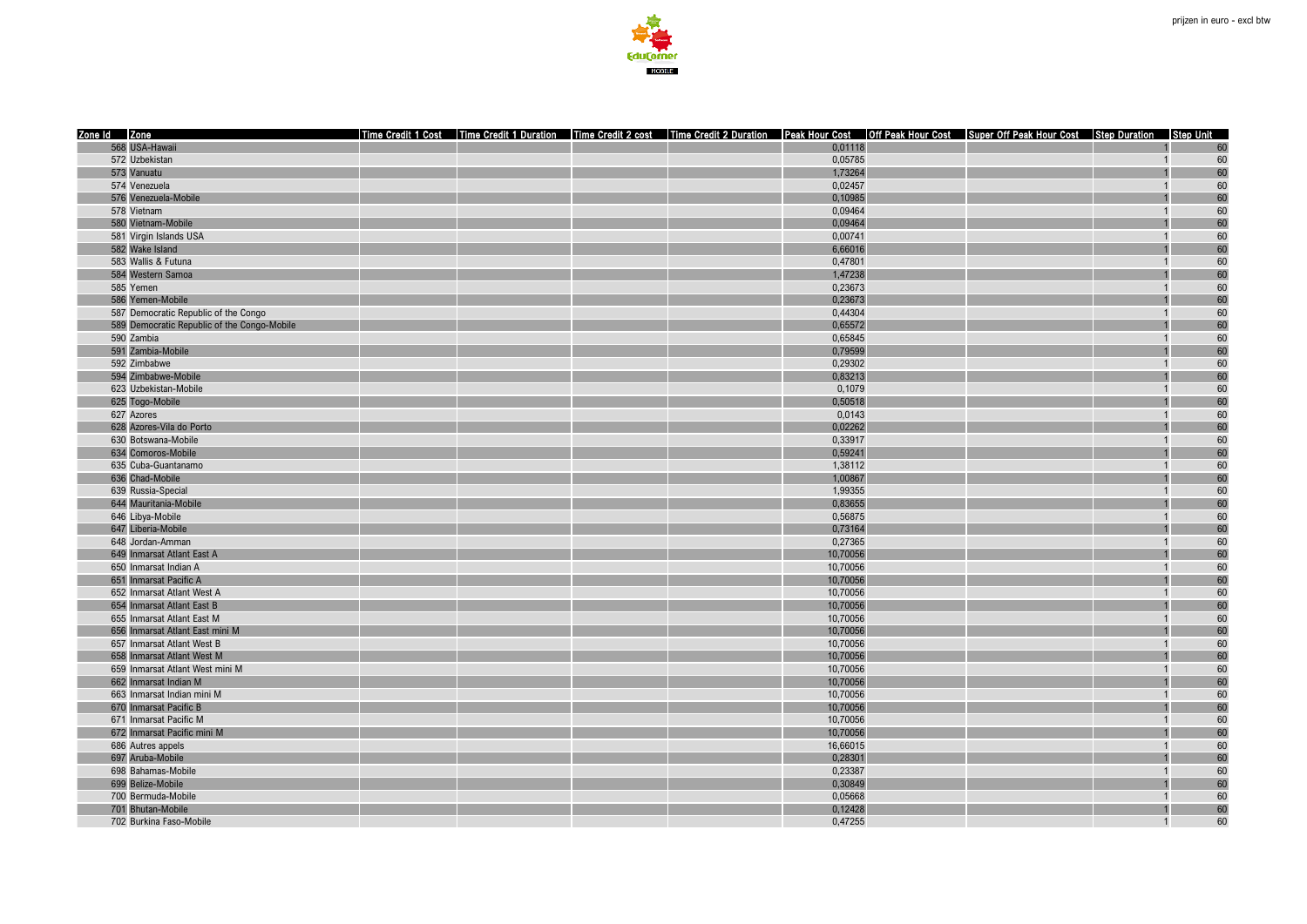

| Zone Id Zone                                     |              |          |          |          |          |          | Time Credit 1 Cost   Time Credit 1 Duration   Time Credit 2 cost   Time Credit 2 Duration   Peak Hour Cost   Off Peak Hour Cost   Super Off Peak Hour Cost   Step Duration   Step Unit |                |    |
|--------------------------------------------------|--------------|----------|----------|----------|----------|----------|----------------------------------------------------------------------------------------------------------------------------------------------------------------------------------------|----------------|----|
| 703 Cayman-Mobile                                |              |          |          |          | 0.25064  |          |                                                                                                                                                                                        |                | 60 |
| 704 Cuba-Mobile                                  |              |          |          |          | 1,38112  |          |                                                                                                                                                                                        |                | 60 |
| 705 Dominica-Mobile                              |              |          |          |          | 0,33098  |          |                                                                                                                                                                                        |                | 60 |
| 706 East Timor-Mobile                            |              |          |          |          | 0,85306  |          |                                                                                                                                                                                        |                | 60 |
| 707 Equatorial Guinea-Mobile                     |              |          |          |          | 0,82394  |          |                                                                                                                                                                                        |                | 60 |
| 708 Eritrea-Mobile                               |              |          |          |          | 0,47762  |          |                                                                                                                                                                                        |                | 60 |
| 709 Faeroe Islands-Mobile                        |              |          |          |          | 0,14131  |          |                                                                                                                                                                                        |                | 60 |
| 710 French Polynesia-Mobile                      |              |          |          |          | 0,42978  |          |                                                                                                                                                                                        |                | 60 |
| 711 Guinea Bissau-Mobile                         |              |          |          |          | 0,85267  |          |                                                                                                                                                                                        |                | 60 |
| 712 Iraq-Mobile                                  |              |          |          |          | 0.37011  |          |                                                                                                                                                                                        |                | 60 |
| 713 Jersey-Mobile                                |              |          |          |          | 0,1768   |          |                                                                                                                                                                                        |                | 60 |
| 714 Laos-Mobile                                  |              |          |          |          | 0,12168  |          |                                                                                                                                                                                        |                | 60 |
| 715 Lesotho-Mobile                               |              |          |          |          | 0,44486  |          |                                                                                                                                                                                        |                | 60 |
| 716 Mauritius-Mobile                             |              |          |          |          | 0,17433  |          |                                                                                                                                                                                        |                | 60 |
| 717 Mexico-Mobile                                |              |          |          |          | 0,03627  |          |                                                                                                                                                                                        |                | 60 |
| 718 Mongolia-Mobile                              |              |          |          |          | 0,04732  |          |                                                                                                                                                                                        |                | 60 |
| 719 Serbia-Montenegro-Mobile                     |              |          |          |          | 0,61516  |          |                                                                                                                                                                                        |                | 60 |
| 720 Mozambique-Mobile                            |              |          |          |          | 0,42549  |          |                                                                                                                                                                                        |                | 60 |
| 721 Myanmar-Mobile                               |              |          |          |          | 0,46462  |          |                                                                                                                                                                                        |                | 60 |
| 722 Nauru-Mobile                                 |              |          |          |          | 4,83613  |          |                                                                                                                                                                                        |                | 60 |
| 723 Palestine-Mobile                             |              |          |          |          | 0,31499  |          |                                                                                                                                                                                        |                | 60 |
| 724 Papua New Guinea-Mobile                      |              |          |          |          | 2.10145  |          |                                                                                                                                                                                        |                | 60 |
| 725 Puerto Rico-Mobile                           |              |          |          |          | 0,01105  |          |                                                                                                                                                                                        |                | 60 |
| 726 Western Samoa-Mobile                         |              |          |          |          | 0,01989  |          |                                                                                                                                                                                        |                | 60 |
| 727 San Marino-Mobile                            |              |          |          |          | 0,54626  |          |                                                                                                                                                                                        |                | 60 |
| 728 Sao Tome & Principe-Mobile                   |              |          |          |          | 2,17906  |          |                                                                                                                                                                                        |                | 60 |
| 729 Solomon Islands-Mobile                       |              |          |          |          | 3,42784  |          |                                                                                                                                                                                        |                | 60 |
| 730 Somalia-Mobile                               |              |          |          |          | 0,88023  |          |                                                                                                                                                                                        |                | 60 |
| 731 St, Kitts & Nevis-Mobile                     |              |          |          |          | 0,44668  |          |                                                                                                                                                                                        |                | 60 |
| 732 St. Lucia-Mobile                             |              |          |          |          | 0,37804  |          |                                                                                                                                                                                        |                | 60 |
| 733 St, Pierre-Mobile                            |              |          |          |          | 0,61178  |          |                                                                                                                                                                                        |                | 60 |
| 734 St, Vincents-Mobile                          |              |          |          |          | 0,41457  |          |                                                                                                                                                                                        |                | 60 |
| 735 Tonga-Mobile                                 |              |          |          |          | 0,15301  |          |                                                                                                                                                                                        |                | 60 |
| 736 Turkmenistan-Mobile                          |              |          |          |          | 0.23595  |          |                                                                                                                                                                                        |                | 60 |
| 737 Vanuatu-Mobile                               |              |          |          |          | 1,73264  |          |                                                                                                                                                                                        |                | 60 |
| 738 Inmarsat Indian B                            |              |          |          |          | 10,70056 |          |                                                                                                                                                                                        |                | 60 |
| 739 Central African Republic-Mobile              |              |          |          |          | 1,33198  |          |                                                                                                                                                                                        |                | 60 |
| 813 France-Non Géographique                      |              |          |          |          | 0,0104   |          |                                                                                                                                                                                        |                | 60 |
| 817 Thuraya Mobile Satellite Service             |              |          |          |          | 10,70056 |          |                                                                                                                                                                                        |                | 60 |
| 818 EMSAT Mobile Satellite Service               |              |          |          |          | 10,70056 |          |                                                                                                                                                                                        |                | 60 |
| 848 Mobile international, indicatif partagé      |              |          |          |          | 10,70056 |          |                                                                                                                                                                                        |                | 60 |
| 849 Tunisie - Orange (mobile)                    |              |          |          |          | 1.05547  |          |                                                                                                                                                                                        |                | 60 |
| 850 Tunisie - Tunisiana (mobile)                 |              |          |          |          | 1,05547  |          |                                                                                                                                                                                        |                | 60 |
| 851 Antarctica Satellite                         |              |          |          |          | 16,66015 |          |                                                                                                                                                                                        |                | 60 |
| 860 Sint Maarten                                 |              |          |          |          | 0.16211  |          |                                                                                                                                                                                        |                | 60 |
| 32001 Numeros spéciaux BE 070200000 to 070204999 | $\Omega$     |          | $\Omega$ | $\Omega$ | 0,195    | 0,15     | 0,15                                                                                                                                                                                   |                | 60 |
| 32002 Numeros_spéciaux_BE_070205000 to 070209999 |              |          |          |          | 0,39     | 0,3      | 0,3                                                                                                                                                                                    |                | 60 |
| 32003 Numeros_spéciaux_BE_070210000 to 070219999 | $\mathbf{0}$ | $\Omega$ | $\Omega$ | $\Omega$ | 0,39     | 0,3      | 0,3                                                                                                                                                                                    | $\overline{1}$ | 60 |
| 32004 Numeros spéciaux BE 070220000 to 070229999 | $\Omega$     |          |          |          | 0,39     | 0,3      | 0,3                                                                                                                                                                                    |                | 60 |
| 32005 Numeros spéciaux BE 070230000 to 070230999 | $\Omega$     | $\Omega$ | $\Omega$ | $\Omega$ | 0,39     | 0,3      | 0,3                                                                                                                                                                                    | $\overline{1}$ | 60 |
| 32006 Numeros_spéciaux_BE_070231000 to 070231999 |              |          |          |          | 0,195    | 0,15     | 0,15                                                                                                                                                                                   |                | 60 |
| 32007 Numeros_spéciaux_BE_070232000 to 070239999 | $\mathbf{0}$ | $\Omega$ | $\Omega$ | $\Omega$ | 0,39     | 0,3      | 0,3                                                                                                                                                                                    | $\overline{1}$ | 60 |
| 32008 Numeros_spéciaux_BE_070240000 to 070244999 | $\Omega$     |          |          |          | 0,39     | 0,3      | 0,3                                                                                                                                                                                    |                | 60 |
| 32009 Numeros spéciaux BE 070245000 to 070245999 | $\Omega$     | $\Omega$ | $\Omega$ | $\Omega$ | $\Omega$ | $\Omega$ | $\Omega$                                                                                                                                                                               | $\overline{1}$ | 60 |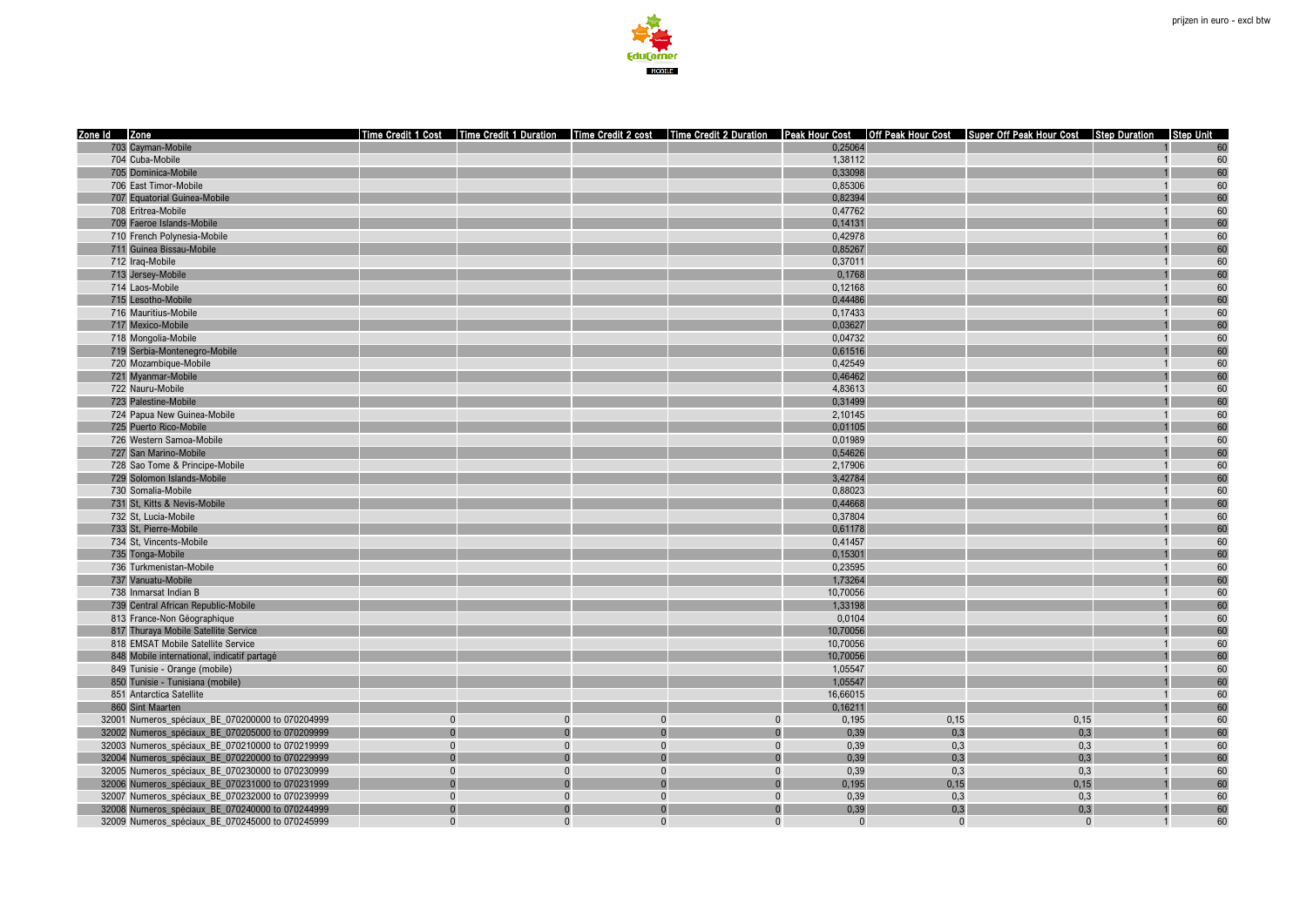

| Zone Id Zone                                     | Time Credit 1 Duration   Time Credit 2 cost   Time Credit 2 Duration<br>l Time Credit 1 Cost |                      |              |               |              | <b>Peak Hour Cost Off Peak Hour Cost</b> Super Off Peak Hour Cost Step Duration | l Step Unit    |          |
|--------------------------------------------------|----------------------------------------------------------------------------------------------|----------------------|--------------|---------------|--------------|---------------------------------------------------------------------------------|----------------|----------|
| 32010 Numeros spéciaux BE 070246000 to 070246999 |                                                                                              |                      |              | 0.195         | 0.15         | 0.15                                                                            |                |          |
| 32011 Numeros_spéciaux_BE_070247000 to 070249999 | $\overline{0}$                                                                               | $\Omega$<br>$\Omega$ | $\Omega$     | 0,39          | 0,3          | 0,3                                                                             | $\overline{1}$ | 60       |
| 32012 Numeros spéciaux BE 070250000 to 070259999 |                                                                                              |                      | $\Omega$     | 0,39          | 0,3          | 0.3                                                                             |                | 60       |
| 32013 Numeros spéciaux BE 070270000 to 070274999 | $\Omega$                                                                                     | $\Omega$             | $\Omega$     | 0.195         | 0.15         | 0.15                                                                            |                | 60       |
| 32014 Numeros_spéciaux_BE_070275000 to 070279999 |                                                                                              |                      |              | 0,39          | 0,3          | 0.3                                                                             |                | 60       |
| 32015 Numeros spéciaux BE 070300000 to 070309999 | $\Omega$                                                                                     | $\Omega$<br>$\Omega$ | $\Omega$     | 0,39          | 0,3          | 0.3                                                                             |                | 60       |
| 32016 Numeros_spéciaux_BE_070340000 to 070349999 |                                                                                              |                      |              | 0,39          | 0,3          | 0.3                                                                             |                | 60       |
| 32017 Numeros spéciaux BE 070350000 to 070359999 | $\Omega$                                                                                     | $\Omega$<br>$\Omega$ | $\Omega$     | 0,39          | 0,3          | 0,3                                                                             |                | 60       |
| 32018 Numeros spéciaux BE 070370000 to 070379999 |                                                                                              |                      |              | 0.39          | 0.3          | 0.3                                                                             |                | 60       |
| 32019 Numeros_spéciaux_BE_070400000 to 070409999 | $\Omega$                                                                                     | $\Omega$<br>$\Omega$ | $\Omega$     | 0,39          | 0,3          | 0,3                                                                             |                | 60       |
| 32020 Numeros spéciaux BE 070410000 to 070419999 |                                                                                              |                      |              | 0,39          | 0,3          | 0.3                                                                             |                | 60       |
| 32021 Numeros spéciaux BE 070420000 to 070429999 |                                                                                              |                      |              | 0,39          | 0.3          | 0.3                                                                             |                | 60       |
| 32022 Numeros_spéciaux_BE_070440000 to 070441999 |                                                                                              |                      |              | 0,39          | 0,3          | 0.3                                                                             |                | 60       |
| 32023 Numeros spéciaux BE 070442000 to 070442999 | $\Omega$                                                                                     | $\Omega$             | $\Omega$     | 0.195         | 0.15         | 0.15                                                                            |                | 60       |
| 32024 Numeros_spéciaux_BE_070443000 to 070444999 |                                                                                              |                      |              | 0.39          | 0,3          | 0.3                                                                             |                | 60       |
| 32025 Numeros spéciaux BE 070445000 to 070445999 | $\Omega$                                                                                     | $\Omega$<br>$\Omega$ | $\Omega$     | 0,195         | 0, 15        | 0.15                                                                            |                | 60       |
| 32026 Numeros spéciaux BE 070446000 to 070449999 |                                                                                              |                      |              | 0,39          | 0.3          | 0.3                                                                             |                | 60       |
| 32027 Numeros_spéciaux_BE_070474000 to 070474999 | $\Omega$                                                                                     | $\Omega$<br>$\Omega$ | $\Omega$     | 0,195         | 0, 15        | 0, 15                                                                           |                | 60       |
| 32028 Numeros spéciaux BE 070475000 to 070479999 |                                                                                              |                      |              | 0,39          | 0,3          | 0,3                                                                             |                |          |
| 32029 Numeros spéciaux BE 070650000 to 070654999 |                                                                                              |                      | $\Omega$     | 0.195         | 0.15         | 0, 15                                                                           |                | 60       |
| 32030 Numeros_spéciaux_BE_070655000 to 070659999 |                                                                                              |                      |              | 0,39          | 0.3          | 0.3                                                                             |                | 60       |
| 32031 Numeros spéciaux BE 070660000 to 070669999 | $\Omega$                                                                                     | $\Omega$<br>$\Omega$ | $\Omega$     | 0.39          | 0.3          | 0.3                                                                             |                | 60       |
| 32032 Numeros_spéciaux_BE_070680000 to 070684999 |                                                                                              |                      |              | 0,195         | 0,15         | 0,15                                                                            |                | 60       |
| 32033 Numeros spéciaux BE 070685000 to 070689999 | $\Omega$                                                                                     | $\Omega$<br>$\Omega$ | $\Omega$     | 0,39          | 0,3          | 0,3                                                                             |                | 60       |
| 32034 Numeros spéciaux BE 070690000 to 070699999 |                                                                                              |                      |              | 0.39          | 0.3          | 0.3                                                                             |                | 60       |
| 32035 Numeros spéciaux BE 070700000 to 070705999 | $\Omega$                                                                                     | $\Omega$<br>$\Omega$ | $\Omega$     | 0,195         | 0,15         | 0, 15                                                                           |                | 60       |
| 32036 Numeros spéciaux BE 070706000 to 070706999 |                                                                                              |                      |              | 0,39          | 0.3          | 0.3                                                                             |                | 60       |
| 32037 Numeros spéciaux BE 070707000 to 070709999 | $\Omega$                                                                                     | $\Omega$<br>$\Omega$ | $\Omega$     | 0.195         | 0.15         | 0.15                                                                            |                | 60       |
| 32038 Numeros_spéciaux_BE_070750000 to 070750999 |                                                                                              |                      |              | 0,39          | 0,3          | 0,3                                                                             |                | 60       |
| 32039 Numeros spéciaux BE 070751000 to 070751999 | $\Omega$                                                                                     | $\Omega$<br>$\Omega$ | $\Omega$     | 0.39          | 0.3          | 0.3                                                                             |                | 60       |
|                                                  |                                                                                              | $\Omega$             |              | 0,195         | 0, 15        | 0, 15                                                                           |                | 60       |
| 32040 Numeros_spéciaux_BE_070752000 to 070752999 | $\Omega$                                                                                     | $\Omega$<br>$\Omega$ | $\Omega$     |               |              |                                                                                 |                | 60       |
| 32041 Numeros spéciaux BE 070753000 to 070753999 |                                                                                              |                      |              | 0,195<br>0,39 | 0, 15<br>0.3 | 0, 15<br>0.3                                                                    |                | 60       |
| 32042 Numeros spéciaux BE 070754000 to 070754999 |                                                                                              |                      |              |               |              |                                                                                 |                |          |
| 32043 Numeros spéciaux BE 070755000 to 070755999 | $\Omega$                                                                                     | $\Omega$<br>$\Omega$ | $\Omega$     | 0,39<br>0,39  | 0,3          | 0,3                                                                             | $\mathbf 1$    | 60<br>60 |
| 32044 Numeros spéciaux BE 070756000 to 070756999 | $\Omega$                                                                                     | $\Omega$             | $\Omega$     |               | 0,3<br>0.3   | 0,3<br>0.3                                                                      |                | 60       |
| 32045 Numeros_spéciaux_BE_070757000 to 070757999 |                                                                                              |                      |              | 0,39          |              |                                                                                 |                |          |
| 32046 Numeros_spéciaux_BE_070758000 to 070758999 |                                                                                              |                      |              | 0,39          | 0,3          | 0,3                                                                             |                | 60       |
| 32047 Numeros spéciaux BE 070759000 to 070759999 | $\Omega$                                                                                     | $\Omega$             | $\Omega$     | 0,39          | 0,3          | 0.3                                                                             |                | 60       |
| 32048 Numeros_spéciaux_BE_070770000 to 070777699 |                                                                                              |                      |              | 0,39          | 0,3          | 0.3                                                                             |                | 60       |
| 32049 Numeros spéciaux BE 070777700 to 070777799 | $\Omega$                                                                                     | $\Omega$<br>$\Omega$ | $\Omega$     | 0,195         | 0, 15        | 0, 15                                                                           |                | 60       |
| 32050 Numeros spéciaux BE 070777800 to 070779999 |                                                                                              |                      |              | 0.39          | 0.3          | 0.3                                                                             |                | 60       |
| 32051 Numeros_spéciaux_BE_070790000 to 070799999 | $\Omega$                                                                                     | $\Omega$<br>$\Omega$ | $\Omega$     | 0,39          | 0,3          | 0.3                                                                             |                | 60       |
| 32052 Numeros spéciaux BE 090000000 to 090009999 |                                                                                              |                      |              | 0,65          | 0.5          | 0.5                                                                             |                | 60       |
| 32053 Numeros_spéciaux_BE_090010000 to 090019999 | $\Omega$                                                                                     |                      |              | 0,65          | 0,5          | 0.5                                                                             |                | 60       |
| 32054 Numeros_spéciaux_BE_090020000 to 090024999 |                                                                                              |                      |              | 0,65          | 0,5          | 0,5                                                                             |                | 60       |
| 32055 Numeros spéciaux BE 090025000 to 090025999 | $\Omega$                                                                                     | $\Omega$<br>$\Omega$ | $\Omega$     | 0.325         | 0.25         | 0,25                                                                            |                | 60       |
| 32056 Numeros_spéciaux_BE_090026000 to 090029999 |                                                                                              |                      |              | 0,65          | 0,5          | 0.5                                                                             |                | 60       |
| 32057 Numeros spéciaux BE 090030000 to 090030999 | $\Omega$                                                                                     | $\Omega$<br>$\Omega$ | $\Omega$     | 0,65          | 0,5          | 0.5                                                                             |                | 60       |
| 32058 Numeros spéciaux BE 090031000 to 090031999 |                                                                                              |                      |              | 0,65          | 0.5          | 0.5                                                                             |                | 60       |
| 32059 Numeros_spéciaux_BE_090033000 to 090033999 | $\Omega$                                                                                     | $\Omega$<br>$\Omega$ | $\Omega$     | 0,65          | 0,5          | 0,5                                                                             |                | 60       |
| 32060 Numeros spéciaux BE 090035000 to 090035999 |                                                                                              |                      |              | 0,65          | 0,5          | 0.5                                                                             |                | 60       |
| 32061 Numeros_spéciaux_BE_090037000 to 090037999 | $\Omega$                                                                                     | $\Omega$<br>$\Omega$ | $\mathbf{0}$ | 0,65          | 0,5          | 0,5                                                                             |                | 60       |
| 32062 Numeros spéciaux BE 090040000 to 090042499 |                                                                                              |                      | $\Omega$     | 0,65          | 0,5          | 0.5                                                                             |                | 60       |
| 32063 Numeros_spéciaux_BE_090042500 to 090042599 |                                                                                              | $\Omega$             | $\Omega$     | 0.325         | 0.25         | 0.25                                                                            |                | 60       |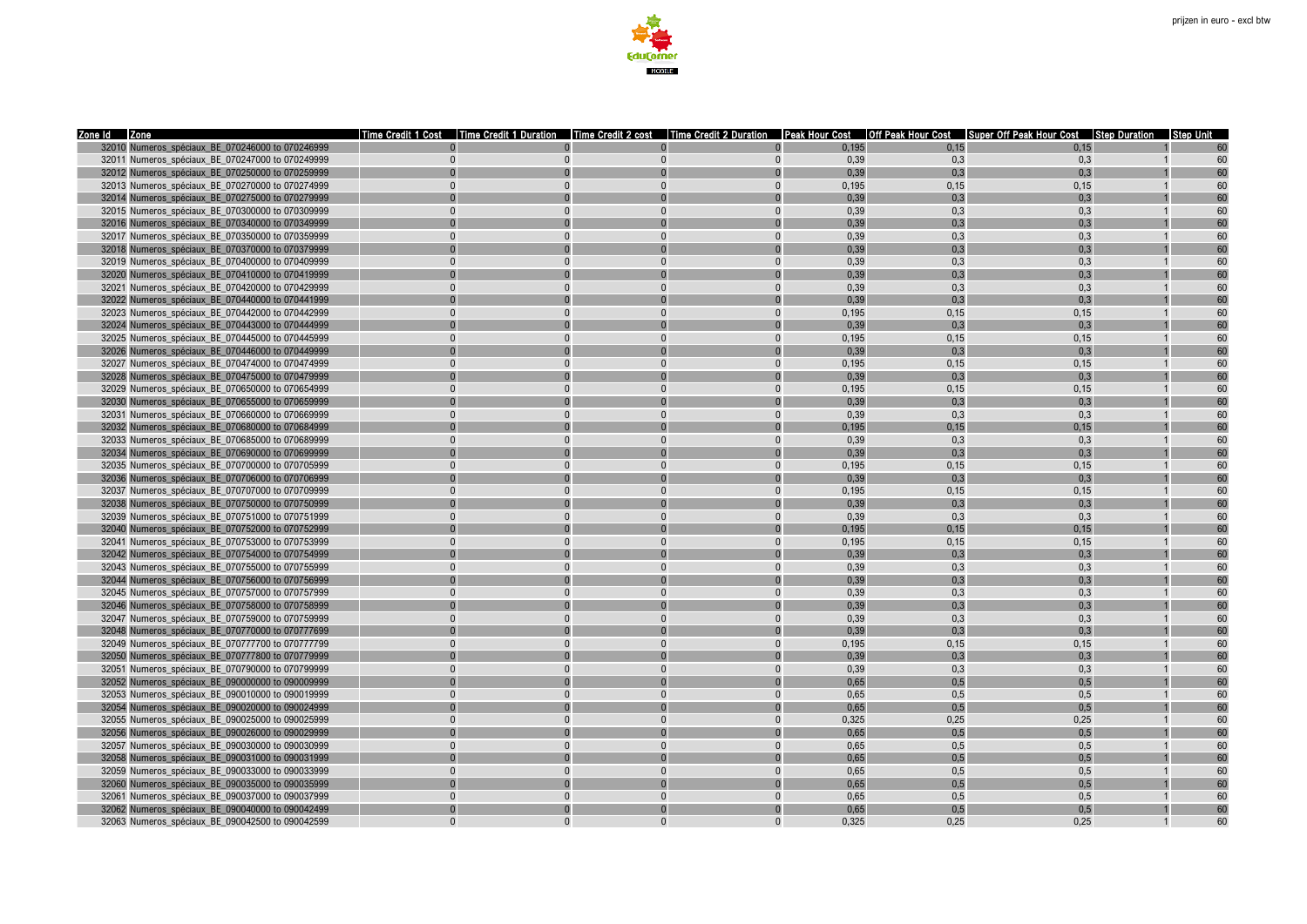

| Zone Id Zone                                                                                         | l Time Credit 1 Cost<br>Time Credit 1 Duration |                      |          |                    |      | Time Credit 2 cost   Time Credit 2 Duration   Peak Hour Cost   Off Peak Hour Cost   Super Off Peak Hour Cost   Step Duration | <b>Step Unit</b> |
|------------------------------------------------------------------------------------------------------|------------------------------------------------|----------------------|----------|--------------------|------|------------------------------------------------------------------------------------------------------------------------------|------------------|
| 32064 Numeros spéciaux BE 090042600 to 090049999                                                     |                                                |                      |          | 0.65               | 0.5  | 0.5                                                                                                                          |                  |
| 32065 Numeros_spéciaux_BE_090050000 to 090050099                                                     | $\Omega$                                       | $\Omega$             | $\Omega$ | 0,65               | 0,5  | 0,5                                                                                                                          | 60               |
| 32066 Numeros spéciaux BE 090050100 to 090050199                                                     |                                                |                      | $\Omega$ | 0,65               | 0.5  | 0.5                                                                                                                          | 60               |
| 32067 Numeros spéciaux BE 090050200 to 090050299                                                     | $\Omega$                                       |                      | $\Omega$ | 0.325              | 0.25 | 0.25                                                                                                                         | 60               |
| 32068 Numeros spéciaux BE 090050300 to 090050399                                                     |                                                |                      |          | 0,325              | 0.25 | 0.25                                                                                                                         | 60               |
| 32069 Numeros spéciaux BE 090050400 to 090050499                                                     | $\Omega$                                       |                      | $\Omega$ | 0,65               | 0.5  | 0.5                                                                                                                          | 60               |
| 32070 Numeros spéciaux BE 090050500 to 090050599                                                     |                                                |                      |          | 0,65               | 0.5  | 0.5                                                                                                                          | 60               |
| 32071 Numeros spéciaux BE 090050600 to 090050699                                                     | $\Omega$                                       | $\Omega$             | $\Omega$ | 0,65               | 0.5  | 0.5                                                                                                                          | 60               |
| 32072 Numeros spéciaux BE 090050700 to 090050799                                                     |                                                |                      | $\Omega$ | 0.65               | 0.5  | 0.5                                                                                                                          | 60               |
| 32073 Numeros_spéciaux_BE_090050800 to 090050899                                                     | $\Omega$                                       | $\Omega$<br>$\Omega$ | $\Omega$ | 0,65               | 0,5  | 0,5                                                                                                                          | 60               |
| 32074 Numeros spéciaux BE 090050900 to 090050999                                                     |                                                |                      |          | 0,65               | 0,5  | 0.5                                                                                                                          | 60               |
| 32075 Numeros spéciaux BE 090051000 to 090051999                                                     |                                                |                      |          | 0,65               | 0.5  | 0.5                                                                                                                          | 60               |
| 32076 Numeros_spéciaux_BE_090054000 to 090054999                                                     |                                                |                      |          | 0,65               | 0,5  | 0,5                                                                                                                          | 60               |
| 32077 Numeros spéciaux BE 090069000 to 090069999                                                     |                                                |                      | $\Omega$ | 0,65               | 0.5  | 0.5                                                                                                                          | 60               |
| 32078 Numeros spéciaux BE 090070000 to 090070999                                                     |                                                |                      |          | 0.65               | 0.5  | 0.5                                                                                                                          | 60               |
| 32079 Numeros spéciaux BE 090077000 to 090077499                                                     | $\Omega$                                       | $\Omega$<br>$\Omega$ | $\Omega$ | 0,325              | 0.25 | 0,25                                                                                                                         | 60               |
| 32080 Numeros spéciaux BE 090077500 to 090077999                                                     |                                                |                      |          | 0,65               | 0.5  | 0.5                                                                                                                          | 60               |
| 32081 Numeros spéciaux BE 090080000 to 090080499                                                     | $\Omega$                                       |                      | $\Omega$ | 0,65               | 0,5  | 0.5                                                                                                                          | 60               |
| 32082 Numeros_spéciaux_BE_090080500 to 090080699                                                     |                                                |                      |          | 0,325              | 0,25 | 0,25                                                                                                                         | 60               |
| 32083 Numeros spéciaux BE 090080700 to 090080999                                                     | $\Omega$                                       |                      | $\Omega$ | 0,65               | 0,5  | 0,5                                                                                                                          | 60               |
| 32084 Numeros spéciaux BE 090084000 to 090084999                                                     |                                                |                      |          | 0.65               | 0.5  | 0.5                                                                                                                          | 60               |
| 32085 Numeros_spéciaux_BE_090087000 to 090087999                                                     |                                                |                      | $\Omega$ | 0,65               | 0.5  | 0.5                                                                                                                          | 60               |
| 32086 Numeros spéciaux BE 090088000 to 090088899                                                     |                                                |                      |          | 0,65               | 0.5  | 0.5                                                                                                                          | 60               |
| 32087 Numeros spéciaux BE 090088900 to 090088999                                                     | $\Omega$                                       |                      | $\Omega$ | 0,325              | 0,25 | 0,25                                                                                                                         | 60               |
| 32088 Numeros_spéciaux_BE_090137000 to 090137999                                                     | 0,5                                            |                      |          |                    |      |                                                                                                                              | 60               |
| 32089 Numeros spéciaux BE 090200000 to 090209999                                                     | $\Omega$                                       | $\Omega$             | $\Omega$ | 0.00001            |      |                                                                                                                              | 60               |
| 32090 Numeros_spéciaux_BE_090210000 to 090214999                                                     |                                                |                      |          | 0,00001            |      |                                                                                                                              | 60               |
| 32091 Numeros_spéciaux_BE_090215000 to 090215999                                                     | $\Omega$                                       | $\Omega$             | $\Omega$ | 0,975              | 0,75 | 0,75                                                                                                                         | 60               |
| 32092 Numeros spéciaux BE 090216000 to 090219999                                                     |                                                |                      | $\Omega$ | 0,00001            |      |                                                                                                                              | 6ſ               |
| 32093 Numeros spéciaux BE 090225000 to 090225999                                                     | $\Omega$                                       |                      | $\Omega$ | 0.00001            |      |                                                                                                                              | 60               |
| 32094 Numeros spéciaux BE 090229000 to 090229999                                                     |                                                |                      |          | 0.00001            |      |                                                                                                                              | 60               |
| 32095 Numeros spéciaux BE 090233000 to 090233499                                                     | $\Omega$                                       |                      | $\Omega$ | 0.975              | 0.75 | 0.75                                                                                                                         | 60               |
| 32096 Numeros spéciaux BE 090233500 to 090233999                                                     |                                                |                      |          | 0.00001            |      |                                                                                                                              | 60               |
| 32097 Numeros spéciaux BE 090237000 to 090237999                                                     | $\Omega$                                       | $\Omega$             | $\Omega$ | 0.00001            |      | $\overline{1}$                                                                                                               | 60               |
| 32098 Numeros spéciaux BE 090240000 to 090242499                                                     |                                                |                      |          | 0.00001            |      |                                                                                                                              | 60               |
| 32099 Numeros_spéciaux_BE_090242500 to 090242699                                                     | $\Omega$                                       |                      | $\Omega$ | 0,975              | 0,75 | 0.75                                                                                                                         | 60               |
| 32100 Numeros spéciaux BE 090242700 to 090249999                                                     |                                                |                      |          | 0,00001            |      |                                                                                                                              | 60               |
| 32101 Numeros_spéciaux_BE_090251000 to 090251999                                                     |                                                |                      | $\Omega$ | 0,975              | 0,75 | 0,75                                                                                                                         | 60               |
| 32102 Numeros spéciaux BE 090252000 to 090252099                                                     |                                                |                      |          | 0.00001            |      |                                                                                                                              | 60               |
| 32103 Numeros spéciaux BE 090252100 to 090252199                                                     | $\Omega$                                       |                      | $\Omega$ | 0.00001            |      | $\overline{1}$                                                                                                               | 60               |
| 32104 Numeros_spéciaux_BE_090252200 to 090252299                                                     |                                                |                      |          | 0,975              | 0,75 | 0,75                                                                                                                         | 60               |
| 32105 Numeros spéciaux BE 090252300 to 090252399                                                     | $\Omega$                                       | $\Omega$<br>$\Omega$ | $\Omega$ | 0,975              | 0,75 | 0,75                                                                                                                         | 60               |
| 32106 Numeros_spéciaux_BE_090252400 to 090252499                                                     | $\Omega$                                       |                      | $\Omega$ | 0.00001<br>0,00001 |      |                                                                                                                              | 60<br>60         |
| 32107 Numeros_spéciaux_BE_090252500 to 090252599                                                     |                                                |                      |          |                    |      |                                                                                                                              |                  |
| 32108 Numeros spéciaux BE 090252600 to 090252699                                                     | $\Omega$                                       |                      | $\Omega$ | 0,00001            |      |                                                                                                                              | 60               |
| 32109 Numeros spéciaux BE 090252700 to 090252799                                                     |                                                |                      |          | 0.00001<br>0.00001 |      |                                                                                                                              | 60               |
| 32110 Numeros_spéciaux_BE_090252800 to 090252899<br>32111 Numeros spéciaux BE 090252900 to 090252999 | $\Omega$                                       | $\Omega$<br>$\Omega$ | $\Omega$ | 0.00001            |      | $\overline{1}$                                                                                                               | 60               |
| 32112 Numeros_spéciaux_BE_090254000 to 090254999                                                     |                                                |                      |          | 0,975              | 0,75 | 0,75                                                                                                                         | 60               |
| 32113 Numeros spéciaux BE 090269000 to 090269999                                                     | $\Omega$                                       | $\Omega$             | $\Omega$ | 0,00001            |      | $\overline{1}$                                                                                                               | 60               |
| 32114 Numeros spéciaux BE 090277000 to 090277499                                                     |                                                |                      |          | 0.975              | 0,75 | 0.75                                                                                                                         | 60               |
| 32115 Numeros spéciaux BE 090277500 to 090277999                                                     | $\Omega$                                       | $\Omega$             | $\Omega$ | 0,00001            |      |                                                                                                                              | 60               |
| 32116 Numeros spéciaux BE 090282000 to 090282999                                                     |                                                |                      |          | 0,00001            |      |                                                                                                                              | 60               |
| 32117 Numeros spéciaux BE 090281000 to 090281999                                                     | $\Omega$                                       |                      | $\Omega$ | 0.00001            |      |                                                                                                                              | 60               |
|                                                                                                      |                                                |                      |          |                    |      |                                                                                                                              |                  |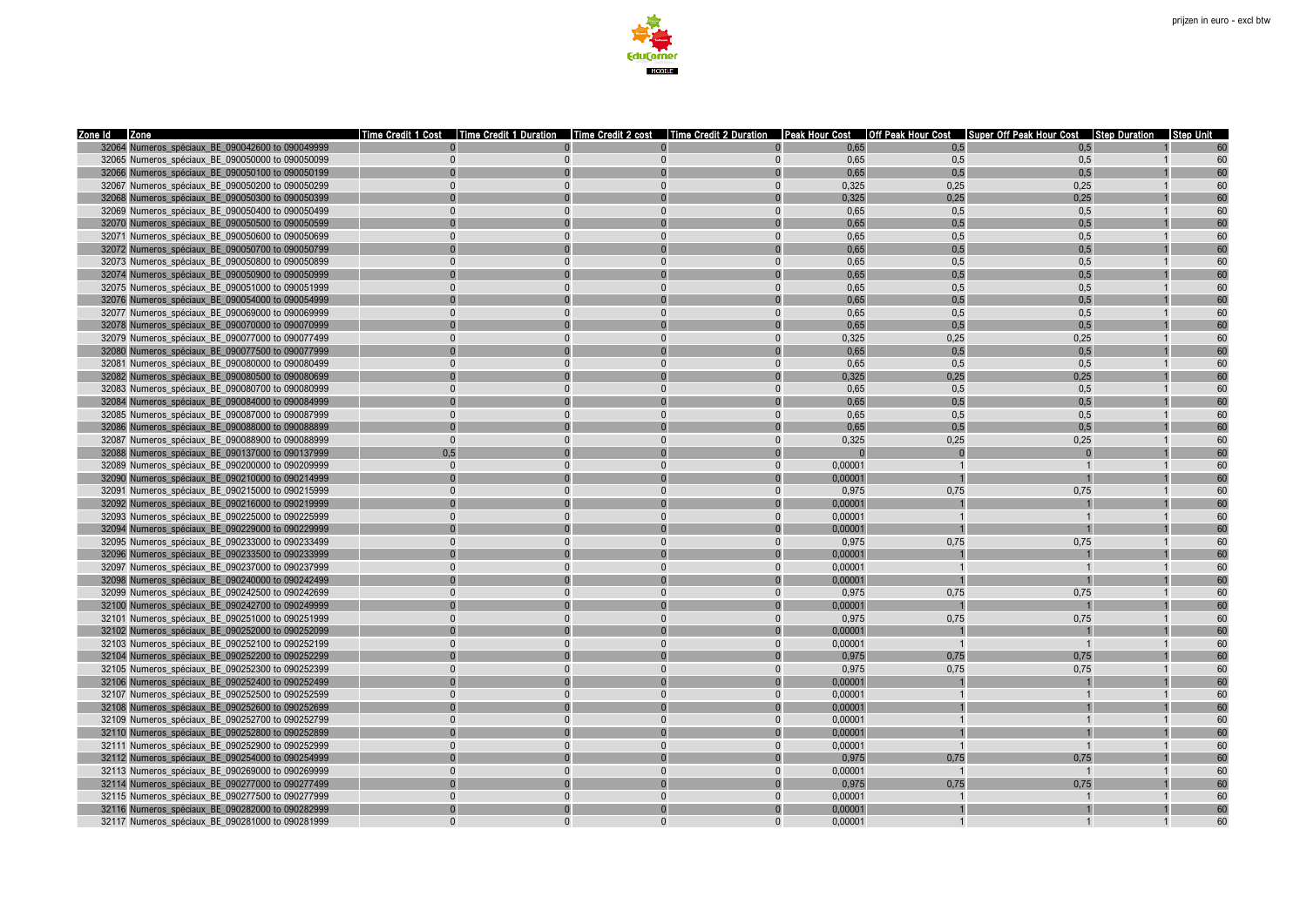

| 32118 Numeros spéciaux BE 090288000 to 090289999<br>0.00001<br>32119 Numeros_spéciaux_BE_090300000 to 090309999<br>0,00002<br>1,5<br>1,5<br>60<br>$\mathbf{0}$<br>$\Omega$<br>$\Omega$<br>$\Omega$<br>0,00002<br>1.5<br>1,5<br>32120 Numeros spéciaux BE 090310000 to 090314999<br>60<br>$\Omega$<br>0.01625<br>1.25<br>1.25<br>60<br>32121 Numeros spéciaux BE 090315000 to 090315999<br>$\Omega$<br>$\Omega$<br>$\Omega$<br>$\Omega$<br>60<br>0,00002<br>1,5<br>32122 Numeros_spéciaux_BE_090316000 to 090319999<br>1,5<br>0,00002<br>32123 Numeros spéciaux BE 090325000 to 090325999<br>1,5<br>1,5<br>60<br>$\Omega$<br>$\Omega$<br>$\Omega$<br>$\Omega$<br>1.5<br>32124 Numeros spéciaux BE 090330000 to 090330499<br>0.00002<br>1.5<br>60<br>32125 Numeros spéciaux BE 090330500 to 090330699<br>0,01625<br>1,25<br>1,25<br>$\Omega$<br>$\Omega$<br>$\Omega$<br>$\Omega$<br>32126 Numeros spéciaux BE 090330700 to 090330999<br>0,00002<br>1.5<br>1,5<br>60<br>1.5<br>1.5<br>60<br>32127 Numeros_spéciaux_BE_090336000 to 090336999<br>0.00002<br>$\Omega$<br>$\Omega$<br>32128 Numeros_spéciaux_BE_090337000 to 090337999<br>0,00002<br>1,5<br>1,5<br>60<br>32129 Numeros_spéciaux_BE_090339000 to 090339999<br>0,00002<br>1,5<br>1,5<br>60<br>32130 Numeros_spéciaux_BE_090340000 to 090347099<br>0,00002<br>1,5<br>1,5<br>60<br>60<br>32131 Numeros spéciaux BE 090347100 to 090347399<br>0,01625<br>1.25<br>1,25<br>$\Omega$<br>$\Omega$<br>$\Omega$<br>$\Omega$<br>0.00002<br>1.5<br>1.5<br>60<br>32132 Numeros spéciaux BE 090347400 to 090349999<br>32133 Numeros_spéciaux_BE_090351000 to 090351999<br>0,01625<br>1,25<br>1,25<br>60<br>$\Omega$<br>$\Omega$<br>$\Omega$<br>$\Omega$<br>0.00002<br>1.5<br>1.5<br>60<br>32134 Numeros spéciaux BE 090353000 to 090353099<br>0,00002<br>60<br>32135 Numeros spéciaux BE 090353100 to 090353199<br>1,5<br>1,5<br>32136 Numeros_spéciaux_BE_090353200 to 090353299<br>0,01625<br>1,25<br>1,25<br>60<br>0,01625<br>1.25<br>1.25<br>60<br>32137 Numeros spéciaux BE 090353300 to 090353399<br>$\Omega$<br>0.00002<br>1.5<br>60<br>32138 Numeros spéciaux BE 090353400 to 090353499<br>1.5<br>32139 Numeros spéciaux BE 090353500 to 090353599<br>$\Omega$<br>0,00002<br>1,5<br>1,5<br>60<br>$\Omega$<br>$\Omega$<br>0,00002<br>1.5<br>1.5<br>60<br>32140 Numeros spéciaux BE 090353600 to 090353699<br>32141 Numeros_spéciaux_BE_090353700 to 090353799<br>0,00002<br>60<br>1,5<br>1,5<br>$\Omega$<br>$\Omega$<br>$\Omega$<br>32142 Numeros spéciaux BE 090353800 to 090353899<br>0,00002<br>1,5<br>1,5<br>60<br>32143 Numeros_spéciaux_BE_090353900 to 090353999<br>0,00002<br>1.5<br>1,5<br>60<br>$\Omega$<br>0,01625<br>1,25<br>1,25<br>32144 Numeros_spéciaux_BE_090354000 to 090354999<br>60<br>1,25<br>1,25<br>60<br>32145 Numeros_spéciaux_BE_090355000 to 090355399<br>0,01625<br>$\Omega$<br>$\Omega$<br>$\Omega$<br>32146 Numeros spéciaux BE 090355400 to 090355999<br>0,00002<br>1.5<br>1.5<br>60<br>32147 Numeros spéciaux BE 090369000 to 090369999<br>0,00002<br>1,5<br>1,5<br>60<br>$\Omega$<br>$\Omega$<br>$\Omega$<br>60<br>32148 Numeros spéciaux BE 090387000 to 090387999<br>0,00002<br>1,5<br>1,5<br>32149 Numeros spéciaux BE 090388000 to 090388899<br>0,00002<br>60<br>1.5<br>1,5<br>$\Omega$<br>$\Omega$<br>1.25<br>1.25<br>32150 Numeros spéciaux BE 090388900 to 090388999<br>0,01625<br>60<br>60<br>32151 Numeros spéciaux BE 090390000 to 090393999<br>0,00002<br>1.5<br>1,5<br>$\Omega$<br>$\Omega$<br>$\Omega$<br>$\Omega$<br>0,00002<br>32152 Numeros spéciaux BE 090394000 to 090394999<br>1.5<br>1,5<br>60<br>32153 Numeros spéciaux BE 090399000 to 090399999<br>0,00002<br>1,5<br>1,5<br>60<br>$\Omega$<br>60<br>32154 Numeros spéciaux BE 090404000 to 090404499<br>0,02275<br>1,75<br>1.75<br>32155 Numeros spéciaux BE 090404500 to 090404999<br>0,00003<br>60<br>$\Omega$<br>$\mathcal{D}$<br>$\overline{2}$<br>1.75<br>1.75<br>32156 Numeros spéciaux BE 090423000 to 090423999<br>0,02275<br>60<br>60<br>32157 Numeros spéciaux BE 090424000 to 090424999<br>$\Omega$<br>0,00003<br>$\overline{2}$<br>$\Omega$<br>$\Omega$<br>$\Omega$<br>$\overline{2}$<br>32158 Numeros spéciaux BE 090436000 to 090436999<br>0,00003<br>60<br>32159 Numeros spéciaux BE 090437000 to 090437999<br>0,00003<br>$\overline{2}$<br>60<br>$\Omega$<br>$\Omega$<br>$\Omega$<br>$\Omega$<br>$\overline{2}$<br>32160 Numeros spéciaux BE 090439000 to 090439999<br>0.00003<br>$\overline{2}$<br>60<br>32161 Numeros_spéciaux_BE_090443000 to 090443999<br>0,02275<br>1,75<br>1,75<br>60<br>32162 Numeros_spéciaux_BE_090444000 to 090444199<br>0,02275<br>1,75<br>1,75<br>60<br>0.00003<br>2<br>60<br>32163 Numeros spéciaux BE 090444200 to 090444999<br>$\overline{2}$<br>$\Omega$<br>$\Omega$<br>$\Omega$<br>60<br>32164 Numeros_spéciaux_BE_090456000 to 090456999<br>0,00003<br>32165 Numeros spéciaux BE 090469000 to 090469999<br>$\Omega$<br>0,00003<br>$\overline{2}$<br>$\mathfrak{p}$<br>60<br>$\Omega$<br>$\Omega$<br>$\Omega$<br>32166 Numeros_spéciaux_BE_090482000 to 090482999<br>0.00003<br>$\overline{2}$<br>60<br>32167 Numeros spéciaux BE 090488000 to 090488499<br>0,02275<br>1,75<br>1,75<br>60<br>$\Omega$<br>$\Omega$<br>$\Omega$<br>$\Omega$<br>0.00003<br>32168 Numeros spéciaux BE 090488500 to 090488999<br>60 | Zone Id Zone |  |  |  | Time Credit 1 Cost   Time Credit 1 Duration   Time Credit 2 cost   Time Credit 2 Duration   Peak Hour Cost   Off Peak Hour Cost   Super Off Peak Hour Cost   Step Duration   Step Unit |    |
|---------------------------------------------------------------------------------------------------------------------------------------------------------------------------------------------------------------------------------------------------------------------------------------------------------------------------------------------------------------------------------------------------------------------------------------------------------------------------------------------------------------------------------------------------------------------------------------------------------------------------------------------------------------------------------------------------------------------------------------------------------------------------------------------------------------------------------------------------------------------------------------------------------------------------------------------------------------------------------------------------------------------------------------------------------------------------------------------------------------------------------------------------------------------------------------------------------------------------------------------------------------------------------------------------------------------------------------------------------------------------------------------------------------------------------------------------------------------------------------------------------------------------------------------------------------------------------------------------------------------------------------------------------------------------------------------------------------------------------------------------------------------------------------------------------------------------------------------------------------------------------------------------------------------------------------------------------------------------------------------------------------------------------------------------------------------------------------------------------------------------------------------------------------------------------------------------------------------------------------------------------------------------------------------------------------------------------------------------------------------------------------------------------------------------------------------------------------------------------------------------------------------------------------------------------------------------------------------------------------------------------------------------------------------------------------------------------------------------------------------------------------------------------------------------------------------------------------------------------------------------------------------------------------------------------------------------------------------------------------------------------------------------------------------------------------------------------------------------------------------------------------------------------------------------------------------------------------------------------------------------------------------------------------------------------------------------------------------------------------------------------------------------------------------------------------------------------------------------------------------------------------------------------------------------------------------------------------------------------------------------------------------------------------------------------------------------------------------------------------------------------------------------------------------------------------------------------------------------------------------------------------------------------------------------------------------------------------------------------------------------------------------------------------------------------------------------------------------------------------------------------------------------------------------------------------------------------------------------------------------------------------------------------------------------------------------------------------------------------------------------------------------------------------------------------------------------------------------------------------------------------------------------------------------------------------------------------------------------------------------------------------------------------------------------------------------------------------------------------------------------------------------------------------------------------------------------------------------------------------------------------------------------------------------------------------------------------------------------------------------------------------------------------------------------------------------------------------------------------------------------------------------------------------------------------------------------------------------------------------------------------------------------------------------------------------------------|--------------|--|--|--|----------------------------------------------------------------------------------------------------------------------------------------------------------------------------------------|----|
|                                                                                                                                                                                                                                                                                                                                                                                                                                                                                                                                                                                                                                                                                                                                                                                                                                                                                                                                                                                                                                                                                                                                                                                                                                                                                                                                                                                                                                                                                                                                                                                                                                                                                                                                                                                                                                                                                                                                                                                                                                                                                                                                                                                                                                                                                                                                                                                                                                                                                                                                                                                                                                                                                                                                                                                                                                                                                                                                                                                                                                                                                                                                                                                                                                                                                                                                                                                                                                                                                                                                                                                                                                                                                                                                                                                                                                                                                                                                                                                                                                                                                                                                                                                                                                                                                                                                                                                                                                                                                                                                                                                                                                                                                                                                                                                                                                                                                                                                                                                                                                                                                                                                                                                                                                                                                                                           |              |  |  |  |                                                                                                                                                                                        |    |
|                                                                                                                                                                                                                                                                                                                                                                                                                                                                                                                                                                                                                                                                                                                                                                                                                                                                                                                                                                                                                                                                                                                                                                                                                                                                                                                                                                                                                                                                                                                                                                                                                                                                                                                                                                                                                                                                                                                                                                                                                                                                                                                                                                                                                                                                                                                                                                                                                                                                                                                                                                                                                                                                                                                                                                                                                                                                                                                                                                                                                                                                                                                                                                                                                                                                                                                                                                                                                                                                                                                                                                                                                                                                                                                                                                                                                                                                                                                                                                                                                                                                                                                                                                                                                                                                                                                                                                                                                                                                                                                                                                                                                                                                                                                                                                                                                                                                                                                                                                                                                                                                                                                                                                                                                                                                                                                           |              |  |  |  |                                                                                                                                                                                        |    |
|                                                                                                                                                                                                                                                                                                                                                                                                                                                                                                                                                                                                                                                                                                                                                                                                                                                                                                                                                                                                                                                                                                                                                                                                                                                                                                                                                                                                                                                                                                                                                                                                                                                                                                                                                                                                                                                                                                                                                                                                                                                                                                                                                                                                                                                                                                                                                                                                                                                                                                                                                                                                                                                                                                                                                                                                                                                                                                                                                                                                                                                                                                                                                                                                                                                                                                                                                                                                                                                                                                                                                                                                                                                                                                                                                                                                                                                                                                                                                                                                                                                                                                                                                                                                                                                                                                                                                                                                                                                                                                                                                                                                                                                                                                                                                                                                                                                                                                                                                                                                                                                                                                                                                                                                                                                                                                                           |              |  |  |  |                                                                                                                                                                                        |    |
|                                                                                                                                                                                                                                                                                                                                                                                                                                                                                                                                                                                                                                                                                                                                                                                                                                                                                                                                                                                                                                                                                                                                                                                                                                                                                                                                                                                                                                                                                                                                                                                                                                                                                                                                                                                                                                                                                                                                                                                                                                                                                                                                                                                                                                                                                                                                                                                                                                                                                                                                                                                                                                                                                                                                                                                                                                                                                                                                                                                                                                                                                                                                                                                                                                                                                                                                                                                                                                                                                                                                                                                                                                                                                                                                                                                                                                                                                                                                                                                                                                                                                                                                                                                                                                                                                                                                                                                                                                                                                                                                                                                                                                                                                                                                                                                                                                                                                                                                                                                                                                                                                                                                                                                                                                                                                                                           |              |  |  |  |                                                                                                                                                                                        |    |
|                                                                                                                                                                                                                                                                                                                                                                                                                                                                                                                                                                                                                                                                                                                                                                                                                                                                                                                                                                                                                                                                                                                                                                                                                                                                                                                                                                                                                                                                                                                                                                                                                                                                                                                                                                                                                                                                                                                                                                                                                                                                                                                                                                                                                                                                                                                                                                                                                                                                                                                                                                                                                                                                                                                                                                                                                                                                                                                                                                                                                                                                                                                                                                                                                                                                                                                                                                                                                                                                                                                                                                                                                                                                                                                                                                                                                                                                                                                                                                                                                                                                                                                                                                                                                                                                                                                                                                                                                                                                                                                                                                                                                                                                                                                                                                                                                                                                                                                                                                                                                                                                                                                                                                                                                                                                                                                           |              |  |  |  |                                                                                                                                                                                        |    |
|                                                                                                                                                                                                                                                                                                                                                                                                                                                                                                                                                                                                                                                                                                                                                                                                                                                                                                                                                                                                                                                                                                                                                                                                                                                                                                                                                                                                                                                                                                                                                                                                                                                                                                                                                                                                                                                                                                                                                                                                                                                                                                                                                                                                                                                                                                                                                                                                                                                                                                                                                                                                                                                                                                                                                                                                                                                                                                                                                                                                                                                                                                                                                                                                                                                                                                                                                                                                                                                                                                                                                                                                                                                                                                                                                                                                                                                                                                                                                                                                                                                                                                                                                                                                                                                                                                                                                                                                                                                                                                                                                                                                                                                                                                                                                                                                                                                                                                                                                                                                                                                                                                                                                                                                                                                                                                                           |              |  |  |  |                                                                                                                                                                                        |    |
|                                                                                                                                                                                                                                                                                                                                                                                                                                                                                                                                                                                                                                                                                                                                                                                                                                                                                                                                                                                                                                                                                                                                                                                                                                                                                                                                                                                                                                                                                                                                                                                                                                                                                                                                                                                                                                                                                                                                                                                                                                                                                                                                                                                                                                                                                                                                                                                                                                                                                                                                                                                                                                                                                                                                                                                                                                                                                                                                                                                                                                                                                                                                                                                                                                                                                                                                                                                                                                                                                                                                                                                                                                                                                                                                                                                                                                                                                                                                                                                                                                                                                                                                                                                                                                                                                                                                                                                                                                                                                                                                                                                                                                                                                                                                                                                                                                                                                                                                                                                                                                                                                                                                                                                                                                                                                                                           |              |  |  |  |                                                                                                                                                                                        |    |
|                                                                                                                                                                                                                                                                                                                                                                                                                                                                                                                                                                                                                                                                                                                                                                                                                                                                                                                                                                                                                                                                                                                                                                                                                                                                                                                                                                                                                                                                                                                                                                                                                                                                                                                                                                                                                                                                                                                                                                                                                                                                                                                                                                                                                                                                                                                                                                                                                                                                                                                                                                                                                                                                                                                                                                                                                                                                                                                                                                                                                                                                                                                                                                                                                                                                                                                                                                                                                                                                                                                                                                                                                                                                                                                                                                                                                                                                                                                                                                                                                                                                                                                                                                                                                                                                                                                                                                                                                                                                                                                                                                                                                                                                                                                                                                                                                                                                                                                                                                                                                                                                                                                                                                                                                                                                                                                           |              |  |  |  |                                                                                                                                                                                        |    |
|                                                                                                                                                                                                                                                                                                                                                                                                                                                                                                                                                                                                                                                                                                                                                                                                                                                                                                                                                                                                                                                                                                                                                                                                                                                                                                                                                                                                                                                                                                                                                                                                                                                                                                                                                                                                                                                                                                                                                                                                                                                                                                                                                                                                                                                                                                                                                                                                                                                                                                                                                                                                                                                                                                                                                                                                                                                                                                                                                                                                                                                                                                                                                                                                                                                                                                                                                                                                                                                                                                                                                                                                                                                                                                                                                                                                                                                                                                                                                                                                                                                                                                                                                                                                                                                                                                                                                                                                                                                                                                                                                                                                                                                                                                                                                                                                                                                                                                                                                                                                                                                                                                                                                                                                                                                                                                                           |              |  |  |  |                                                                                                                                                                                        |    |
|                                                                                                                                                                                                                                                                                                                                                                                                                                                                                                                                                                                                                                                                                                                                                                                                                                                                                                                                                                                                                                                                                                                                                                                                                                                                                                                                                                                                                                                                                                                                                                                                                                                                                                                                                                                                                                                                                                                                                                                                                                                                                                                                                                                                                                                                                                                                                                                                                                                                                                                                                                                                                                                                                                                                                                                                                                                                                                                                                                                                                                                                                                                                                                                                                                                                                                                                                                                                                                                                                                                                                                                                                                                                                                                                                                                                                                                                                                                                                                                                                                                                                                                                                                                                                                                                                                                                                                                                                                                                                                                                                                                                                                                                                                                                                                                                                                                                                                                                                                                                                                                                                                                                                                                                                                                                                                                           |              |  |  |  |                                                                                                                                                                                        |    |
|                                                                                                                                                                                                                                                                                                                                                                                                                                                                                                                                                                                                                                                                                                                                                                                                                                                                                                                                                                                                                                                                                                                                                                                                                                                                                                                                                                                                                                                                                                                                                                                                                                                                                                                                                                                                                                                                                                                                                                                                                                                                                                                                                                                                                                                                                                                                                                                                                                                                                                                                                                                                                                                                                                                                                                                                                                                                                                                                                                                                                                                                                                                                                                                                                                                                                                                                                                                                                                                                                                                                                                                                                                                                                                                                                                                                                                                                                                                                                                                                                                                                                                                                                                                                                                                                                                                                                                                                                                                                                                                                                                                                                                                                                                                                                                                                                                                                                                                                                                                                                                                                                                                                                                                                                                                                                                                           |              |  |  |  |                                                                                                                                                                                        |    |
|                                                                                                                                                                                                                                                                                                                                                                                                                                                                                                                                                                                                                                                                                                                                                                                                                                                                                                                                                                                                                                                                                                                                                                                                                                                                                                                                                                                                                                                                                                                                                                                                                                                                                                                                                                                                                                                                                                                                                                                                                                                                                                                                                                                                                                                                                                                                                                                                                                                                                                                                                                                                                                                                                                                                                                                                                                                                                                                                                                                                                                                                                                                                                                                                                                                                                                                                                                                                                                                                                                                                                                                                                                                                                                                                                                                                                                                                                                                                                                                                                                                                                                                                                                                                                                                                                                                                                                                                                                                                                                                                                                                                                                                                                                                                                                                                                                                                                                                                                                                                                                                                                                                                                                                                                                                                                                                           |              |  |  |  |                                                                                                                                                                                        |    |
|                                                                                                                                                                                                                                                                                                                                                                                                                                                                                                                                                                                                                                                                                                                                                                                                                                                                                                                                                                                                                                                                                                                                                                                                                                                                                                                                                                                                                                                                                                                                                                                                                                                                                                                                                                                                                                                                                                                                                                                                                                                                                                                                                                                                                                                                                                                                                                                                                                                                                                                                                                                                                                                                                                                                                                                                                                                                                                                                                                                                                                                                                                                                                                                                                                                                                                                                                                                                                                                                                                                                                                                                                                                                                                                                                                                                                                                                                                                                                                                                                                                                                                                                                                                                                                                                                                                                                                                                                                                                                                                                                                                                                                                                                                                                                                                                                                                                                                                                                                                                                                                                                                                                                                                                                                                                                                                           |              |  |  |  |                                                                                                                                                                                        |    |
|                                                                                                                                                                                                                                                                                                                                                                                                                                                                                                                                                                                                                                                                                                                                                                                                                                                                                                                                                                                                                                                                                                                                                                                                                                                                                                                                                                                                                                                                                                                                                                                                                                                                                                                                                                                                                                                                                                                                                                                                                                                                                                                                                                                                                                                                                                                                                                                                                                                                                                                                                                                                                                                                                                                                                                                                                                                                                                                                                                                                                                                                                                                                                                                                                                                                                                                                                                                                                                                                                                                                                                                                                                                                                                                                                                                                                                                                                                                                                                                                                                                                                                                                                                                                                                                                                                                                                                                                                                                                                                                                                                                                                                                                                                                                                                                                                                                                                                                                                                                                                                                                                                                                                                                                                                                                                                                           |              |  |  |  |                                                                                                                                                                                        |    |
|                                                                                                                                                                                                                                                                                                                                                                                                                                                                                                                                                                                                                                                                                                                                                                                                                                                                                                                                                                                                                                                                                                                                                                                                                                                                                                                                                                                                                                                                                                                                                                                                                                                                                                                                                                                                                                                                                                                                                                                                                                                                                                                                                                                                                                                                                                                                                                                                                                                                                                                                                                                                                                                                                                                                                                                                                                                                                                                                                                                                                                                                                                                                                                                                                                                                                                                                                                                                                                                                                                                                                                                                                                                                                                                                                                                                                                                                                                                                                                                                                                                                                                                                                                                                                                                                                                                                                                                                                                                                                                                                                                                                                                                                                                                                                                                                                                                                                                                                                                                                                                                                                                                                                                                                                                                                                                                           |              |  |  |  |                                                                                                                                                                                        |    |
|                                                                                                                                                                                                                                                                                                                                                                                                                                                                                                                                                                                                                                                                                                                                                                                                                                                                                                                                                                                                                                                                                                                                                                                                                                                                                                                                                                                                                                                                                                                                                                                                                                                                                                                                                                                                                                                                                                                                                                                                                                                                                                                                                                                                                                                                                                                                                                                                                                                                                                                                                                                                                                                                                                                                                                                                                                                                                                                                                                                                                                                                                                                                                                                                                                                                                                                                                                                                                                                                                                                                                                                                                                                                                                                                                                                                                                                                                                                                                                                                                                                                                                                                                                                                                                                                                                                                                                                                                                                                                                                                                                                                                                                                                                                                                                                                                                                                                                                                                                                                                                                                                                                                                                                                                                                                                                                           |              |  |  |  |                                                                                                                                                                                        |    |
|                                                                                                                                                                                                                                                                                                                                                                                                                                                                                                                                                                                                                                                                                                                                                                                                                                                                                                                                                                                                                                                                                                                                                                                                                                                                                                                                                                                                                                                                                                                                                                                                                                                                                                                                                                                                                                                                                                                                                                                                                                                                                                                                                                                                                                                                                                                                                                                                                                                                                                                                                                                                                                                                                                                                                                                                                                                                                                                                                                                                                                                                                                                                                                                                                                                                                                                                                                                                                                                                                                                                                                                                                                                                                                                                                                                                                                                                                                                                                                                                                                                                                                                                                                                                                                                                                                                                                                                                                                                                                                                                                                                                                                                                                                                                                                                                                                                                                                                                                                                                                                                                                                                                                                                                                                                                                                                           |              |  |  |  |                                                                                                                                                                                        |    |
|                                                                                                                                                                                                                                                                                                                                                                                                                                                                                                                                                                                                                                                                                                                                                                                                                                                                                                                                                                                                                                                                                                                                                                                                                                                                                                                                                                                                                                                                                                                                                                                                                                                                                                                                                                                                                                                                                                                                                                                                                                                                                                                                                                                                                                                                                                                                                                                                                                                                                                                                                                                                                                                                                                                                                                                                                                                                                                                                                                                                                                                                                                                                                                                                                                                                                                                                                                                                                                                                                                                                                                                                                                                                                                                                                                                                                                                                                                                                                                                                                                                                                                                                                                                                                                                                                                                                                                                                                                                                                                                                                                                                                                                                                                                                                                                                                                                                                                                                                                                                                                                                                                                                                                                                                                                                                                                           |              |  |  |  |                                                                                                                                                                                        |    |
|                                                                                                                                                                                                                                                                                                                                                                                                                                                                                                                                                                                                                                                                                                                                                                                                                                                                                                                                                                                                                                                                                                                                                                                                                                                                                                                                                                                                                                                                                                                                                                                                                                                                                                                                                                                                                                                                                                                                                                                                                                                                                                                                                                                                                                                                                                                                                                                                                                                                                                                                                                                                                                                                                                                                                                                                                                                                                                                                                                                                                                                                                                                                                                                                                                                                                                                                                                                                                                                                                                                                                                                                                                                                                                                                                                                                                                                                                                                                                                                                                                                                                                                                                                                                                                                                                                                                                                                                                                                                                                                                                                                                                                                                                                                                                                                                                                                                                                                                                                                                                                                                                                                                                                                                                                                                                                                           |              |  |  |  |                                                                                                                                                                                        |    |
|                                                                                                                                                                                                                                                                                                                                                                                                                                                                                                                                                                                                                                                                                                                                                                                                                                                                                                                                                                                                                                                                                                                                                                                                                                                                                                                                                                                                                                                                                                                                                                                                                                                                                                                                                                                                                                                                                                                                                                                                                                                                                                                                                                                                                                                                                                                                                                                                                                                                                                                                                                                                                                                                                                                                                                                                                                                                                                                                                                                                                                                                                                                                                                                                                                                                                                                                                                                                                                                                                                                                                                                                                                                                                                                                                                                                                                                                                                                                                                                                                                                                                                                                                                                                                                                                                                                                                                                                                                                                                                                                                                                                                                                                                                                                                                                                                                                                                                                                                                                                                                                                                                                                                                                                                                                                                                                           |              |  |  |  |                                                                                                                                                                                        |    |
|                                                                                                                                                                                                                                                                                                                                                                                                                                                                                                                                                                                                                                                                                                                                                                                                                                                                                                                                                                                                                                                                                                                                                                                                                                                                                                                                                                                                                                                                                                                                                                                                                                                                                                                                                                                                                                                                                                                                                                                                                                                                                                                                                                                                                                                                                                                                                                                                                                                                                                                                                                                                                                                                                                                                                                                                                                                                                                                                                                                                                                                                                                                                                                                                                                                                                                                                                                                                                                                                                                                                                                                                                                                                                                                                                                                                                                                                                                                                                                                                                                                                                                                                                                                                                                                                                                                                                                                                                                                                                                                                                                                                                                                                                                                                                                                                                                                                                                                                                                                                                                                                                                                                                                                                                                                                                                                           |              |  |  |  |                                                                                                                                                                                        |    |
|                                                                                                                                                                                                                                                                                                                                                                                                                                                                                                                                                                                                                                                                                                                                                                                                                                                                                                                                                                                                                                                                                                                                                                                                                                                                                                                                                                                                                                                                                                                                                                                                                                                                                                                                                                                                                                                                                                                                                                                                                                                                                                                                                                                                                                                                                                                                                                                                                                                                                                                                                                                                                                                                                                                                                                                                                                                                                                                                                                                                                                                                                                                                                                                                                                                                                                                                                                                                                                                                                                                                                                                                                                                                                                                                                                                                                                                                                                                                                                                                                                                                                                                                                                                                                                                                                                                                                                                                                                                                                                                                                                                                                                                                                                                                                                                                                                                                                                                                                                                                                                                                                                                                                                                                                                                                                                                           |              |  |  |  |                                                                                                                                                                                        |    |
|                                                                                                                                                                                                                                                                                                                                                                                                                                                                                                                                                                                                                                                                                                                                                                                                                                                                                                                                                                                                                                                                                                                                                                                                                                                                                                                                                                                                                                                                                                                                                                                                                                                                                                                                                                                                                                                                                                                                                                                                                                                                                                                                                                                                                                                                                                                                                                                                                                                                                                                                                                                                                                                                                                                                                                                                                                                                                                                                                                                                                                                                                                                                                                                                                                                                                                                                                                                                                                                                                                                                                                                                                                                                                                                                                                                                                                                                                                                                                                                                                                                                                                                                                                                                                                                                                                                                                                                                                                                                                                                                                                                                                                                                                                                                                                                                                                                                                                                                                                                                                                                                                                                                                                                                                                                                                                                           |              |  |  |  |                                                                                                                                                                                        |    |
|                                                                                                                                                                                                                                                                                                                                                                                                                                                                                                                                                                                                                                                                                                                                                                                                                                                                                                                                                                                                                                                                                                                                                                                                                                                                                                                                                                                                                                                                                                                                                                                                                                                                                                                                                                                                                                                                                                                                                                                                                                                                                                                                                                                                                                                                                                                                                                                                                                                                                                                                                                                                                                                                                                                                                                                                                                                                                                                                                                                                                                                                                                                                                                                                                                                                                                                                                                                                                                                                                                                                                                                                                                                                                                                                                                                                                                                                                                                                                                                                                                                                                                                                                                                                                                                                                                                                                                                                                                                                                                                                                                                                                                                                                                                                                                                                                                                                                                                                                                                                                                                                                                                                                                                                                                                                                                                           |              |  |  |  |                                                                                                                                                                                        |    |
|                                                                                                                                                                                                                                                                                                                                                                                                                                                                                                                                                                                                                                                                                                                                                                                                                                                                                                                                                                                                                                                                                                                                                                                                                                                                                                                                                                                                                                                                                                                                                                                                                                                                                                                                                                                                                                                                                                                                                                                                                                                                                                                                                                                                                                                                                                                                                                                                                                                                                                                                                                                                                                                                                                                                                                                                                                                                                                                                                                                                                                                                                                                                                                                                                                                                                                                                                                                                                                                                                                                                                                                                                                                                                                                                                                                                                                                                                                                                                                                                                                                                                                                                                                                                                                                                                                                                                                                                                                                                                                                                                                                                                                                                                                                                                                                                                                                                                                                                                                                                                                                                                                                                                                                                                                                                                                                           |              |  |  |  |                                                                                                                                                                                        |    |
|                                                                                                                                                                                                                                                                                                                                                                                                                                                                                                                                                                                                                                                                                                                                                                                                                                                                                                                                                                                                                                                                                                                                                                                                                                                                                                                                                                                                                                                                                                                                                                                                                                                                                                                                                                                                                                                                                                                                                                                                                                                                                                                                                                                                                                                                                                                                                                                                                                                                                                                                                                                                                                                                                                                                                                                                                                                                                                                                                                                                                                                                                                                                                                                                                                                                                                                                                                                                                                                                                                                                                                                                                                                                                                                                                                                                                                                                                                                                                                                                                                                                                                                                                                                                                                                                                                                                                                                                                                                                                                                                                                                                                                                                                                                                                                                                                                                                                                                                                                                                                                                                                                                                                                                                                                                                                                                           |              |  |  |  |                                                                                                                                                                                        |    |
|                                                                                                                                                                                                                                                                                                                                                                                                                                                                                                                                                                                                                                                                                                                                                                                                                                                                                                                                                                                                                                                                                                                                                                                                                                                                                                                                                                                                                                                                                                                                                                                                                                                                                                                                                                                                                                                                                                                                                                                                                                                                                                                                                                                                                                                                                                                                                                                                                                                                                                                                                                                                                                                                                                                                                                                                                                                                                                                                                                                                                                                                                                                                                                                                                                                                                                                                                                                                                                                                                                                                                                                                                                                                                                                                                                                                                                                                                                                                                                                                                                                                                                                                                                                                                                                                                                                                                                                                                                                                                                                                                                                                                                                                                                                                                                                                                                                                                                                                                                                                                                                                                                                                                                                                                                                                                                                           |              |  |  |  |                                                                                                                                                                                        |    |
|                                                                                                                                                                                                                                                                                                                                                                                                                                                                                                                                                                                                                                                                                                                                                                                                                                                                                                                                                                                                                                                                                                                                                                                                                                                                                                                                                                                                                                                                                                                                                                                                                                                                                                                                                                                                                                                                                                                                                                                                                                                                                                                                                                                                                                                                                                                                                                                                                                                                                                                                                                                                                                                                                                                                                                                                                                                                                                                                                                                                                                                                                                                                                                                                                                                                                                                                                                                                                                                                                                                                                                                                                                                                                                                                                                                                                                                                                                                                                                                                                                                                                                                                                                                                                                                                                                                                                                                                                                                                                                                                                                                                                                                                                                                                                                                                                                                                                                                                                                                                                                                                                                                                                                                                                                                                                                                           |              |  |  |  |                                                                                                                                                                                        |    |
|                                                                                                                                                                                                                                                                                                                                                                                                                                                                                                                                                                                                                                                                                                                                                                                                                                                                                                                                                                                                                                                                                                                                                                                                                                                                                                                                                                                                                                                                                                                                                                                                                                                                                                                                                                                                                                                                                                                                                                                                                                                                                                                                                                                                                                                                                                                                                                                                                                                                                                                                                                                                                                                                                                                                                                                                                                                                                                                                                                                                                                                                                                                                                                                                                                                                                                                                                                                                                                                                                                                                                                                                                                                                                                                                                                                                                                                                                                                                                                                                                                                                                                                                                                                                                                                                                                                                                                                                                                                                                                                                                                                                                                                                                                                                                                                                                                                                                                                                                                                                                                                                                                                                                                                                                                                                                                                           |              |  |  |  |                                                                                                                                                                                        |    |
|                                                                                                                                                                                                                                                                                                                                                                                                                                                                                                                                                                                                                                                                                                                                                                                                                                                                                                                                                                                                                                                                                                                                                                                                                                                                                                                                                                                                                                                                                                                                                                                                                                                                                                                                                                                                                                                                                                                                                                                                                                                                                                                                                                                                                                                                                                                                                                                                                                                                                                                                                                                                                                                                                                                                                                                                                                                                                                                                                                                                                                                                                                                                                                                                                                                                                                                                                                                                                                                                                                                                                                                                                                                                                                                                                                                                                                                                                                                                                                                                                                                                                                                                                                                                                                                                                                                                                                                                                                                                                                                                                                                                                                                                                                                                                                                                                                                                                                                                                                                                                                                                                                                                                                                                                                                                                                                           |              |  |  |  |                                                                                                                                                                                        |    |
|                                                                                                                                                                                                                                                                                                                                                                                                                                                                                                                                                                                                                                                                                                                                                                                                                                                                                                                                                                                                                                                                                                                                                                                                                                                                                                                                                                                                                                                                                                                                                                                                                                                                                                                                                                                                                                                                                                                                                                                                                                                                                                                                                                                                                                                                                                                                                                                                                                                                                                                                                                                                                                                                                                                                                                                                                                                                                                                                                                                                                                                                                                                                                                                                                                                                                                                                                                                                                                                                                                                                                                                                                                                                                                                                                                                                                                                                                                                                                                                                                                                                                                                                                                                                                                                                                                                                                                                                                                                                                                                                                                                                                                                                                                                                                                                                                                                                                                                                                                                                                                                                                                                                                                                                                                                                                                                           |              |  |  |  |                                                                                                                                                                                        |    |
|                                                                                                                                                                                                                                                                                                                                                                                                                                                                                                                                                                                                                                                                                                                                                                                                                                                                                                                                                                                                                                                                                                                                                                                                                                                                                                                                                                                                                                                                                                                                                                                                                                                                                                                                                                                                                                                                                                                                                                                                                                                                                                                                                                                                                                                                                                                                                                                                                                                                                                                                                                                                                                                                                                                                                                                                                                                                                                                                                                                                                                                                                                                                                                                                                                                                                                                                                                                                                                                                                                                                                                                                                                                                                                                                                                                                                                                                                                                                                                                                                                                                                                                                                                                                                                                                                                                                                                                                                                                                                                                                                                                                                                                                                                                                                                                                                                                                                                                                                                                                                                                                                                                                                                                                                                                                                                                           |              |  |  |  |                                                                                                                                                                                        |    |
|                                                                                                                                                                                                                                                                                                                                                                                                                                                                                                                                                                                                                                                                                                                                                                                                                                                                                                                                                                                                                                                                                                                                                                                                                                                                                                                                                                                                                                                                                                                                                                                                                                                                                                                                                                                                                                                                                                                                                                                                                                                                                                                                                                                                                                                                                                                                                                                                                                                                                                                                                                                                                                                                                                                                                                                                                                                                                                                                                                                                                                                                                                                                                                                                                                                                                                                                                                                                                                                                                                                                                                                                                                                                                                                                                                                                                                                                                                                                                                                                                                                                                                                                                                                                                                                                                                                                                                                                                                                                                                                                                                                                                                                                                                                                                                                                                                                                                                                                                                                                                                                                                                                                                                                                                                                                                                                           |              |  |  |  |                                                                                                                                                                                        |    |
|                                                                                                                                                                                                                                                                                                                                                                                                                                                                                                                                                                                                                                                                                                                                                                                                                                                                                                                                                                                                                                                                                                                                                                                                                                                                                                                                                                                                                                                                                                                                                                                                                                                                                                                                                                                                                                                                                                                                                                                                                                                                                                                                                                                                                                                                                                                                                                                                                                                                                                                                                                                                                                                                                                                                                                                                                                                                                                                                                                                                                                                                                                                                                                                                                                                                                                                                                                                                                                                                                                                                                                                                                                                                                                                                                                                                                                                                                                                                                                                                                                                                                                                                                                                                                                                                                                                                                                                                                                                                                                                                                                                                                                                                                                                                                                                                                                                                                                                                                                                                                                                                                                                                                                                                                                                                                                                           |              |  |  |  |                                                                                                                                                                                        |    |
|                                                                                                                                                                                                                                                                                                                                                                                                                                                                                                                                                                                                                                                                                                                                                                                                                                                                                                                                                                                                                                                                                                                                                                                                                                                                                                                                                                                                                                                                                                                                                                                                                                                                                                                                                                                                                                                                                                                                                                                                                                                                                                                                                                                                                                                                                                                                                                                                                                                                                                                                                                                                                                                                                                                                                                                                                                                                                                                                                                                                                                                                                                                                                                                                                                                                                                                                                                                                                                                                                                                                                                                                                                                                                                                                                                                                                                                                                                                                                                                                                                                                                                                                                                                                                                                                                                                                                                                                                                                                                                                                                                                                                                                                                                                                                                                                                                                                                                                                                                                                                                                                                                                                                                                                                                                                                                                           |              |  |  |  |                                                                                                                                                                                        |    |
|                                                                                                                                                                                                                                                                                                                                                                                                                                                                                                                                                                                                                                                                                                                                                                                                                                                                                                                                                                                                                                                                                                                                                                                                                                                                                                                                                                                                                                                                                                                                                                                                                                                                                                                                                                                                                                                                                                                                                                                                                                                                                                                                                                                                                                                                                                                                                                                                                                                                                                                                                                                                                                                                                                                                                                                                                                                                                                                                                                                                                                                                                                                                                                                                                                                                                                                                                                                                                                                                                                                                                                                                                                                                                                                                                                                                                                                                                                                                                                                                                                                                                                                                                                                                                                                                                                                                                                                                                                                                                                                                                                                                                                                                                                                                                                                                                                                                                                                                                                                                                                                                                                                                                                                                                                                                                                                           |              |  |  |  |                                                                                                                                                                                        |    |
|                                                                                                                                                                                                                                                                                                                                                                                                                                                                                                                                                                                                                                                                                                                                                                                                                                                                                                                                                                                                                                                                                                                                                                                                                                                                                                                                                                                                                                                                                                                                                                                                                                                                                                                                                                                                                                                                                                                                                                                                                                                                                                                                                                                                                                                                                                                                                                                                                                                                                                                                                                                                                                                                                                                                                                                                                                                                                                                                                                                                                                                                                                                                                                                                                                                                                                                                                                                                                                                                                                                                                                                                                                                                                                                                                                                                                                                                                                                                                                                                                                                                                                                                                                                                                                                                                                                                                                                                                                                                                                                                                                                                                                                                                                                                                                                                                                                                                                                                                                                                                                                                                                                                                                                                                                                                                                                           |              |  |  |  |                                                                                                                                                                                        |    |
|                                                                                                                                                                                                                                                                                                                                                                                                                                                                                                                                                                                                                                                                                                                                                                                                                                                                                                                                                                                                                                                                                                                                                                                                                                                                                                                                                                                                                                                                                                                                                                                                                                                                                                                                                                                                                                                                                                                                                                                                                                                                                                                                                                                                                                                                                                                                                                                                                                                                                                                                                                                                                                                                                                                                                                                                                                                                                                                                                                                                                                                                                                                                                                                                                                                                                                                                                                                                                                                                                                                                                                                                                                                                                                                                                                                                                                                                                                                                                                                                                                                                                                                                                                                                                                                                                                                                                                                                                                                                                                                                                                                                                                                                                                                                                                                                                                                                                                                                                                                                                                                                                                                                                                                                                                                                                                                           |              |  |  |  |                                                                                                                                                                                        |    |
|                                                                                                                                                                                                                                                                                                                                                                                                                                                                                                                                                                                                                                                                                                                                                                                                                                                                                                                                                                                                                                                                                                                                                                                                                                                                                                                                                                                                                                                                                                                                                                                                                                                                                                                                                                                                                                                                                                                                                                                                                                                                                                                                                                                                                                                                                                                                                                                                                                                                                                                                                                                                                                                                                                                                                                                                                                                                                                                                                                                                                                                                                                                                                                                                                                                                                                                                                                                                                                                                                                                                                                                                                                                                                                                                                                                                                                                                                                                                                                                                                                                                                                                                                                                                                                                                                                                                                                                                                                                                                                                                                                                                                                                                                                                                                                                                                                                                                                                                                                                                                                                                                                                                                                                                                                                                                                                           |              |  |  |  |                                                                                                                                                                                        |    |
|                                                                                                                                                                                                                                                                                                                                                                                                                                                                                                                                                                                                                                                                                                                                                                                                                                                                                                                                                                                                                                                                                                                                                                                                                                                                                                                                                                                                                                                                                                                                                                                                                                                                                                                                                                                                                                                                                                                                                                                                                                                                                                                                                                                                                                                                                                                                                                                                                                                                                                                                                                                                                                                                                                                                                                                                                                                                                                                                                                                                                                                                                                                                                                                                                                                                                                                                                                                                                                                                                                                                                                                                                                                                                                                                                                                                                                                                                                                                                                                                                                                                                                                                                                                                                                                                                                                                                                                                                                                                                                                                                                                                                                                                                                                                                                                                                                                                                                                                                                                                                                                                                                                                                                                                                                                                                                                           |              |  |  |  |                                                                                                                                                                                        |    |
|                                                                                                                                                                                                                                                                                                                                                                                                                                                                                                                                                                                                                                                                                                                                                                                                                                                                                                                                                                                                                                                                                                                                                                                                                                                                                                                                                                                                                                                                                                                                                                                                                                                                                                                                                                                                                                                                                                                                                                                                                                                                                                                                                                                                                                                                                                                                                                                                                                                                                                                                                                                                                                                                                                                                                                                                                                                                                                                                                                                                                                                                                                                                                                                                                                                                                                                                                                                                                                                                                                                                                                                                                                                                                                                                                                                                                                                                                                                                                                                                                                                                                                                                                                                                                                                                                                                                                                                                                                                                                                                                                                                                                                                                                                                                                                                                                                                                                                                                                                                                                                                                                                                                                                                                                                                                                                                           |              |  |  |  |                                                                                                                                                                                        |    |
|                                                                                                                                                                                                                                                                                                                                                                                                                                                                                                                                                                                                                                                                                                                                                                                                                                                                                                                                                                                                                                                                                                                                                                                                                                                                                                                                                                                                                                                                                                                                                                                                                                                                                                                                                                                                                                                                                                                                                                                                                                                                                                                                                                                                                                                                                                                                                                                                                                                                                                                                                                                                                                                                                                                                                                                                                                                                                                                                                                                                                                                                                                                                                                                                                                                                                                                                                                                                                                                                                                                                                                                                                                                                                                                                                                                                                                                                                                                                                                                                                                                                                                                                                                                                                                                                                                                                                                                                                                                                                                                                                                                                                                                                                                                                                                                                                                                                                                                                                                                                                                                                                                                                                                                                                                                                                                                           |              |  |  |  |                                                                                                                                                                                        |    |
|                                                                                                                                                                                                                                                                                                                                                                                                                                                                                                                                                                                                                                                                                                                                                                                                                                                                                                                                                                                                                                                                                                                                                                                                                                                                                                                                                                                                                                                                                                                                                                                                                                                                                                                                                                                                                                                                                                                                                                                                                                                                                                                                                                                                                                                                                                                                                                                                                                                                                                                                                                                                                                                                                                                                                                                                                                                                                                                                                                                                                                                                                                                                                                                                                                                                                                                                                                                                                                                                                                                                                                                                                                                                                                                                                                                                                                                                                                                                                                                                                                                                                                                                                                                                                                                                                                                                                                                                                                                                                                                                                                                                                                                                                                                                                                                                                                                                                                                                                                                                                                                                                                                                                                                                                                                                                                                           |              |  |  |  |                                                                                                                                                                                        |    |
|                                                                                                                                                                                                                                                                                                                                                                                                                                                                                                                                                                                                                                                                                                                                                                                                                                                                                                                                                                                                                                                                                                                                                                                                                                                                                                                                                                                                                                                                                                                                                                                                                                                                                                                                                                                                                                                                                                                                                                                                                                                                                                                                                                                                                                                                                                                                                                                                                                                                                                                                                                                                                                                                                                                                                                                                                                                                                                                                                                                                                                                                                                                                                                                                                                                                                                                                                                                                                                                                                                                                                                                                                                                                                                                                                                                                                                                                                                                                                                                                                                                                                                                                                                                                                                                                                                                                                                                                                                                                                                                                                                                                                                                                                                                                                                                                                                                                                                                                                                                                                                                                                                                                                                                                                                                                                                                           |              |  |  |  |                                                                                                                                                                                        |    |
|                                                                                                                                                                                                                                                                                                                                                                                                                                                                                                                                                                                                                                                                                                                                                                                                                                                                                                                                                                                                                                                                                                                                                                                                                                                                                                                                                                                                                                                                                                                                                                                                                                                                                                                                                                                                                                                                                                                                                                                                                                                                                                                                                                                                                                                                                                                                                                                                                                                                                                                                                                                                                                                                                                                                                                                                                                                                                                                                                                                                                                                                                                                                                                                                                                                                                                                                                                                                                                                                                                                                                                                                                                                                                                                                                                                                                                                                                                                                                                                                                                                                                                                                                                                                                                                                                                                                                                                                                                                                                                                                                                                                                                                                                                                                                                                                                                                                                                                                                                                                                                                                                                                                                                                                                                                                                                                           |              |  |  |  |                                                                                                                                                                                        |    |
|                                                                                                                                                                                                                                                                                                                                                                                                                                                                                                                                                                                                                                                                                                                                                                                                                                                                                                                                                                                                                                                                                                                                                                                                                                                                                                                                                                                                                                                                                                                                                                                                                                                                                                                                                                                                                                                                                                                                                                                                                                                                                                                                                                                                                                                                                                                                                                                                                                                                                                                                                                                                                                                                                                                                                                                                                                                                                                                                                                                                                                                                                                                                                                                                                                                                                                                                                                                                                                                                                                                                                                                                                                                                                                                                                                                                                                                                                                                                                                                                                                                                                                                                                                                                                                                                                                                                                                                                                                                                                                                                                                                                                                                                                                                                                                                                                                                                                                                                                                                                                                                                                                                                                                                                                                                                                                                           |              |  |  |  |                                                                                                                                                                                        |    |
|                                                                                                                                                                                                                                                                                                                                                                                                                                                                                                                                                                                                                                                                                                                                                                                                                                                                                                                                                                                                                                                                                                                                                                                                                                                                                                                                                                                                                                                                                                                                                                                                                                                                                                                                                                                                                                                                                                                                                                                                                                                                                                                                                                                                                                                                                                                                                                                                                                                                                                                                                                                                                                                                                                                                                                                                                                                                                                                                                                                                                                                                                                                                                                                                                                                                                                                                                                                                                                                                                                                                                                                                                                                                                                                                                                                                                                                                                                                                                                                                                                                                                                                                                                                                                                                                                                                                                                                                                                                                                                                                                                                                                                                                                                                                                                                                                                                                                                                                                                                                                                                                                                                                                                                                                                                                                                                           |              |  |  |  |                                                                                                                                                                                        |    |
|                                                                                                                                                                                                                                                                                                                                                                                                                                                                                                                                                                                                                                                                                                                                                                                                                                                                                                                                                                                                                                                                                                                                                                                                                                                                                                                                                                                                                                                                                                                                                                                                                                                                                                                                                                                                                                                                                                                                                                                                                                                                                                                                                                                                                                                                                                                                                                                                                                                                                                                                                                                                                                                                                                                                                                                                                                                                                                                                                                                                                                                                                                                                                                                                                                                                                                                                                                                                                                                                                                                                                                                                                                                                                                                                                                                                                                                                                                                                                                                                                                                                                                                                                                                                                                                                                                                                                                                                                                                                                                                                                                                                                                                                                                                                                                                                                                                                                                                                                                                                                                                                                                                                                                                                                                                                                                                           |              |  |  |  |                                                                                                                                                                                        |    |
|                                                                                                                                                                                                                                                                                                                                                                                                                                                                                                                                                                                                                                                                                                                                                                                                                                                                                                                                                                                                                                                                                                                                                                                                                                                                                                                                                                                                                                                                                                                                                                                                                                                                                                                                                                                                                                                                                                                                                                                                                                                                                                                                                                                                                                                                                                                                                                                                                                                                                                                                                                                                                                                                                                                                                                                                                                                                                                                                                                                                                                                                                                                                                                                                                                                                                                                                                                                                                                                                                                                                                                                                                                                                                                                                                                                                                                                                                                                                                                                                                                                                                                                                                                                                                                                                                                                                                                                                                                                                                                                                                                                                                                                                                                                                                                                                                                                                                                                                                                                                                                                                                                                                                                                                                                                                                                                           |              |  |  |  |                                                                                                                                                                                        |    |
|                                                                                                                                                                                                                                                                                                                                                                                                                                                                                                                                                                                                                                                                                                                                                                                                                                                                                                                                                                                                                                                                                                                                                                                                                                                                                                                                                                                                                                                                                                                                                                                                                                                                                                                                                                                                                                                                                                                                                                                                                                                                                                                                                                                                                                                                                                                                                                                                                                                                                                                                                                                                                                                                                                                                                                                                                                                                                                                                                                                                                                                                                                                                                                                                                                                                                                                                                                                                                                                                                                                                                                                                                                                                                                                                                                                                                                                                                                                                                                                                                                                                                                                                                                                                                                                                                                                                                                                                                                                                                                                                                                                                                                                                                                                                                                                                                                                                                                                                                                                                                                                                                                                                                                                                                                                                                                                           |              |  |  |  |                                                                                                                                                                                        |    |
|                                                                                                                                                                                                                                                                                                                                                                                                                                                                                                                                                                                                                                                                                                                                                                                                                                                                                                                                                                                                                                                                                                                                                                                                                                                                                                                                                                                                                                                                                                                                                                                                                                                                                                                                                                                                                                                                                                                                                                                                                                                                                                                                                                                                                                                                                                                                                                                                                                                                                                                                                                                                                                                                                                                                                                                                                                                                                                                                                                                                                                                                                                                                                                                                                                                                                                                                                                                                                                                                                                                                                                                                                                                                                                                                                                                                                                                                                                                                                                                                                                                                                                                                                                                                                                                                                                                                                                                                                                                                                                                                                                                                                                                                                                                                                                                                                                                                                                                                                                                                                                                                                                                                                                                                                                                                                                                           |              |  |  |  |                                                                                                                                                                                        |    |
|                                                                                                                                                                                                                                                                                                                                                                                                                                                                                                                                                                                                                                                                                                                                                                                                                                                                                                                                                                                                                                                                                                                                                                                                                                                                                                                                                                                                                                                                                                                                                                                                                                                                                                                                                                                                                                                                                                                                                                                                                                                                                                                                                                                                                                                                                                                                                                                                                                                                                                                                                                                                                                                                                                                                                                                                                                                                                                                                                                                                                                                                                                                                                                                                                                                                                                                                                                                                                                                                                                                                                                                                                                                                                                                                                                                                                                                                                                                                                                                                                                                                                                                                                                                                                                                                                                                                                                                                                                                                                                                                                                                                                                                                                                                                                                                                                                                                                                                                                                                                                                                                                                                                                                                                                                                                                                                           |              |  |  |  |                                                                                                                                                                                        |    |
| 32169 Numeros_spéciaux_BE_090516000 to 090516099<br>0,5<br>$\Omega$<br>$\Omega$<br>$\mathbf{0}$<br>$\Omega$<br>$\Omega$                                                                                                                                                                                                                                                                                                                                                                                                                                                                                                                                                                                                                                                                                                                                                                                                                                                                                                                                                                                                                                                                                                                                                                                                                                                                                                                                                                                                                                                                                                                                                                                                                                                                                                                                                                                                                                                                                                                                                                                                                                                                                                                                                                                                                                                                                                                                                                                                                                                                                                                                                                                                                                                                                                                                                                                                                                                                                                                                                                                                                                                                                                                                                                                                                                                                                                                                                                                                                                                                                                                                                                                                                                                                                                                                                                                                                                                                                                                                                                                                                                                                                                                                                                                                                                                                                                                                                                                                                                                                                                                                                                                                                                                                                                                                                                                                                                                                                                                                                                                                                                                                                                                                                                                                   |              |  |  |  | $\Omega$                                                                                                                                                                               | 60 |
| 0,5<br>32170 Numeros spéciaux BE 090516100 to 090516199<br>60                                                                                                                                                                                                                                                                                                                                                                                                                                                                                                                                                                                                                                                                                                                                                                                                                                                                                                                                                                                                                                                                                                                                                                                                                                                                                                                                                                                                                                                                                                                                                                                                                                                                                                                                                                                                                                                                                                                                                                                                                                                                                                                                                                                                                                                                                                                                                                                                                                                                                                                                                                                                                                                                                                                                                                                                                                                                                                                                                                                                                                                                                                                                                                                                                                                                                                                                                                                                                                                                                                                                                                                                                                                                                                                                                                                                                                                                                                                                                                                                                                                                                                                                                                                                                                                                                                                                                                                                                                                                                                                                                                                                                                                                                                                                                                                                                                                                                                                                                                                                                                                                                                                                                                                                                                                             |              |  |  |  |                                                                                                                                                                                        |    |
| 60<br>32171 Numeros spéciaux BE 090516200 to 090516299<br>$\Omega$<br>$\Omega$<br>$\Omega$<br>$\Omega$<br>$\Omega$<br>$\Omega$                                                                                                                                                                                                                                                                                                                                                                                                                                                                                                                                                                                                                                                                                                                                                                                                                                                                                                                                                                                                                                                                                                                                                                                                                                                                                                                                                                                                                                                                                                                                                                                                                                                                                                                                                                                                                                                                                                                                                                                                                                                                                                                                                                                                                                                                                                                                                                                                                                                                                                                                                                                                                                                                                                                                                                                                                                                                                                                                                                                                                                                                                                                                                                                                                                                                                                                                                                                                                                                                                                                                                                                                                                                                                                                                                                                                                                                                                                                                                                                                                                                                                                                                                                                                                                                                                                                                                                                                                                                                                                                                                                                                                                                                                                                                                                                                                                                                                                                                                                                                                                                                                                                                                                                            |              |  |  |  |                                                                                                                                                                                        |    |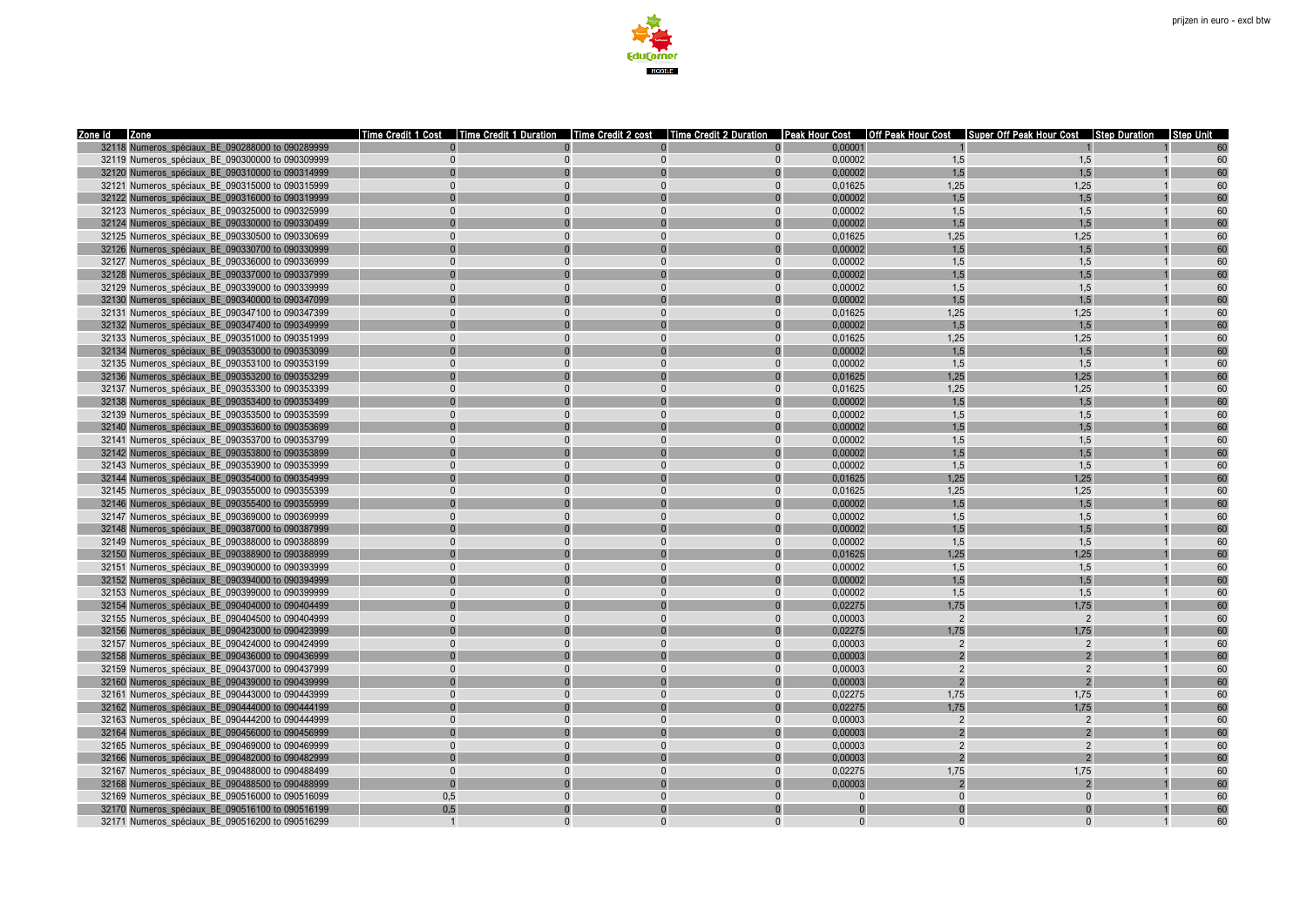

| Zone Id Zone                                     | l Time Credit 1 Cost | Time Credit 1 Duration | Time Credit 2 cost Time Credit 2 Duration Peak Hour Cost   Off Peak Hour Cost   Super Off Peak Hour Cost |          |          |          | <b>Step Duration</b> | IStep Unit |
|--------------------------------------------------|----------------------|------------------------|----------------------------------------------------------------------------------------------------------|----------|----------|----------|----------------------|------------|
| 32172 Numeros spéciaux BE 090516300 to 090516399 |                      |                        |                                                                                                          |          |          |          |                      |            |
| 32173 Numeros_spéciaux_BE_090516400 to 090516499 |                      |                        | $\Omega$                                                                                                 | $\Omega$ | $\Omega$ |          |                      | 60         |
| 32174 Numeros spéciaux BE 090516500 to 090516599 | 1,5                  |                        |                                                                                                          |          |          |          |                      |            |
| 32175 Numeros spéciaux BE 090516600 to 090516699 | 1.5                  |                        |                                                                                                          |          |          |          |                      |            |
| 32176 Numeros_spéciaux_BE_090516700 to 090516799 |                      |                        |                                                                                                          |          |          |          |                      |            |
| 32177 Numeros spéciaux BE 090516800 to 090516899 |                      |                        |                                                                                                          |          |          |          |                      | 60         |
| 32178 Numeros spéciaux BE 090516900 to 090516999 |                      |                        |                                                                                                          |          |          |          |                      |            |
| 32179 Numeros spéciaux BE 090522000 to 090522999 | $\mathcal{P}$        |                        |                                                                                                          | $\Omega$ | $\Omega$ | $\Omega$ |                      | 60         |
| 32180 Numeros_spéciaux_BE_090523000 to 090523999 |                      |                        |                                                                                                          |          |          |          |                      |            |
| 32181 Numeros_spéciaux_BE_090524000 to 090524099 | 1,5                  | $\Omega$               | $\Omega$                                                                                                 | $\Omega$ | $\Omega$ | $\Omega$ |                      | 60         |
| 32182 Numeros spéciaux BE 090524100 to 090524199 | 1.5                  |                        |                                                                                                          |          |          |          |                      |            |
| 32183 Numeros_spéciaux_BE_090524200 to 090524299 | 1,5                  |                        |                                                                                                          |          |          |          |                      | 60         |
| 32184 Numeros spéciaux BE 090524300 to 090524399 | 1,5                  |                        |                                                                                                          |          |          |          |                      |            |
| 32185 Numeros spéciaux BE 090524400 to 090524499 | 1,25                 |                        |                                                                                                          |          |          |          |                      |            |
| 32186 Numeros_spéciaux_BE_090524500 to 090524599 | 1,25                 |                        |                                                                                                          |          |          |          |                      |            |
| 32187 Numeros spéciaux BE 090524600 to 090524699 | 1,25                 |                        |                                                                                                          | $\Omega$ |          |          |                      | 60         |
| 32188 Numeros spéciaux BE 090524700 to 090524799 | 1,75                 |                        |                                                                                                          |          |          |          |                      |            |
| 32189 Numeros_spéciaux_BE_090524800 to 090524899 | 1,75                 |                        |                                                                                                          | $\Omega$ | $\Omega$ |          |                      | 60         |
| 32190 Numeros_spéciaux_BE_090524900 to 090524999 | 1,75                 |                        |                                                                                                          |          |          |          |                      |            |
| 32191 Numeros spéciaux BE 090533000 to 090533099 | 0,25                 |                        |                                                                                                          | $\Omega$ |          |          |                      |            |
| 32192 Numeros_spéciaux_BE_090533100 to 090533199 | 0.5                  |                        |                                                                                                          |          |          |          |                      |            |
| 32193 Numeros_spéciaux_BE_090533200 to 090533299 | 0,75                 |                        |                                                                                                          |          |          |          |                      |            |
| 32194 Numeros spéciaux BE 090533300 to 090533399 |                      |                        |                                                                                                          |          |          |          |                      |            |
| 32195 Numeros_spéciaux_BE_090533400 to 090533499 | 1,25                 |                        |                                                                                                          |          |          |          |                      |            |
| 32196 Numeros spéciaux BE 090533500 to 090533599 | 1,5                  |                        |                                                                                                          |          |          |          |                      |            |
| 32197 Numeros spéciaux BE 090533600 to 090533699 | 1,75                 |                        |                                                                                                          |          |          |          |                      |            |
| 32198 Numeros_spéciaux_BE_090533700 to 090533899 |                      |                        |                                                                                                          |          |          |          |                      |            |
| 32199 Numeros_spéciaux_BE_090533900 to 090533999 | $\overline{1}$       |                        |                                                                                                          | $\Omega$ |          | $\Omega$ |                      | 60         |
| 32200 Numeros spéciaux BE 090538000 to 090538999 |                      |                        |                                                                                                          |          |          |          |                      |            |
| 32201 Numeros_spéciaux_BE_090540000 to 090540399 | 0,25                 |                        |                                                                                                          |          |          |          |                      |            |
| 32202 Numeros spéciaux BE 090540400 to 090540499 | 0,75                 |                        |                                                                                                          |          |          |          |                      |            |
| 32203 Numeros spéciaux BE 090540500 to 090540599 | 1,25                 |                        |                                                                                                          |          |          |          |                      |            |
| 32204 Numeros_spéciaux_BE_090540600 to 090540699 | 1,5                  |                        |                                                                                                          |          |          |          |                      |            |
| 32205 Numeros spéciaux BE 090540700 to 090540999 | 0,25                 |                        |                                                                                                          | $\Omega$ |          |          |                      | 60         |
| 32206 Numeros_spéciaux_BE_090541000 to 090541399 | 0.5                  |                        |                                                                                                          |          |          |          |                      |            |
| 32207 Numeros_spéciaux_BE_090541400 to 090541499 | $\overline{2}$       | $\Omega$               | $\Omega$                                                                                                 | $\Omega$ |          | $\Omega$ |                      | 60         |
| 32208 Numeros_spéciaux_BE_090541500 to 090541599 | 1,75                 |                        |                                                                                                          |          |          |          |                      |            |
| 32209 Numeros spéciaux BE 090541600 to 090541699 | $\overline{2}$       |                        |                                                                                                          |          |          |          |                      | 60         |
| 32210 Numeros_spéciaux_BE_090541700 to 090541999 | 0,5                  |                        |                                                                                                          |          |          |          |                      |            |
| 32211 Numeros_spéciaux_BE_090542000 to 090542999 | $\overline{1}$       |                        |                                                                                                          |          |          |          |                      |            |
| 32212 Numeros spéciaux BE 090544000 to 090544199 | 0.5                  |                        |                                                                                                          |          |          |          |                      |            |
| 32213 Numeros spéciaux BE 090544200 to 090544399 | 0,75                 |                        |                                                                                                          |          |          |          |                      |            |
| 32214 Numeros_spéciaux_BE_090544400 to 090544599 | 1,25                 |                        |                                                                                                          |          |          |          |                      |            |
| 32215 Numeros spéciaux BE 090544600 to 090544799 | 1,5                  |                        |                                                                                                          | $\Omega$ |          |          |                      | 60         |
| 32216 Numeros_spéciaux_BE_090544800 to 090544999 | 1,75                 |                        |                                                                                                          |          |          |          |                      |            |
| 32217 Numeros_spéciaux_BE_090550000 to 090550099 | 0,25                 |                        |                                                                                                          |          |          |          |                      |            |
| 32218 Numeros spéciaux BE 090550100 to 090550199 |                      |                        |                                                                                                          |          |          |          |                      |            |
| 32219 Numeros spéciaux BE 090550200 to 090550299 | 0,5                  |                        |                                                                                                          |          |          |          |                      | 60         |
| 32220 Numeros spéciaux BE 090550300 to 090550499 |                      |                        |                                                                                                          |          |          |          |                      |            |
| 32221 Numeros spéciaux BE 090550500 to 090550599 |                      |                        |                                                                                                          |          |          |          |                      |            |
| 32222 Numeros spéciaux BE 090550600 to 090550999 |                      |                        |                                                                                                          |          |          |          |                      |            |
| 32223 Numeros spéciaux BE 090553000 to 090553099 | 0,5                  |                        |                                                                                                          |          |          |          |                      |            |
| 32224 Numeros_spéciaux_BE_090553100 to 090553199 | 0,5                  |                        |                                                                                                          |          |          |          |                      |            |
| 32225 Numeros spéciaux BE 090553200 to 090553299 | 0.5                  |                        |                                                                                                          | $\Omega$ |          |          |                      | 60         |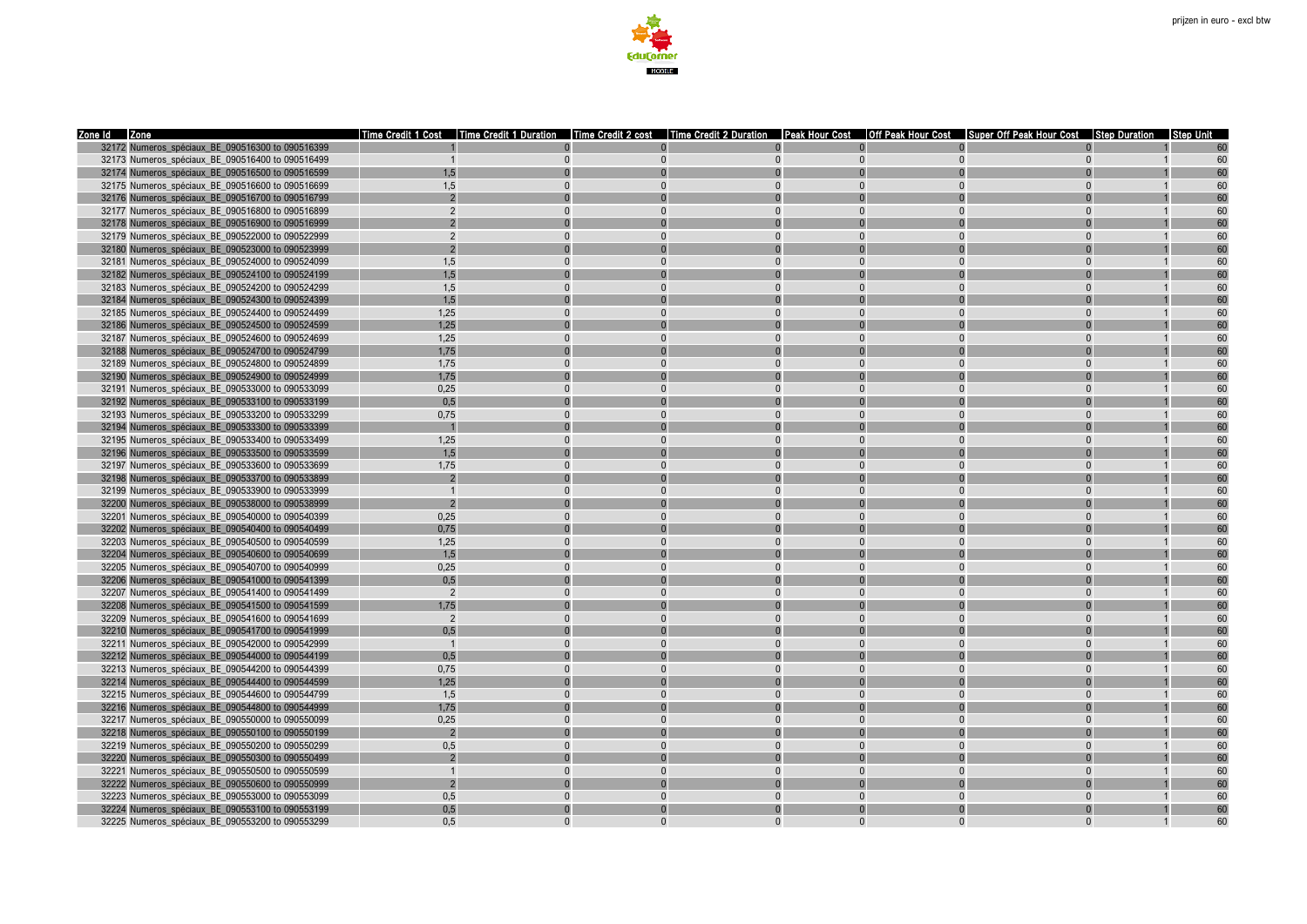

| Zone Id Zone                                                                                         |                | Time Credit 1 Cost Time Credit 1 Duration<br>Time Credit 2 cost |          |                      |          | Time Credit 2 Duration   Peak Hour Cost   Off Peak Hour Cost   Super Off Peak Hour Cost | <b>Step Duration</b> | <b>Step Unit</b> |
|------------------------------------------------------------------------------------------------------|----------------|-----------------------------------------------------------------|----------|----------------------|----------|-----------------------------------------------------------------------------------------|----------------------|------------------|
| 32226 Numeros spéciaux BE 090553300 to 090553399                                                     | 0.5            |                                                                 |          |                      |          |                                                                                         |                      |                  |
| 32227 Numeros_spéciaux_BE_090553400 to 090553499                                                     | 0,25           |                                                                 | $\Omega$ | $\Omega$<br>$\Omega$ |          |                                                                                         |                      | 60               |
| 32228 Numeros spéciaux BE 090553500 to 090553599                                                     | 0,25           |                                                                 |          |                      |          |                                                                                         |                      |                  |
| 32229 Numeros spéciaux BE 090553600 to 090553699                                                     | 0.25           |                                                                 |          |                      |          |                                                                                         |                      |                  |
| 32230 Numeros_spéciaux_BE_090553700 to 090553799                                                     | 0,75           |                                                                 |          |                      |          |                                                                                         |                      |                  |
| 32231 Numeros spéciaux BE 090553800 to 090553899                                                     | 0,75           |                                                                 |          |                      |          |                                                                                         |                      | 60               |
| 32232 Numeros spéciaux BE 090553900 to 090553999                                                     | 0,75           |                                                                 |          |                      |          |                                                                                         |                      |                  |
| 32233 Numeros spéciaux BE 090554000 to 090554999                                                     | $\overline{2}$ |                                                                 | $\Omega$ | $\Omega$             |          | $\Omega$                                                                                |                      | 60               |
| 32234 Numeros_spéciaux_BE_090556000 to 090556999                                                     | 0,5            |                                                                 |          |                      |          |                                                                                         |                      |                  |
| 32235 Numeros_spéciaux_BE_090566000 to 090566999                                                     | $\overline{1}$ | $\Omega$                                                        | $\Omega$ | $\Omega$             |          | $\Omega$                                                                                |                      | 60               |
| 32236 Numeros_spéciaux_BE_090567000 to 090567999                                                     | 0,25           |                                                                 |          |                      |          |                                                                                         |                      |                  |
| 32237 Numeros spéciaux BE 090568000 to 090568999                                                     | 0,5            |                                                                 |          |                      |          |                                                                                         |                      | 60               |
| 32238 Numeros spéciaux BE 090569000 to 090569699                                                     |                |                                                                 |          |                      |          |                                                                                         |                      |                  |
| 32239 Numeros_spéciaux_BE_090569700 to 090569799                                                     | 1,5            |                                                                 |          |                      |          |                                                                                         |                      | 60               |
| 32240 Numeros spéciaux BE 090569800 to 090569999                                                     |                |                                                                 |          |                      |          |                                                                                         |                      |                  |
| 32241 Numeros spéciaux BE 090577000 to 090577099                                                     | 0.25           | $\Omega$                                                        | $\Omega$ | $\Omega$             |          | $\Omega$                                                                                |                      | 60               |
| 32242 Numeros spéciaux BE 090577100 to 090577199                                                     | 0,5            |                                                                 |          |                      |          |                                                                                         |                      |                  |
| 32243 Numeros_spéciaux_BE_090577200 to 090577299                                                     | 0,75           |                                                                 |          |                      |          | $\Omega$                                                                                |                      | 60               |
| 32244 Numeros spéciaux BE 090577300 to 090577399                                                     |                |                                                                 |          |                      |          |                                                                                         |                      |                  |
| 32245 Numeros_spéciaux_BE_090577400 to 090577499                                                     | 1,25           |                                                                 |          |                      |          | $\Omega$                                                                                |                      | 60               |
| 32246 Numeros spéciaux BE 090577500 to 090577699                                                     | 1.5            |                                                                 |          |                      |          |                                                                                         |                      |                  |
| 32247 Numeros spéciaux BE 090577700 to 090577799                                                     | 1,75           |                                                                 |          |                      |          |                                                                                         |                      | 60               |
| 32248 Numeros_spéciaux_BE_090577800 to 090577999                                                     | $\overline{2}$ |                                                                 |          |                      |          |                                                                                         |                      |                  |
| 32249 Numeros spéciaux BE 090582000 to 090582999                                                     | $\overline{1}$ |                                                                 |          |                      |          |                                                                                         |                      | 60               |
| 32250 Numeros spéciaux BE 090586000 to 090586099                                                     | 0,5            |                                                                 |          |                      |          | $\Omega$                                                                                |                      | 60               |
| 32251 Numeros spéciaux BE 090586100 to 090586199<br>32252 Numeros spéciaux BE 090586200 to 090586299 | 0,5            |                                                                 |          |                      |          |                                                                                         |                      |                  |
| 32253 Numeros spéciaux BE 090586300 to 090586399                                                     | $\overline{1}$ | $\Omega$                                                        |          |                      |          | $\Omega$                                                                                |                      | 60               |
| 32254 Numeros spéciaux BE 090586400 to 090586499                                                     |                |                                                                 |          |                      |          |                                                                                         |                      |                  |
| 32255 Numeros spéciaux BE 090586500 to 090586599                                                     | 1,5            |                                                                 |          |                      |          |                                                                                         |                      | 60               |
| 32256 Numeros spéciaux BE 090586600 to 090586699                                                     | 1.5            |                                                                 |          |                      |          |                                                                                         |                      |                  |
| 32257 Numeros spéciaux BE 090586700 to 090586799                                                     | $\overline{2}$ |                                                                 |          |                      |          | $\Omega$                                                                                |                      | 60               |
| 32258 Numeros spéciaux BE 090586800 to 090586899                                                     |                |                                                                 |          |                      |          |                                                                                         |                      |                  |
| 32259 Numeros spéciaux BE 090586900 to 090586999                                                     | $\overline{2}$ |                                                                 |          | $\Omega$<br>$\Omega$ | $\Omega$ | $\Omega$                                                                                |                      | 60               |
| 32260 Numeros_spéciaux_BE_090606000 to 090606199                                                     |                |                                                                 |          | 0.325                | 0.25     | 0.25                                                                                    |                      |                  |
| 32261 Numeros_spéciaux_BE_090606200 to 090606399                                                     | $\Omega$       | $\Omega$                                                        | $\Omega$ | 0,65<br>$\Omega$     | 0,5      | 0,5                                                                                     |                      | 60               |
| 32262 Numeros_spéciaux_BE_090606400 to 090606599                                                     |                |                                                                 |          | 0,975                | 0,75     | 0,75                                                                                    |                      | 60               |
| 32263 Numeros_spéciaux_BE_090606600 to 090606999                                                     |                |                                                                 |          | 0,00001              |          |                                                                                         |                      | 60               |
| 32264 Numeros spéciaux BE 090607000 to 090607999                                                     |                |                                                                 |          | 0,00001              |          |                                                                                         |                      |                  |
| 32265 Numeros_spéciaux_BE_090612000 to 090612999                                                     | $\Omega$       |                                                                 |          | 0,00001              |          | $\overline{1}$                                                                          |                      | 60               |
| 32266 Numeros spéciaux BE 090622000 to 090622999                                                     |                |                                                                 |          | 0.65                 | 0.5      | 0.5                                                                                     |                      | 60               |
| 32267 Numeros spéciaux BE 090623000 to 090623999                                                     | $\Omega$       | $\Omega$                                                        | $\Omega$ | 0.975<br>$\Omega$    | 0.75     | 0.75                                                                                    |                      | 60               |
| 32268 Numeros_spéciaux_BE_090633000 to 090633099                                                     |                |                                                                 |          | 0,325                | 0,25     | 0,25                                                                                    |                      | 60               |
| 32269 Numeros_spéciaux_BE_090633100 to 090633199                                                     | $\Omega$       |                                                                 | $\Omega$ | 0,65                 | 0,5      | 0,5                                                                                     |                      | 60               |
| 32270 Numeros_spéciaux_BE_090633200 to 090633299                                                     |                |                                                                 |          | 0,975                | 0,75     | 0,75                                                                                    |                      |                  |
| 32271 Numeros_spéciaux_BE_090633300 to 090633999                                                     | $\Omega$       |                                                                 |          | 0,00001              |          |                                                                                         |                      | 60               |
| 32272 Numeros spéciaux BE 090634000 to 090634999                                                     |                |                                                                 |          | 0,00001              |          |                                                                                         |                      |                  |
| 32273 Numeros_spéciaux_BE_090635000 to 090635999                                                     | $\Omega$       |                                                                 |          | 0,00001              |          |                                                                                         |                      | 60               |
| 32274 Numeros_spéciaux_BE_090637000 to 090637999                                                     |                |                                                                 |          | 0,00001              |          |                                                                                         |                      |                  |
| 32275 Numeros spéciaux BE 090638000 to 090638999                                                     | $\Omega$       |                                                                 | $\Omega$ | 0.00001              |          |                                                                                         |                      | 60               |
| 32276 Numeros spéciaux BE 090640000 to 090640199                                                     |                |                                                                 |          | 0.325                | 0.25     | 0.25                                                                                    |                      | 60               |
| 32277 Numeros spéciaux BE 090640200 to 090640999                                                     | $\Omega$       |                                                                 | $\Omega$ | 0,00001<br>$\Omega$  |          |                                                                                         |                      | 60               |
| 32278 Numeros spéciaux BE 090641000 to 090641999                                                     | $\Omega$       |                                                                 |          | 0.00001<br>$\Omega$  |          |                                                                                         |                      |                  |
| 32279 Numeros spéciaux BE 090642000 to 090642999                                                     |                |                                                                 |          | 0.00001              |          |                                                                                         |                      | 60               |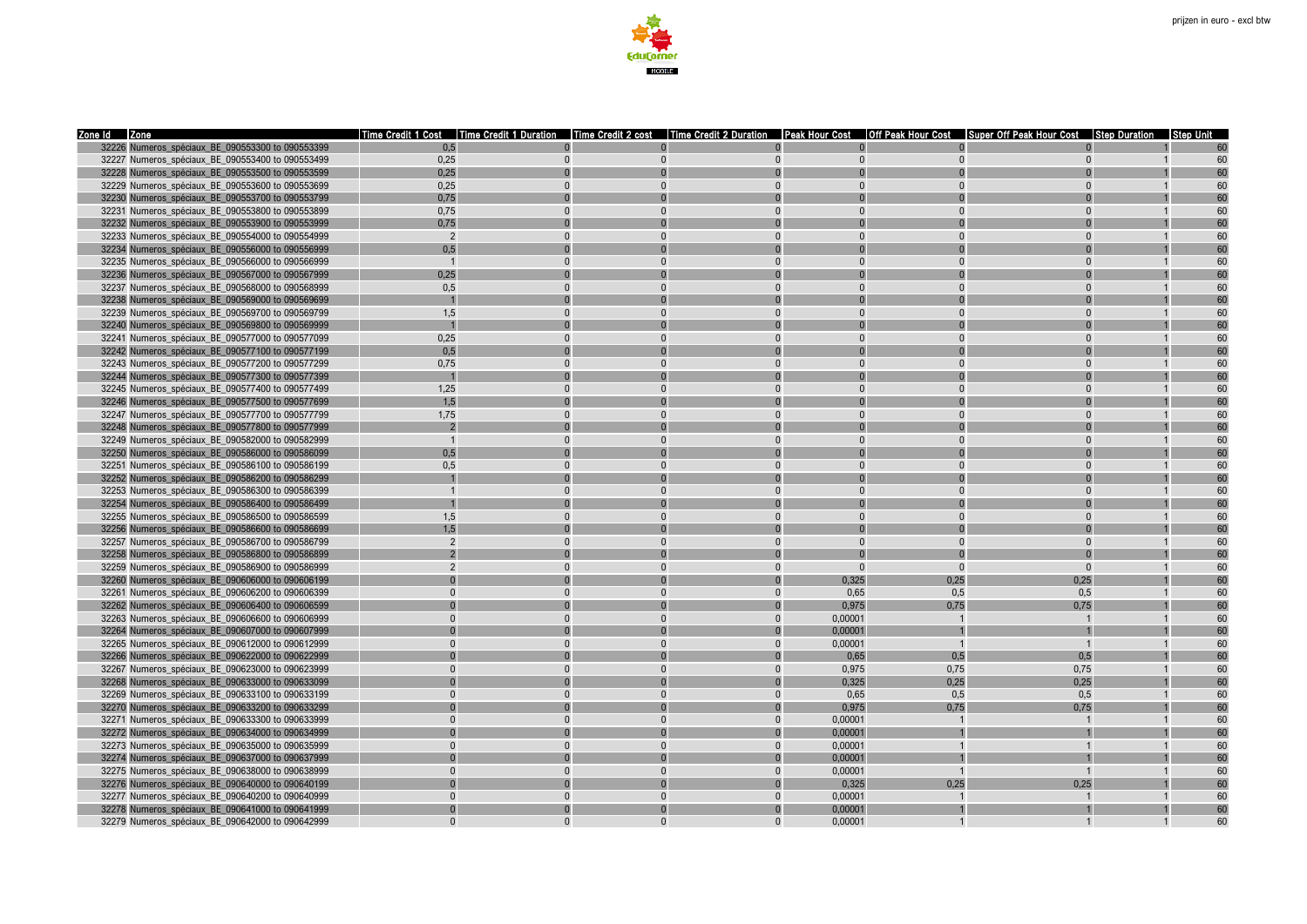

| Zone Id Zone                                     | Time Credit 1 Cost |          |                      |                         |                | Time Credit 1 Duration   Time Credit 2 cost   Time Credit 2 Duration   Peak Hour Cost   Off Peak Hour Cost   Super Off Peak Hour Cost   Step Duration   Step Duration   Step Unit |              |    |
|--------------------------------------------------|--------------------|----------|----------------------|-------------------------|----------------|-----------------------------------------------------------------------------------------------------------------------------------------------------------------------------------|--------------|----|
| 32280 Numeros spéciaux BE 090643000 to 090643999 |                    |          |                      | 0.00001                 |                |                                                                                                                                                                                   |              |    |
| 32281 Numeros_spéciaux_BE_090644000 to 090644399 | $\mathbf{0}$       | $\Omega$ | $\Omega$             | 0,00001<br>$\mathbf{0}$ | $\overline{1}$ | $\overline{1}$                                                                                                                                                                    |              | 60 |
| 32282 Numeros spéciaux BE 090644400 to 090644599 | $\Omega$           |          | $\Omega$             | 0,65                    | 0,5            | 0,5                                                                                                                                                                               |              | 60 |
| 32283 Numeros spéciaux BE 090644600 to 090644999 | $\Omega$           |          | $\Omega$<br>$\Omega$ | 0.00001                 |                |                                                                                                                                                                                   |              | 60 |
| 32284 Numeros_spéciaux_BE_090645000 to 090645999 |                    |          |                      | 0,00001                 |                |                                                                                                                                                                                   |              | 60 |
| 32285 Numeros spéciaux BE 090646000 to 090646999 | $\Omega$           |          | $\Omega$<br>$\Omega$ | 0,00001                 |                |                                                                                                                                                                                   |              | 60 |
| 32286 Numeros spéciaux BE 090647000 to 090647999 |                    |          |                      | 0.00001                 |                |                                                                                                                                                                                   |              | 60 |
| 32287 Numeros spéciaux BE 090648000 to 090648799 | $\Omega$           |          | $\Omega$<br>$\Omega$ | 0,00001                 | $\overline{1}$ | $\overline{1}$                                                                                                                                                                    |              | 60 |
| 32288 Numeros spéciaux BE 090648800 to 090648999 |                    |          |                      | 0,975                   | 0,75           | 0,75                                                                                                                                                                              |              | 60 |
| 32289 Numeros spéciaux BE 090649000 to 090649999 | $\Omega$           |          | $\Omega$<br>$\Omega$ | 0.00001                 |                |                                                                                                                                                                                   |              | 60 |
| 32290 Numeros_spéciaux_BE_090660000 to 090660999 |                    |          |                      | 0,00001                 |                |                                                                                                                                                                                   |              | 60 |
| 32291 Numeros spéciaux BE 090661000 to 090661999 |                    |          |                      | 0,00001                 |                |                                                                                                                                                                                   |              | 60 |
| 32292 Numeros spéciaux BE 090662000 to 090662999 |                    |          |                      | 0,00001                 |                |                                                                                                                                                                                   |              | 60 |
| 32293 Numeros spéciaux BE 090663000 to 090663999 | $\Omega$           |          | $\Omega$<br>$\Omega$ | 0,00001                 |                |                                                                                                                                                                                   |              | 60 |
| 32294 Numeros spéciaux BE 090664000 to 090664999 |                    |          |                      | 0.00001                 |                |                                                                                                                                                                                   |              | 60 |
| 32295 Numeros spéciaux BE 090665000 to 090665999 | $\Omega$           | $\Omega$ | $\Omega$<br>$\Omega$ | 0.00001                 |                | $\mathbf{1}$                                                                                                                                                                      |              | 60 |
| 32296 Numeros spéciaux BE 090666000 to 090666999 |                    |          |                      | 0,00001                 |                |                                                                                                                                                                                   |              | 60 |
| 32297 Numeros_spéciaux_BE_090667000 to 090667999 | $\Omega$           |          |                      | 0,00001                 |                |                                                                                                                                                                                   |              | 60 |
| 32298 Numeros spéciaux BE 090668000 to 090668999 |                    |          |                      | 0,00001                 |                |                                                                                                                                                                                   |              | 60 |
| 32299 Numeros_spéciaux_BE_090669000 to 090669999 |                    |          | $\Omega$             | 0,00001                 |                |                                                                                                                                                                                   |              | 60 |
| 32300 Numeros spéciaux BE 090677000 to 090677999 |                    |          |                      | 0.00001                 |                |                                                                                                                                                                                   |              | 60 |
| 32301 Numeros spéciaux BE 090688000 to 090688999 | $\Omega$           |          | $\Omega$<br>$\Omega$ | 0.00001                 | $\overline{1}$ | $\overline{1}$                                                                                                                                                                    |              | 60 |
| 32302 Numeros_spéciaux_BE_090707000 to 090707199 |                    |          |                      | 0,01625                 | 1.25           | 1,25                                                                                                                                                                              |              | 60 |
| 32303 Numeros spéciaux BE 090707200 to 090707399 | $\Omega$           |          | $\Omega$<br>$\Omega$ | 0,00002                 | 1,5            | 1,5                                                                                                                                                                               |              | 60 |
| 32304 Numeros spéciaux BE 090707400 to 090707599 |                    |          |                      | 0.02275                 | 1.75           | 1.75                                                                                                                                                                              |              | 60 |
| 32305 Numeros spéciaux BE 090707600 to 090707999 | $\Omega$           |          | $\Omega$             | 0,00003                 | $\overline{2}$ | $\overline{2}$                                                                                                                                                                    |              | 60 |
| 32306 Numeros spéciaux BE 090723000 to 090723999 |                    |          |                      | 0,01625                 | 1.25           | 1.25                                                                                                                                                                              |              | 60 |
| 32307 Numeros spéciaux BE 090736000 to 090736999 |                    |          | $\Omega$             | 0.00003                 | $\overline{2}$ | $\overline{2}$                                                                                                                                                                    |              | 60 |
| 32308 Numeros_spéciaux_BE_090737000 to 090737999 |                    |          |                      | 0,00002                 | 1.5            | 1,5                                                                                                                                                                               |              | 60 |
| 32309 Numeros spéciaux BE 090738000 to 090738999 | $\Omega$           |          | $\Omega$             | 0.00003                 | $\mathcal{P}$  | $\overline{2}$                                                                                                                                                                    |              | 60 |
| 32310 Numeros spéciaux BE 090739000 to 090739999 |                    |          |                      | 0.00003                 | $\overline{2}$ | $\overline{2}$                                                                                                                                                                    |              | 60 |
| 32311 Numeros spéciaux BE 090740000 to 090740999 | $\Omega$           |          | $\Omega$<br>$\Omega$ | 0,00002                 | 1,5            | 1,5                                                                                                                                                                               |              | 60 |
| 32312 Numeros spéciaux BE 090741000 to 090741999 |                    |          |                      | 0.00002                 | 1.5            | 1.5                                                                                                                                                                               |              | 60 |
| 32313 Numeros spéciaux BE 090742000 to 090742999 | $\Omega$           | $\Omega$ | $\Omega$             | 0.00002                 | 1.5            | 1.5                                                                                                                                                                               | $\mathbf{1}$ | 60 |
| 32314 Numeros_spéciaux_BE_090743000 to 090743999 |                    |          |                      | 0,00002                 | 1,5            | 1,5                                                                                                                                                                               |              | 60 |
| 32315 Numeros_spéciaux_BE_090744000 to 090744999 | $\Omega$           |          | $\Omega$             | 0,00002                 | 1.5            | 1.5                                                                                                                                                                               |              | 60 |
| 32316 Numeros_spéciaux_BE_090745000 to 090745999 |                    |          |                      | 0.00002                 | 1.5            | 1.5                                                                                                                                                                               |              | 60 |
| 32317 Numeros spéciaux BE 090746000 to 090746999 | $\Omega$           |          |                      | 0,00002                 | 1,5            | 1,5                                                                                                                                                                               |              | 60 |
| 32318 Numeros spéciaux BE 090747000 to 090747099 |                    |          |                      | 0,00002                 | 1.5            | 1.5                                                                                                                                                                               |              | 60 |
| 32319 Numeros spéciaux BE 090747100 to 090747399 | $\Omega$           |          | $\Omega$<br>$\Omega$ | 0,01625                 | 1,25           | 1,25                                                                                                                                                                              |              | 60 |
| 32320 Numeros spéciaux BE 090747400 to 090747699 |                    |          |                      | 0,02275                 | 1.75           | 1.75                                                                                                                                                                              |              | 60 |
| 32321 Numeros spéciaux BE 090747700 to 090747999 | $\Omega$           | $\Omega$ | $\Omega$<br>$\Omega$ | 0,00003                 | $\overline{2}$ | $\overline{2}$                                                                                                                                                                    |              | 60 |
| 32322 Numeros spéciaux BE 090748000 to 090748999 |                    |          |                      | 0,00002                 | 1,5            | 1,5                                                                                                                                                                               |              | 60 |
| 32323 Numeros_spéciaux_BE_090749000 to 090749999 | $\Omega$           |          | $\Omega$             | 0,00002                 | 1,5            | 1,5                                                                                                                                                                               |              | 60 |
| 32324 Numeros spéciaux BE 090755000 to 090755099 |                    |          |                      | 0,01625                 | 1,25           | 1,25                                                                                                                                                                              |              | 60 |
| 32325 Numeros_spéciaux_BE_090755100 to 090755399 | $\Omega$           |          | $\Omega$             | 0,02275                 | 1,75           | 1,75                                                                                                                                                                              |              | 60 |
| 32326 Numeros spéciaux BE 090755400 to 090755999 |                    |          |                      | 0,00003                 | $\overline{2}$ | $\overline{2}$                                                                                                                                                                    |              | 60 |
| 32327 Numeros spéciaux BE 090756000 to 090756999 | $\Omega$           |          | $\Omega$<br>$\Omega$ | 0,02275                 | 1.75           | 1,75                                                                                                                                                                              |              | 60 |
| 32328 Numeros_spéciaux_BE_090769000 to 090769199 |                    |          |                      | 0,01625                 | 1,25           | 1,25                                                                                                                                                                              |              | 60 |
| 32329 Numeros spéciaux BE 090769200 to 090769499 | $\Omega$           |          | $\Omega$<br>$\Omega$ | 0,00002                 | 1,5            | 1,5                                                                                                                                                                               |              | 60 |
| 32330 Numeros spéciaux BE 090769500 to 090769699 |                    |          |                      | 0.02275                 | 1,75           | 1,75                                                                                                                                                                              |              | 60 |
| 32331 Numeros spéciaux BE 090769700 to 090769999 | $\Omega$           | $\Omega$ | $\Omega$             | 0,00003                 | $\overline{2}$ | $\overline{2}$                                                                                                                                                                    |              | 60 |
| 32332 Numeros spéciaux BE 090782000 to 090782999 |                    |          |                      | 0,00003                 |                | $\overline{2}$                                                                                                                                                                    |              | 60 |
| 32333 Numeros spéciaux BE 090788000 to 090788099 |                    |          | $\Omega$             | 0.01625                 | 1.25           | 1.25                                                                                                                                                                              |              | 60 |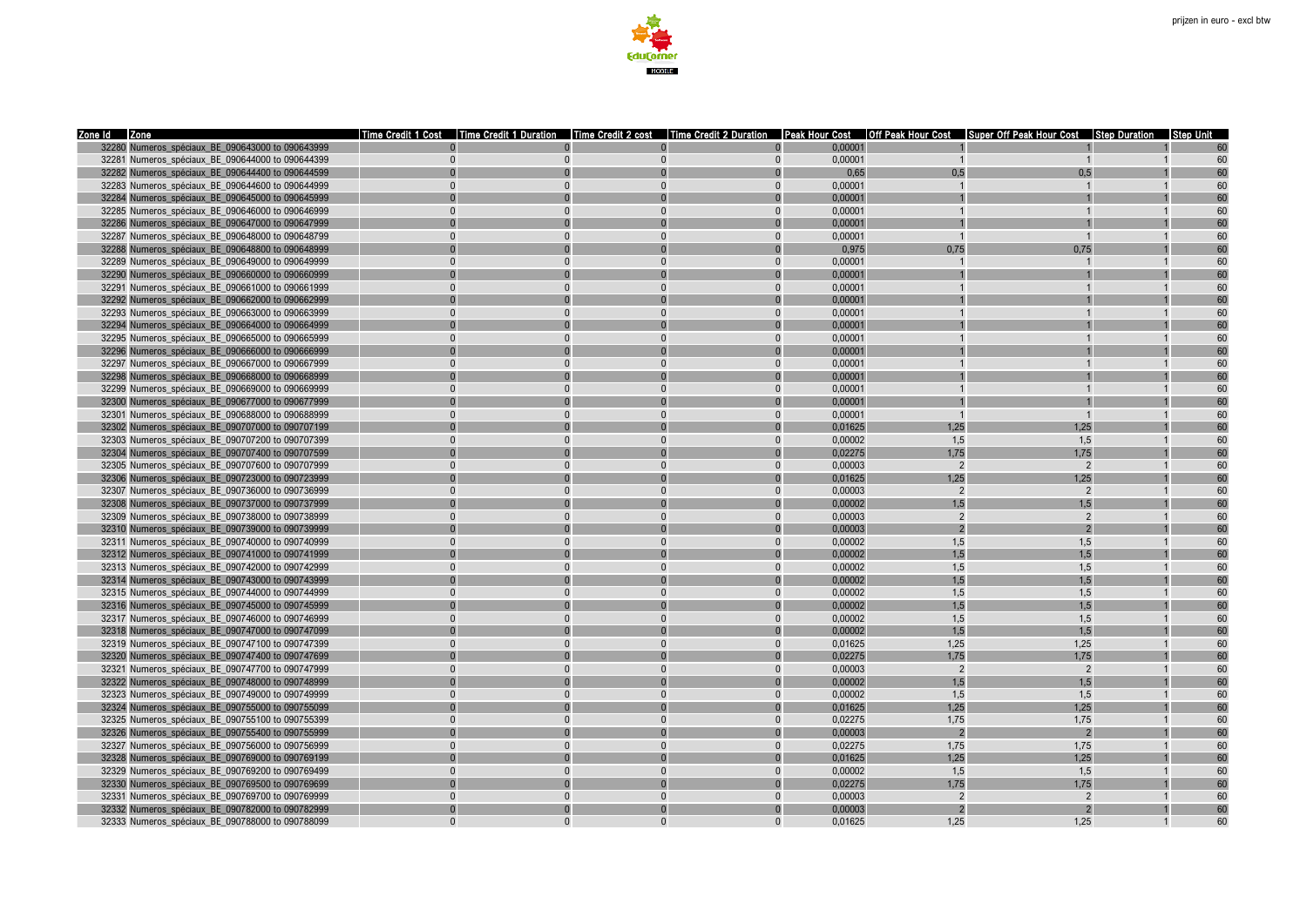

| Zone Id Zone |                                                  |              |          |              |          |          |                | Time Credit 1 Cost  Time Credit 1 Duration  Time Credit 2 cost  Time Credit 2 Duration  Peak Hour Cost  Off Peak Hour Cost  Super Off Peak Hour Cost  Step Duration  Step Unit |                |    |
|--------------|--------------------------------------------------|--------------|----------|--------------|----------|----------|----------------|--------------------------------------------------------------------------------------------------------------------------------------------------------------------------------|----------------|----|
|              | 32334 Numeros spéciaux BE 090788100 to 090788199 |              |          |              |          | 0.02275  | 1.75           | 1.75                                                                                                                                                                           |                |    |
|              | 32335 Numeros_spéciaux_BE_090788200 to 090788299 | $\mathbf{0}$ | $\Omega$ | $\mathbf{0}$ | $\Omega$ | 0,00003  | $\overline{2}$ | $\overline{2}$                                                                                                                                                                 | $\overline{1}$ | 60 |
|              | 32336 Numeros spéciaux BE 090788300 to 090788999 | $\Omega$     |          |              |          | 0,00002  | 1.5            | 1.5                                                                                                                                                                            |                | 60 |
|              | 32337 Numeros spéciaux BE 090900000 to 090900099 |              |          | $\Omega$     |          |          |                |                                                                                                                                                                                |                | 60 |
|              | 32338 Numeros_spéciaux_BE_090900100 to 090900199 | 3,5          |          |              |          |          |                |                                                                                                                                                                                |                | 60 |
|              | 32339 Numeros spéciaux BE 090900200 to 090900299 | 6            |          | $\Omega$     |          |          |                |                                                                                                                                                                                |                | 60 |
|              | 32340 Numeros spéciaux BE 090900300 to 090900399 | 8,5          |          |              |          |          |                |                                                                                                                                                                                |                |    |
|              | 32341 Numeros_spéciaux_BE_090900400 to 090900499 | 13,5         |          | $\Omega$     |          |          |                |                                                                                                                                                                                |                | 60 |
|              | 32342 Numeros_spéciaux_BE_090900500 to 090900999 | 31           |          |              |          |          |                |                                                                                                                                                                                |                | 60 |
|              | 32343 Numeros_spéciaux_BE_090937000 to 090937299 | 11           |          |              |          |          |                |                                                                                                                                                                                |                | 60 |
|              | 32344 Numeros_spéciaux_BE_090937300 to 090937599 | 21           |          |              |          |          |                |                                                                                                                                                                                |                | 60 |
|              | 32345 Numeros spéciaux BE 090937600 to 090937999 | 31           |          |              |          |          |                |                                                                                                                                                                                |                | 60 |
|              | 32346 Numeros spéciaux BE 090939000 to 090939999 | 31           |          |              |          |          |                |                                                                                                                                                                                |                | 60 |
|              | 32347 Numeros spéciaux BE 090940000 to 090940499 | 6            |          | $\Omega$     | $\Omega$ |          |                | $\Omega$                                                                                                                                                                       |                | 60 |
|              | 32348 Numeros spéciaux BE 090940500 to 090940999 |              |          |              |          | 0.00003  | 2.5            | 2.5                                                                                                                                                                            |                | 60 |
|              | 32349 Numeros spéciaux BE 090941000 to 090941499 | 3,5          | $\Omega$ | $\Omega$     | $\Omega$ | n        | $\Omega$       | $\Omega$                                                                                                                                                                       |                | 60 |
|              | 32350 Numeros spéciaux BE 090941500 to 090941999 | 3,5          |          |              |          | 0,03575  | 2,75           | 2,75                                                                                                                                                                           |                | 60 |
|              | 32351 Numeros_spéciaux_BE_090942000 to 090942499 | 8,5          |          |              |          |          | $\Omega$       | $\Omega$                                                                                                                                                                       |                | 60 |
|              | 32352 Numeros spéciaux BE 090942500 to 090942999 | 8,5          |          |              |          | 0,02925  | 2,25           | 2.25                                                                                                                                                                           |                | 60 |
|              | 32353 Numeros_spéciaux_BE_090943000 to 090943499 | 11           |          |              |          |          |                | $\Omega$                                                                                                                                                                       |                | 60 |
|              | 32354 Numeros spéciaux BE 090943500 to 090943999 | 11           |          |              |          | 0,00003  |                |                                                                                                                                                                                |                | 60 |
|              | 32355 Numeros spéciaux BE 090944000 to 090944499 | 13,5         |          | $\Omega$     | $\Omega$ | $\Omega$ | $\Omega$       | $\Omega$                                                                                                                                                                       |                | 60 |
|              | 32356 Numeros_spéciaux_BE_090944500 to 090944999 | 13,5         |          |              |          | 0,02275  | 1.75           | 1.75                                                                                                                                                                           |                |    |
|              | 32357 Numeros spéciaux BE 090945000 to 090945499 | 16           | $\Omega$ | $\Omega$     |          |          |                | $\Omega$                                                                                                                                                                       |                | 60 |
|              | 32358 Numeros spéciaux BE 090945500 to 090945999 | 16           |          |              |          | 0,00002  | 1,5            | 1.5                                                                                                                                                                            |                |    |
|              | 32359 Numeros spéciaux BE 090946000 to 090946999 | 31           |          |              |          | n        |                | $\Omega$                                                                                                                                                                       |                | 60 |
|              | 32360 Numeros spéciaux BE 090947000 to 090947499 | 18,5         |          |              |          |          |                |                                                                                                                                                                                |                |    |
|              | 32361 Numeros spéciaux BE 090947500 to 090947999 | 18,5         |          | $\Omega$     | $\Omega$ | 0,01625  | 1,25           | 1,25                                                                                                                                                                           |                | 60 |
|              | 32362 Numeros_spéciaux_BE_090948000 to 090948499 | 21           |          |              |          |          |                | $\Omega$                                                                                                                                                                       |                | 60 |
|              | 32363 Numeros spéciaux BE 090948500 to 090948999 | 21           |          | $\Omega$     |          | 0,00001  |                |                                                                                                                                                                                |                | 60 |
|              | 32364 Numeros spéciaux BE 090949000 to 090949499 |              |          |              |          |          |                |                                                                                                                                                                                |                | 60 |
|              | 32365 Numeros spéciaux BE 090949500 to 090949999 |              |          | $\Omega$     | $\Omega$ | 0,00004  |                |                                                                                                                                                                                |                | 60 |
|              | 32366 Numeros spéciaux BE 090966000 to 090966099 |              |          |              |          | 0.00004  |                |                                                                                                                                                                                |                |    |
|              | 32367 Numeros_spéciaux_BE_090966100 to 090966199 | 8,5          |          | $\Omega$     | $\Omega$ |          |                | $\Omega$                                                                                                                                                                       |                | 60 |
|              | 32368 Numeros_spéciaux_BE_090966200 to 090966299 |              |          |              |          |          |                |                                                                                                                                                                                |                | 60 |
|              | 32369 Numeros_spéciaux_BE_090966300 to 090966399 | 3,5          |          |              |          |          |                |                                                                                                                                                                                |                | 60 |
|              | 32370 Numeros_spéciaux_BE_090966400 to 090966499 | 11           |          |              |          |          |                |                                                                                                                                                                                |                | 60 |
|              | 32371 Numeros spéciaux BE 090966500 to 090966599 | 13,5         |          |              |          |          |                |                                                                                                                                                                                |                | 60 |
|              | 32372 Numeros spéciaux BE 090966600 to 090966699 | 16           |          |              |          |          |                |                                                                                                                                                                                |                | 60 |
|              | 32373 Numeros_spéciaux_BE_090966700 to 090966799 | 18,5         |          | $\Omega$     | $\Omega$ |          |                | $\Omega$                                                                                                                                                                       |                | 60 |
|              | 32374 Numeros_spéciaux_BE_090966800 to 090966899 | 21           |          |              |          |          |                |                                                                                                                                                                                |                | 60 |
|              | 32375 Numeros spéciaux BE 090966900 to 090966999 | 31           | $\Omega$ | $\Omega$     | $\Omega$ |          |                | $\Omega$                                                                                                                                                                       |                | 60 |
|              | 32376 Numeros spéciaux BE 090977000 to 090977099 |              |          |              |          |          |                |                                                                                                                                                                                |                | 60 |
|              | 32377 Numeros_spéciaux_BE_090977100 to 090977199 |              |          |              |          |          |                |                                                                                                                                                                                |                | 60 |
|              | 32378 Numeros spéciaux BE 090977200 to 090977299 |              |          |              |          |          |                |                                                                                                                                                                                |                |    |
|              | 32379 Numeros_spéciaux_BE_090977300 to 090977399 |              |          |              |          |          |                |                                                                                                                                                                                |                | 60 |
|              | 32380 Numeros_spéciaux_BE_090977400 to 090977499 | 3.5          |          |              |          |          |                |                                                                                                                                                                                |                |    |
|              | 32381 Numeros spéciaux BE 090977500 to 090977599 | 3,5          | $\Omega$ | $\Omega$     | $\Omega$ |          |                | $\Omega$                                                                                                                                                                       |                | 60 |
|              | 32382 Numeros_spéciaux_BE_090977600 to 090977699 | 8,5          |          |              |          |          |                |                                                                                                                                                                                |                | 60 |
|              | 32383 Numeros spéciaux BE 090977700 to 090977799 | 11           | $\Omega$ | $\Omega$     |          |          |                | $\Omega$                                                                                                                                                                       |                | 60 |
|              | 32384 Numeros spéciaux BE 090977800 to 090977899 | 13,5         |          |              |          |          |                |                                                                                                                                                                                |                | 60 |
|              | 32385 Numeros_spéciaux_BE_090977900 to 090977999 | 31           |          | $\Omega$     | $\Omega$ |          |                | $\Omega$                                                                                                                                                                       |                | 60 |
|              | 32386 Numeros spéciaux BE 090980000 to 090980499 |              |          |              |          |          |                |                                                                                                                                                                                |                | 60 |
|              | 32387 Numeros spéciaux BE 090980500 to 090980999 |              |          | $\Omega$     | $\Omega$ | 0.00004  |                | $\mathbf{3}$                                                                                                                                                                   |                | 60 |